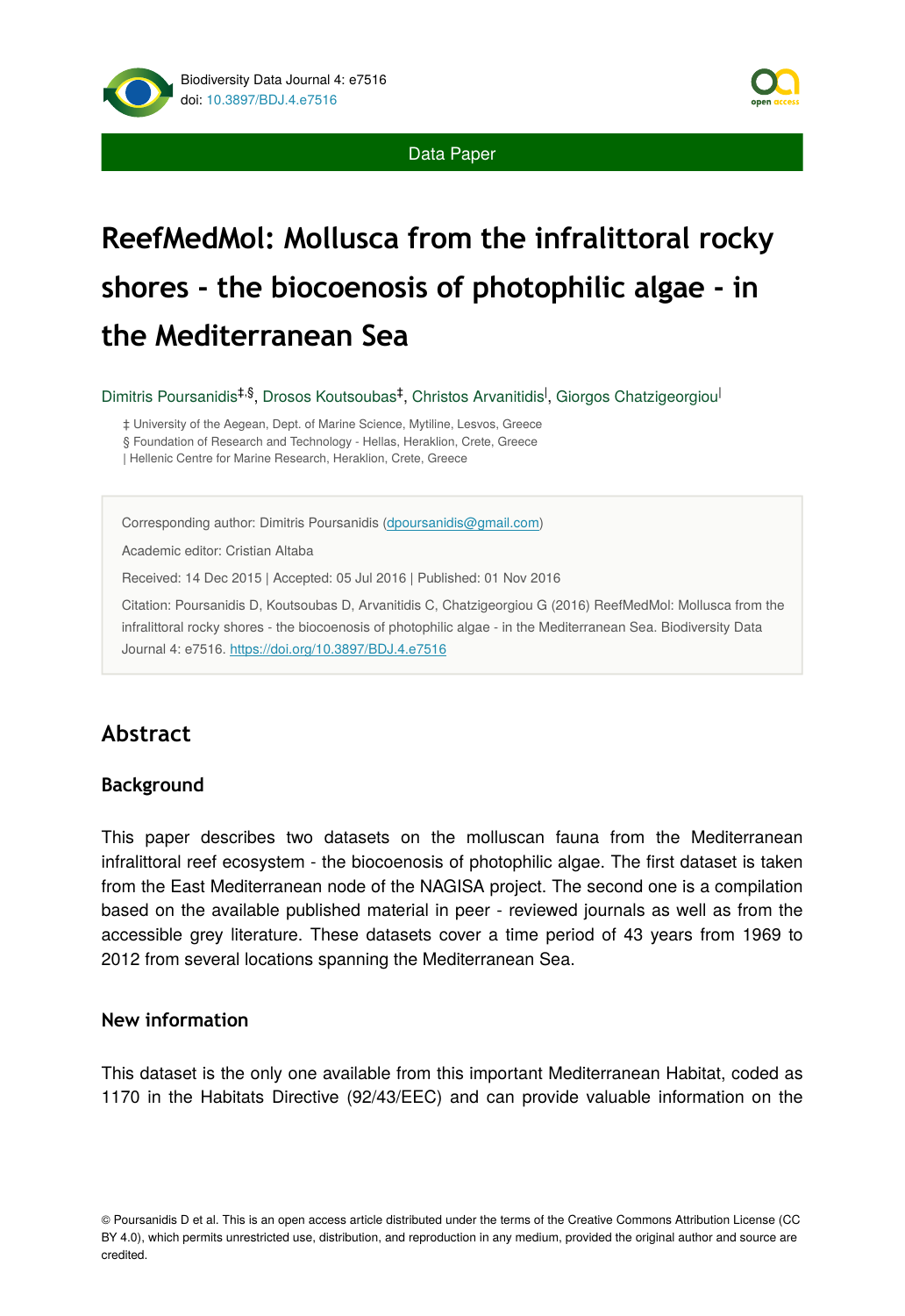needs of ecosystems functions and services assessment, habitat and species conservation as well as marine spatial planning.

## **Keywords**

Infralittoral zone, Mollusca, Reefs, 1170, Photophilic algae, Mediterranean Sea, Biodiversity, 1969–2014

## **Introduction**

The Mediterranean Sea is the largest enclosed marine environment globally (Coll et al. 2010). A large proportion of its coastline is rocky and mainly made by limestone, a defining characteristic of this marine basin (Gerovasileiou and Voultsiadou 2012). There, marine hard substrates exists which is of great ecological and economic value due to the high structural complexity on which rich marine communities are based. Yet, several goods and services are provided by (Salomidi et al. 2012). Due to the importance of this marine ecosystem, Habitat Directive 92/43/EEC includes it under the code 1170 (Reefs). In the infralittoral zone of the hard substrate, several biocoenoses exist (Pérès and Picard 1964). Among them, the biocoenosis of the photophilic algae is the one that dominates the hard substrates in depths up to 30 meters, depending on the water turbidity, light penetration and availability of nutrients (Coppejans 1980). Macroalgae, the main component of this biocoenosis, provides an excellent host for food and shelter to the taxonomic group of molluscs. This is one of the most important animal groups found in the Mediterranean Sea, and its molluscan fauna is the best known in the world (Sabelli and Taviani 2013) while from the 17,000 marine species that have been found in the Mediterranean, 13% are molluscs (Coll et al. 2010). The biocoenosis of photophilic algae is, however, poorly studied in terms of molluscan biodiversity; few studies examine the species communities in the infralittoral zone. All of them are paper-based, while the detection of them as well as the compilation of the included published information about the species and other associated data (sampling method, depths, location, time period) cannot be retrieved automatically by machine-learning methods and tools.

This study attempts to expand the current knowledge on the rocky infralittoral zone of the Mediterranean Sea by providing occurrence data of molluscan species from two different sources. The first one comes from the sampling campaign of the NAGISA project in the East Mediterranean Sea while the second one comes from the compilation of the available and accessible published material in peer-reviewed journals and grey literature. The present datasets include georeferenced and fully documented information from 22 regions/ sampling sites across the Mediterranean Sea, from 1969 to 2012 (Table 1) on 599 species of molluscs (Table 2). Additional information based on the dataset of the NAGISA project about the recorded individuals per species is alsoincluded (127 species, 10326 individuals).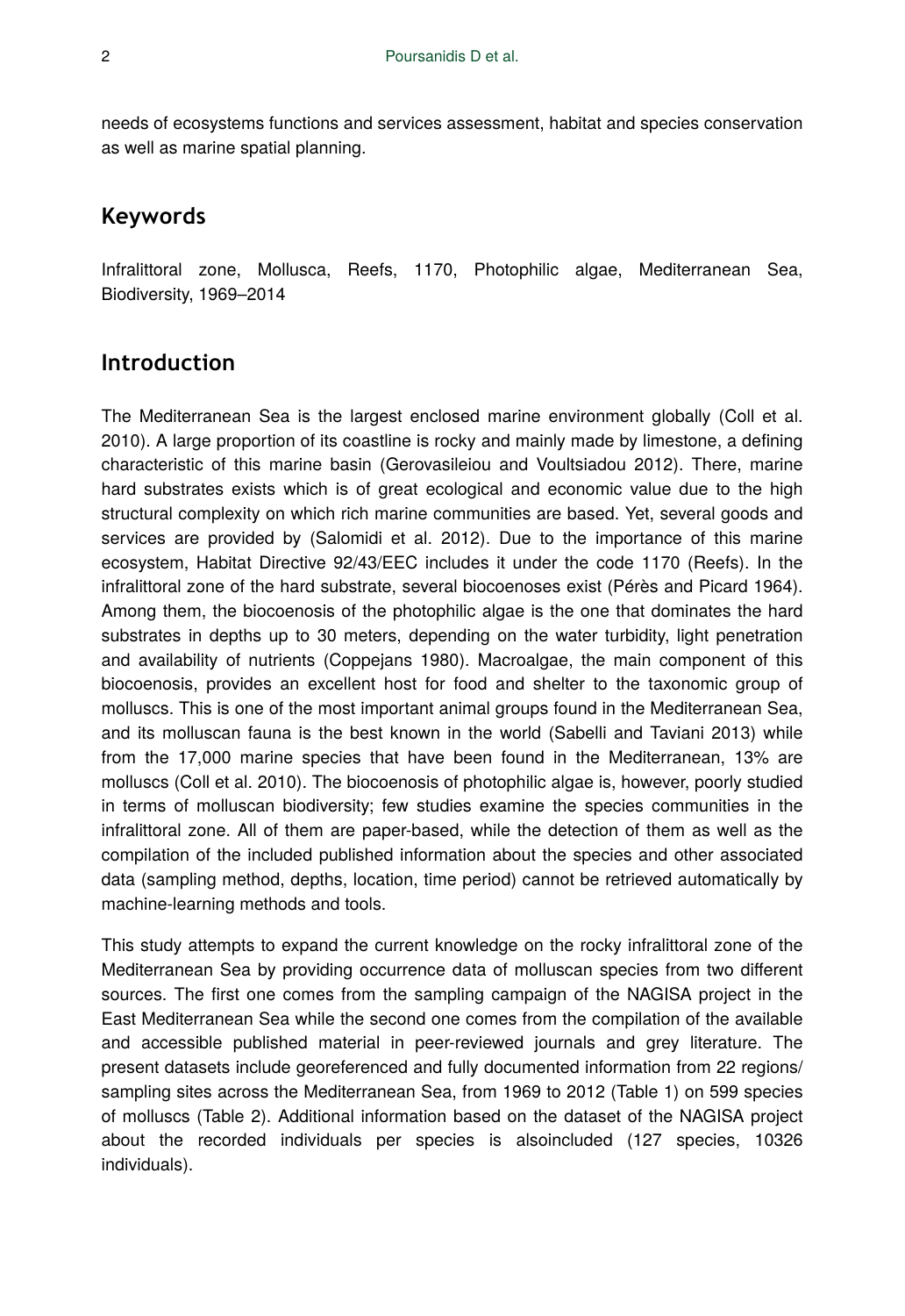## Table 1.

Coordinates, depth and sampling dates of the sampling localities

| Country  | Sampling site                     | <b>Minimum</b><br>depth (in<br>meters) | <b>Maximum</b><br>depth (in<br>meters) | Latitude | Longitude | Sampling<br>period |
|----------|-----------------------------------|----------------------------------------|----------------------------------------|----------|-----------|--------------------|
| Albania  | Vlora bay                         | 1                                      | 15                                     | 40.36343 | 19.473392 | 2004-2006          |
| France   | Marseille area                    | 5                                      | 25                                     | 43.18859 | 5.546588  | 1969               |
| France   | Calvi                             | 3                                      | 30                                     | 42.57192 | 8.747125  | 1980-1983          |
| Greece   | Chalkidiki peninsula              | 15                                     | 30                                     | 40.11722 | 23.984323 | 1997-1998          |
| Greece   | Chalkidiki peninsula              | 15                                     | 40                                     | 39.98843 | 23.858191 | 1997-1998          |
| Greece   | Chalkidiki peninsula              | 15                                     | 40                                     | 39.98843 | 23.858191 | 1998-1999          |
| Greece   | Pelagos - Piperi -<br>Gioura      | 2                                      | 8                                      | 39.32063 | 24.054025 | 1995               |
| Italy    | Isola Bella                       | 1                                      | 30                                     | 37.84993 | 15.300747 | 1990               |
| Italy    | Lampedusa                         | 0                                      | 10                                     | 35.52305 | 12.59324  | 1990               |
| Italy    | Ionian coast of<br>Salento        |                                        |                                        | 40.2732  | 17.791895 | 1992-2002          |
| Italy    | Capo Madonna,<br>Lampedusa Island | 1                                      | 6                                      | 35.4982  | 12.589623 | 1994               |
| Italy    | Gulf of<br>Castellammare          | 16                                     | 22                                     | 38.03581 | 12.874333 | 1995               |
| Italy    | Ustica island                     | 1                                      | 15                                     | 38.6938  | 13.178993 | 1996               |
| Italy    | Otranto                           | 5                                      | 25                                     | 40.14283 | 18.507785 | 2000               |
| Italy    | South-western coast<br>of Apulia  | 3                                      | 4                                      | 40.18485 | 17.92297  | 2002               |
| Italy    | Torre del Serpe                   | 1                                      | 20                                     | 40.145   | 18.505    | 2004-2009          |
| Slovenia | Gulf or Trieste                   | 1                                      | 4                                      | 45.54799 | 13.662176 | 2008-2012          |
| Spain    | Medes island                      | 1                                      | 30                                     | 42.04534 | 3.224491  | 1984               |
| Spain    | Bay of Algeciras                  | 3                                      | 5                                      | 36.13232 | -5.418617 | 1992-1993          |
| Tunisia  | Tunis town                        | $\mathbf{1}$                           | $\overline{c}$                         | 36.82333 | 10.31931  | 2009-2010          |
| Tunisia  | Tunis town                        | 3                                      | 15                                     | 36.82333 | 10.31931  | 2009-2010          |
| Turkey   | Izmir bay                         | 1                                      | 20                                     | 38.41861 | 27.139167 | 1978               |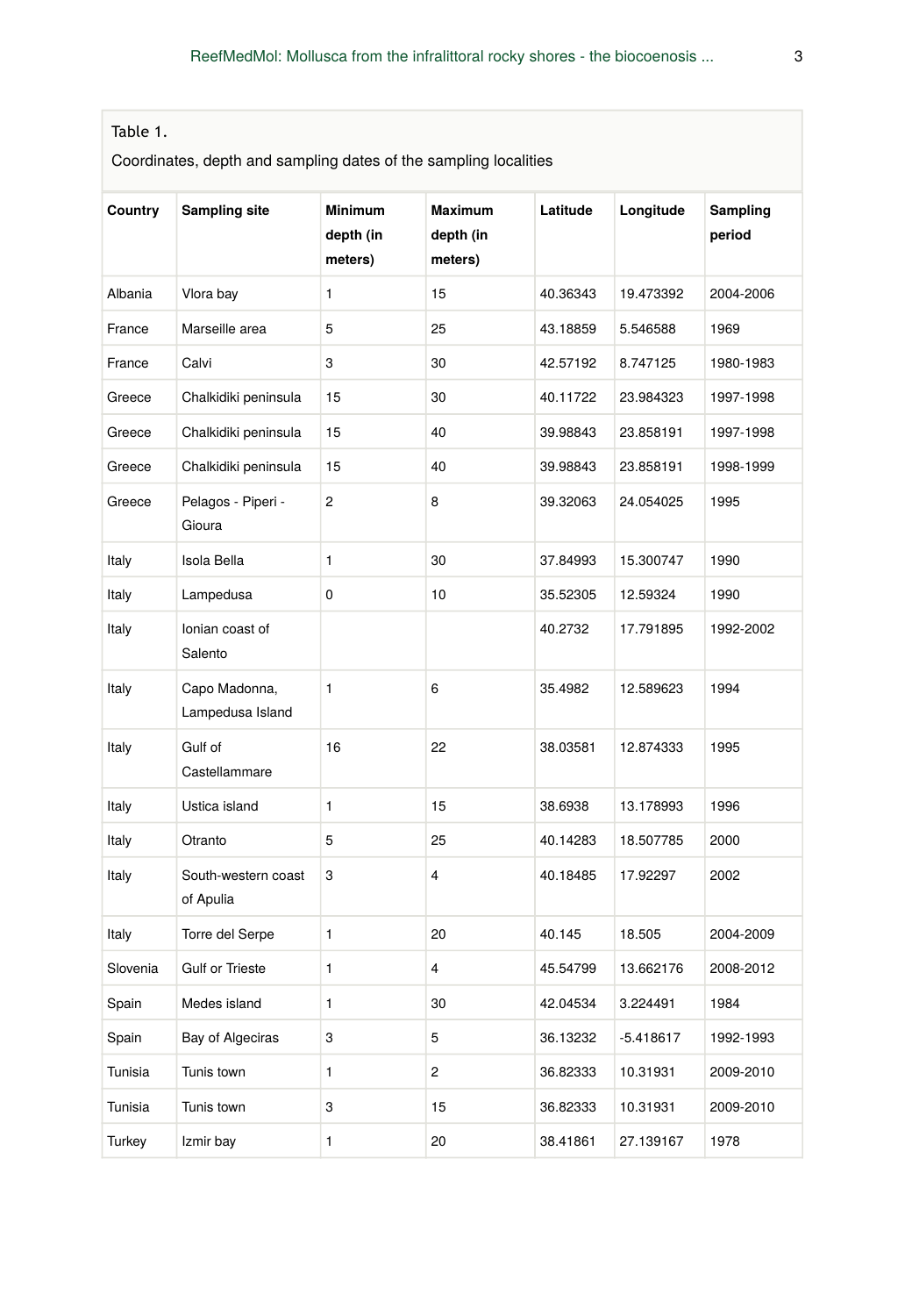## Table 2.

The assembled species list in phylogenetic order.

| Class          | Family            | <b>Species</b>              | <b>Authority</b>       |
|----------------|-------------------|-----------------------------|------------------------|
| Polyplacophora | Chitonidae        | Chiton olivaceus            | Spengler, 1797         |
| Polyplacophora | Chitonidae        | Chiton corallinus           | (Risso, 1826)          |
| Polyplacophora | Chitonidae        | Chiton phaseolinus          | Monterosato, 1879      |
| Polyplacophora | Leptochitonidae   | Lepidopleurus cajetanus     | (Poli, 1791)           |
| Polyplacophora | Leptochitonidae   | Lepidopleurus sp.           | Risso, 1826            |
| Polyplacophora | Leptochitonidae   | Leptochiton scabridus       | (Jeffreys, 1880)       |
| Polyplacophora | Ischnochitonidae  | Ischnochiton rissoi         | (Payraudeau, 1826)     |
| Polyplacophora | Ischnochitonidae  | Ischnochiton sp.            |                        |
| Polyplacophora | Callistoplacidae  | Callistochiton pachylasmae  | (Monterosato, 1879)    |
| Polyplacophora | Callochitonidae   | Callochiton septemvalvis    | (Montagu, 1803)        |
| Polyplacophora | Lepidochitonidae  | Lepidochitona sp.           | Gray, 1821             |
| Polyplacophora | Lepidochitonidae  | Lepidochitona caprearum     | (Scacchi, 1836)        |
| Polyplacophora | Lepidochitonidae  | Lepidochitona cinerea       | (Linnaeus, 1767)       |
| Polyplacophora | Lepidochitonidae  | Lepidochitona furtiva       | (Monterosato, 1879)    |
| Polyplacophora | Lepidochitonidae  | Lepidochitona monterosatoi  | Kaas & Van Belle, 1981 |
| Polyplacophora | Acanthochitonidae | Acanthochitona discrepans   | (Brown, 1827)          |
| Polyplacophora | Acanthochitonidae | Acanthochitona fascicularis | (Linnaeus, 1767)       |
| Gastropoda     | Patellidae        | Patella caerulea            | Linnaeus, 1758         |
| Gastropoda     | Patellidae        | Patella rustica             | Linnaeus, 1758         |
| Gastropoda     | Patellidae        | Patella ulyssiponensis      | Gmelin, 1791           |
| Gastropoda     | Lottiidae         | Tectura virginea            | (O. F. Müller, 1776)   |
| Gastropoda     | Fissurellidae     | Diodora dorsata             | (Monterosato, 1878)    |
| Gastropoda     | Fissurellidae     | Diodora gibberula           | (Lamarck, 1822)        |
| Gastropoda     | Fissurellidae     | Diodora graeca              | (Linnaeus, 1758)       |
| Gastropoda     | Fissurellidae     | Diodora italica             | (Defrance, 1820)       |
| Gastropoda     | Fissurellidae     | Emarginula sp.              |                        |
| Gastropoda     | Fissurellidae     | Emarginula adriatica        | O. G. Costa, 1830      |
| Gastropoda     | Fissurellidae     | Emarginula huzardii         | Payraudeau, 1826       |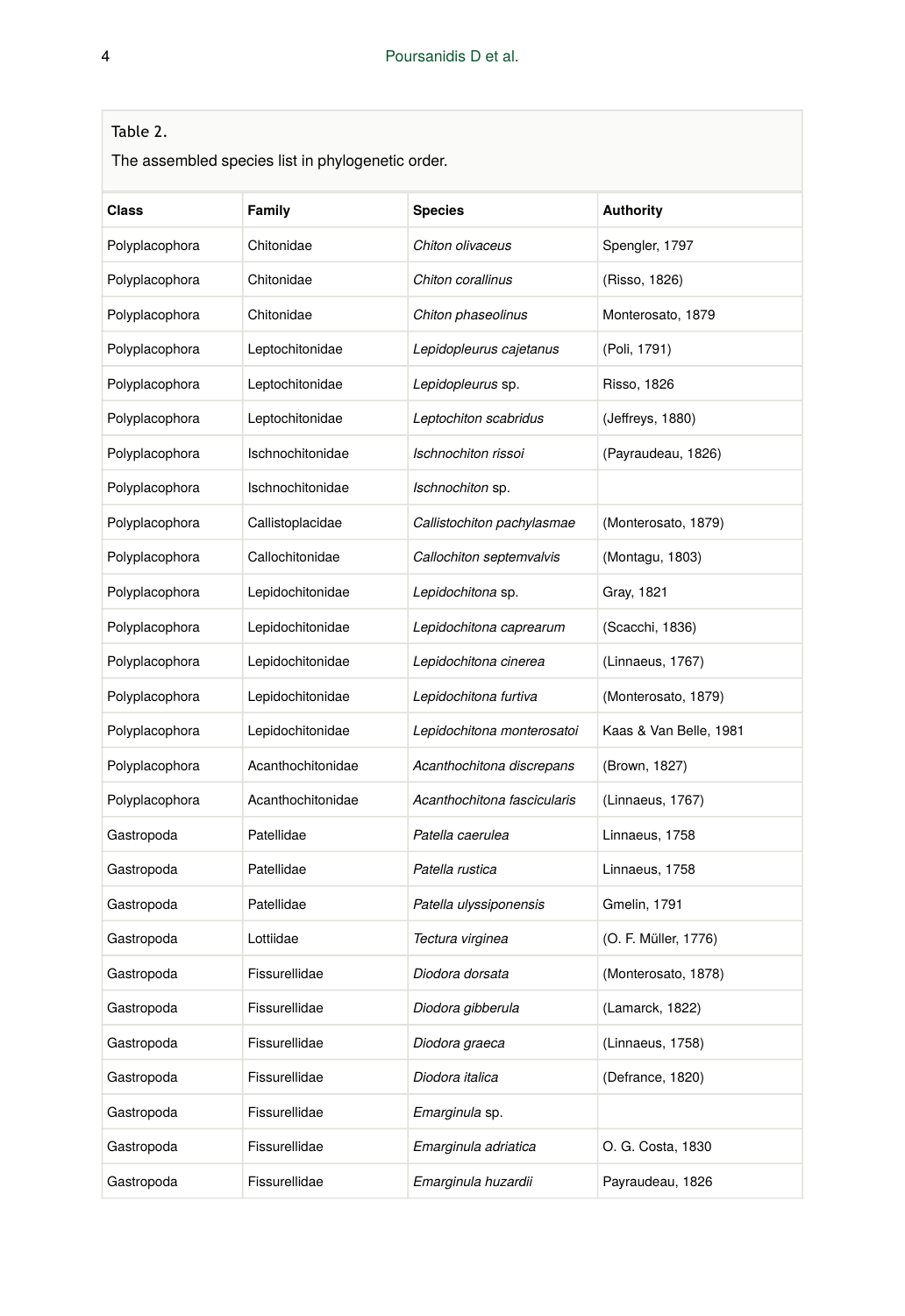| Gastropoda | Fissurellidae  | Emarginula octaviana           | Coen, 1939               |
|------------|----------------|--------------------------------|--------------------------|
| Gastropoda | Fissurellidae  | Emarginula tenera              | Locard, 1892             |
| Gastropoda | Fissurellidae  | Fissurella nubecula            | (Linnaeus, 1758)         |
| Gastropoda | Fissurellidae  | Puncturella noachina           | (Linnaeus, 1771)         |
| Gastropoda | Scissurellidae | Scissurella costata            | d'Orbigny, 1824          |
| Gastropoda | Scissurellidae | Sinezona cingulata             | (O. G. Costa, 1861)      |
| Gastropoda | Anatomidae     | Anatoma crispata               | (Fleming, 1828)          |
| Gastropoda | Haliotidae     | Haliotis tuberculata           | Linnaeus, 1758           |
| Gastropoda | Haliotidae     | Haliotis tuberculata lamellosa | Lamarck, 1822            |
| Gastropoda | Trochidae      | Clanculus sp.                  |                          |
| Gastropoda | Trochidae      | Clanculus corallinus           | (Gmelin, 1791)           |
| Gastropoda | Trochidae      | Clanculus cruciatus            | (Linnaeus, 1758)         |
| Gastropoda | Trochidae      | Clanculus jussieui             | (Payraudeau, 1826)       |
| Gastropoda | Trochidae      | Gibbula adansonii              | (Payraudeau, 1826)       |
| Gastropoda | Trochidae      | Gibbula adriatica              | (Philippi, 1844)         |
| Gastropoda | Trochidae      | Gibbula albida                 | (Gmelin, 1791)           |
| Gastropoda | Trochidae      | Gibbula ardens                 | (Salis Marschlins, 1793) |
| Gastropoda | Trochidae      | Gibbula divaricata             | (Linnaeus, 1758)         |
| Gastropoda | Trochidae      | Gibbula drepanensis            | (Brugnone, 1873)         |
| Gastropoda | Trochidae      | Gibbula fanulum                | (Gmelin, 1791)           |
| Gastropoda | Trochidae      | Gibbula guttadauri             | (Philippi, 1836)         |
| Gastropoda | Trochidae      | Gibbula leucophaea             | (Philippi, 1836)         |
| Gastropoda | Trochidae      | Gibbula magus                  | (Linnaeus, 1758)         |
| Gastropoda | Trochidae      | Gibbula philberti              | (Récluz, 1843)           |
| Gastropoda | Trochidae      | Gibbula racketti               | (Payraudeau, 1826)       |
| Gastropoda | Trochidae      | Gibbula rarilineata            | (Michaud, 1829)          |
| Gastropoda | Trochidae      | Gibbula tingitana              | Pallary, 1901            |
| Gastropoda | Trochidae      | Gibbula turbinoides            | (Deshayes, 1835)         |
| Gastropoda | Trochidae      | Gibbula umbilicaris            | (Linnaeus, 1758)         |
| Gastropoda | Trochidae      | Gibbula varia                  | (Linnaeus, 1758)         |
| Gastropoda | Trochidae      | Jujubinus exasperatus          | (Pennant, 1777)          |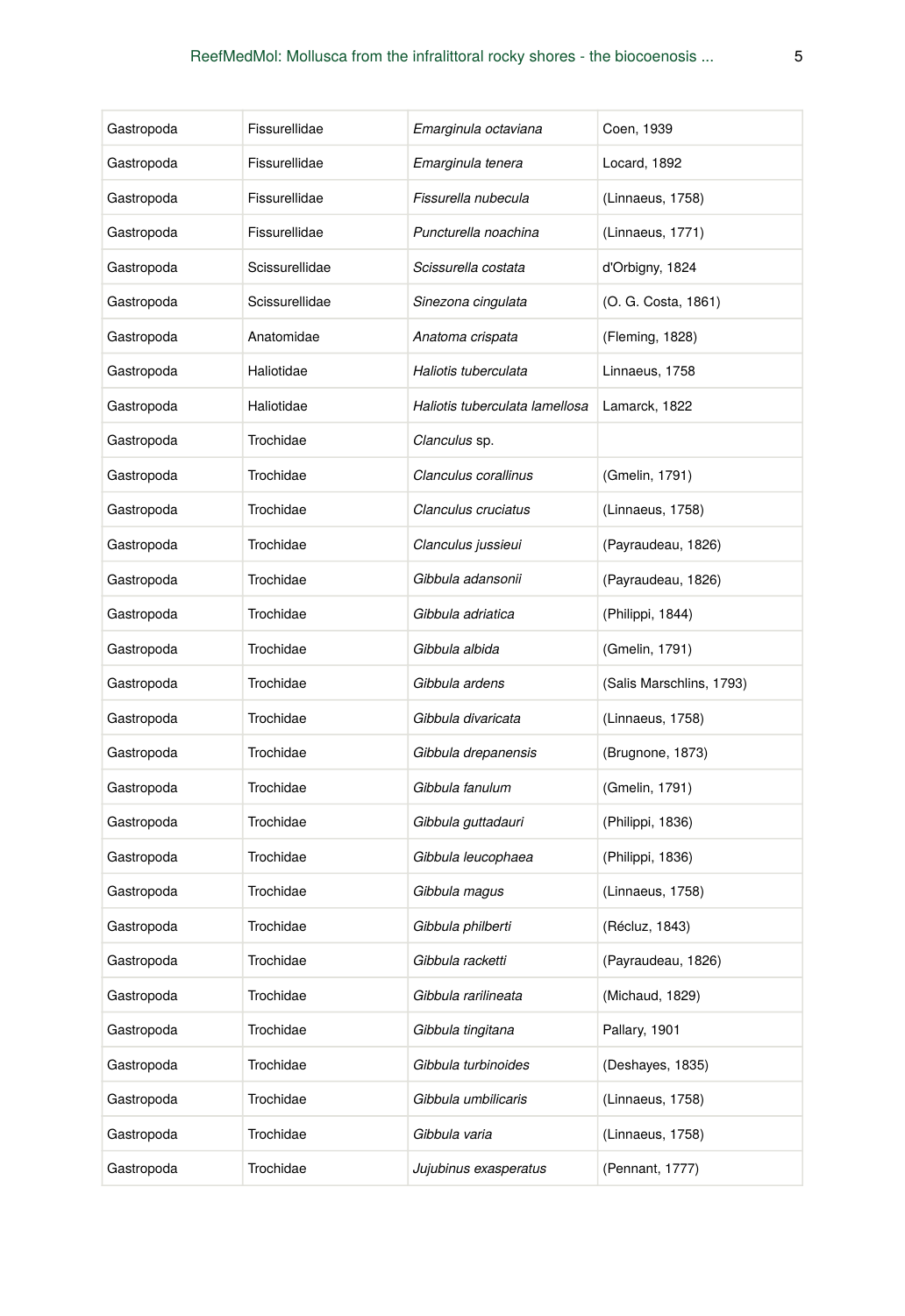| Gastropoda | Trochidae        | Jujubinus gravinae         | (Dautzenberg, 1881)          |
|------------|------------------|----------------------------|------------------------------|
| Gastropoda | Trochidae        | Jujubinus ruscurianus      | (Weinkauff, 1868)            |
| Gastropoda | Trochidae        | Jujubinus striatus         | (Linnaeus, 1758)             |
| Gastropoda | Trochidae        | Phorcus articulatus        | (Lamarck, 1822)              |
| Gastropoda | Trochidae        | Phorcus turbinatus         | (Born, 1778)                 |
| Gastropoda | Calliostomatidae | Calliostoma conulus        | (Linnaeus, 1758)             |
| Gastropoda | Calliostomatidae | Calliostoma qualterianum   | (Philippi, 1848)             |
| Gastropoda | Calliostomatidae | Calliostoma laugieri       | (Payraudeau, 1826)           |
| Gastropoda | Calliostomatidae | Calliostoma zizyphinum     | (Linnaeus, 1758)             |
| Gastropoda | Turbinidae       | Bolma rugosa               | (Linnaeus, 1767)             |
| Gastropoda | Skeneidae        | Skenea serpuloides         | (Montagu, 1808)              |
| Gastropoda | Chilodontidae    | Danilia otaviana           | (Cantraine, 1835)            |
| Gastropoda | Phasianellidae   | Tricolia sp.               |                              |
| Gastropoda | Phasianellidae   | Tricolia entomocheila      | Gofas, 1993                  |
| Gastropoda | Phasianellidae   | Tricolia miniata           | (Monterosato, 1884)          |
| Gastropoda | Phasianellidae   | Tricolia pullus            | (Linnaeus, 1758)             |
| Gastropoda | Phasianellidae   | Tricolia speciosa          | (Megerle von Mühlfeld, 1824) |
| Gastropoda | Phasianellidae   | Tricolia tenuis            | (Michaud, 1829)              |
| Gastropoda | Phasianellidae   | Tricolia tingitana         | Gofas, 1982                  |
| Gastropoda | Colloniidae      | Homalopoma sanguineum      | (Linnaeus, 1758)             |
| Gastropoda | Neritidae        | Smaragdia viridis          | (Linnaeus, 1758)             |
| Gastropoda | Neritidae        | Theodoxus fluviatilis      | (Linnaeus, 1758)             |
| Gastropoda | Cerithiidae      | Bittium sp.                |                              |
| Gastropoda | Cerithiidae      | <b>Bittium lacteum</b>     | (Philippi, 1836)             |
| Gastropoda | Cerithiidae      | <b>Bittium latreillii</b>  | (Payraudeau, 1826)           |
| Gastropoda | Cerithiidae      | Bittium nanum              | (Mayer, 1864)                |
| Gastropoda | Cerithiidae      | <b>Bittium reticulatum</b> | (da Costa, 1778)             |
| Gastropoda | Cerithiidae      | Bittium submamillatum      | (de Rayneval & Ponzi, 1854)  |
| Gastropoda | Cerithiidae      | Cerithium sp.              |                              |
| Gastropoda | Cerithiidae      | Cerithium lividulum        | Risso, 1826                  |
| Gastropoda | Cerithiidae      | Cerithium renovatum        | Monterosato, 1884            |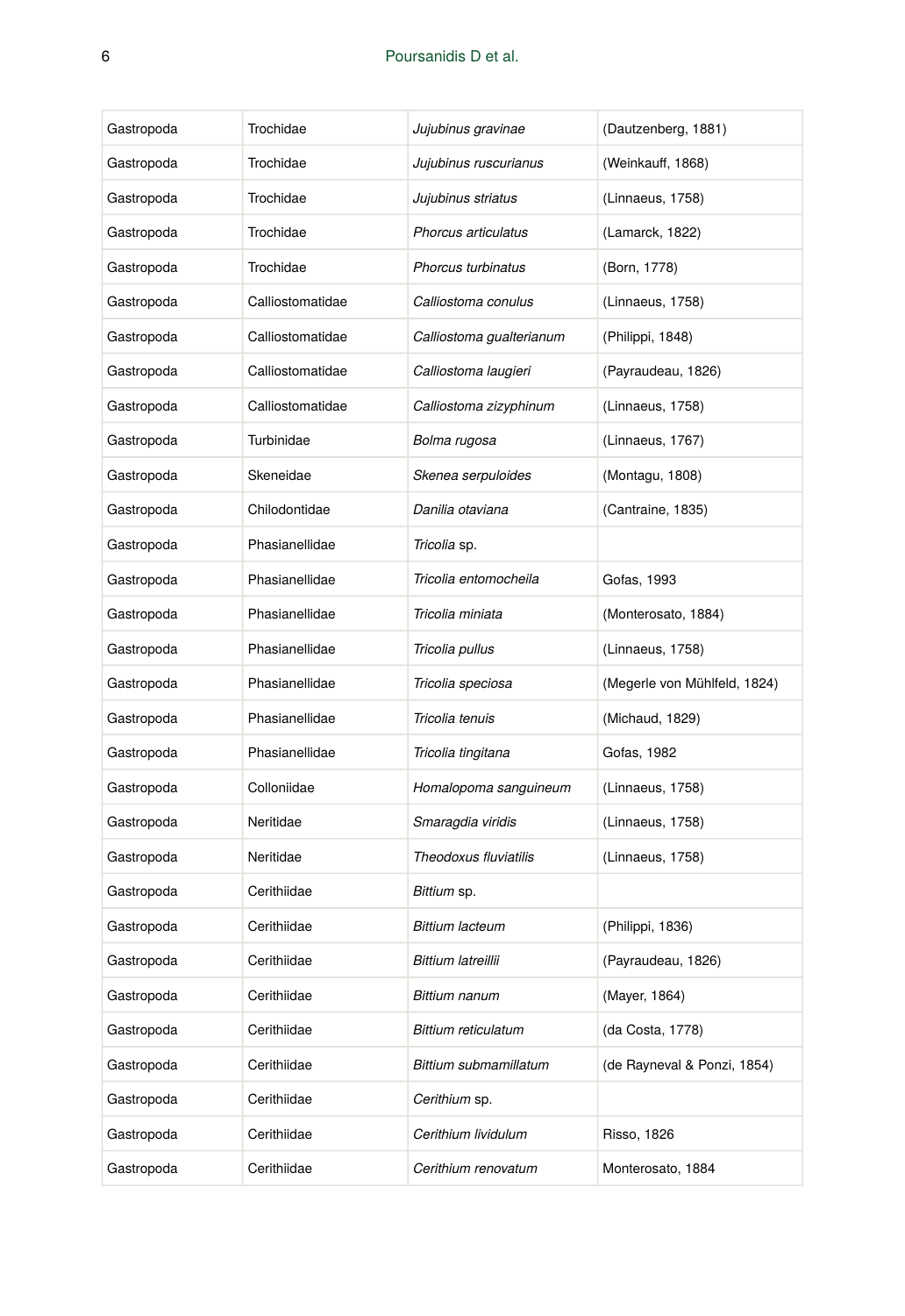| Gastropoda | Cerithiidae    | Cerithium vulgatum        | Bruguière, 1792             |
|------------|----------------|---------------------------|-----------------------------|
| Gastropoda | Cerithiidae    | Cerithium scabridum       | Philippi, 1848              |
| Gastropoda | Cerithiidae    | Cerithium vulgatum        | Bruguière, 1792             |
| Gastropoda | Planaxidae     | Fossarus ambiguus         | (Linnaeus, 1758)            |
| Gastropoda | Potamididae    | Pirenella conica          | (Blainville, 1829)          |
| Gastropoda | Turritellidae  | Turritella communis       | <b>Risso, 1826</b>          |
| Gastropoda | Turritellidae  | Turritella triplicata     | (Brocchi, 1814)             |
| Gastropoda | Triphoridae    | Cheirodonta pallescens    | (Jeffreys, 1867)            |
| Gastropoda | Triphoridae    | Cosmotriphora melanura    | (C. B. Adams, 1850)         |
| Gastropoda | Triphoridae    | Marshallora adversa       | (Montagu, 1803)             |
| Gastropoda | Triphoridae    | Metaxia metaxa            | (Delle Chiaje, 1828)        |
| Gastropoda | Triphoridae    | Monophorus sp.            |                             |
| Gastropoda | Triphoridae    | Monophorus erythrosoma    | (Bouchet & Guillemot, 1978) |
| Gastropoda | Triphoridae    | Monophorus perversus      | (Linnaeus, 1758)            |
| Gastropoda | Triphoridae    | Monophorus thiriotae      | Bouchet, 1985               |
| Gastropoda | Triphoridae    | Similiphora similior      | (Bouchet & Guillemot, 1978) |
| Gastropoda | Cerithiopsidae | Cerithiopsis sp.          |                             |
| Gastropoda | Cerithiopsidae | Cerithiopsis atalaya      | Watson, 1885                |
| Gastropoda | Cerithiopsidae | Cerithiopsis barleei      | Jeffreys, 1867              |
| Gastropoda | Cerithiopsidae | Cerithiopsis fayalensis   | Watson, 1880                |
| Gastropoda | Cerithiopsidae | Cerithiopsis minima       | (Brusina, 1865)             |
| Gastropoda | Cerithiopsidae | Cerithiopsis scalaris     | Locard, 1892                |
| Gastropoda | Cerithiopsidae | Cerithiopsis tubercularis | (Montagu, 1803)             |
| Gastropoda | Cerithiopsidae | Dizoniopsis bilineata     | (Hoernes, 1848)             |
| Gastropoda | Cerithiopsidae | Dizoniopsis coppolae      | (Aradas, 1870)              |
| Gastropoda | Cerithiopsidae | Krachia tiara             | (Monterosato, 1874)         |
| Gastropoda | Cerithiopsidae | Seila trilineata          | (Philippi, 1836)            |
| Gastropoda | Epitoniidae    | Epitonium clathrus        | (Linnaeus, 1758)            |
| Gastropoda | Epitoniidae    | Epitonium tenuicostatum   | (G. B. Sowerby, 1844)       |
| Gastropoda | Epitoniidae    | Epitonium turtonis        | (Turton, 1819)              |
| Gastropoda | Epitoniidae    | Gyroscala lamellosa       | (Lamarck, 1822)             |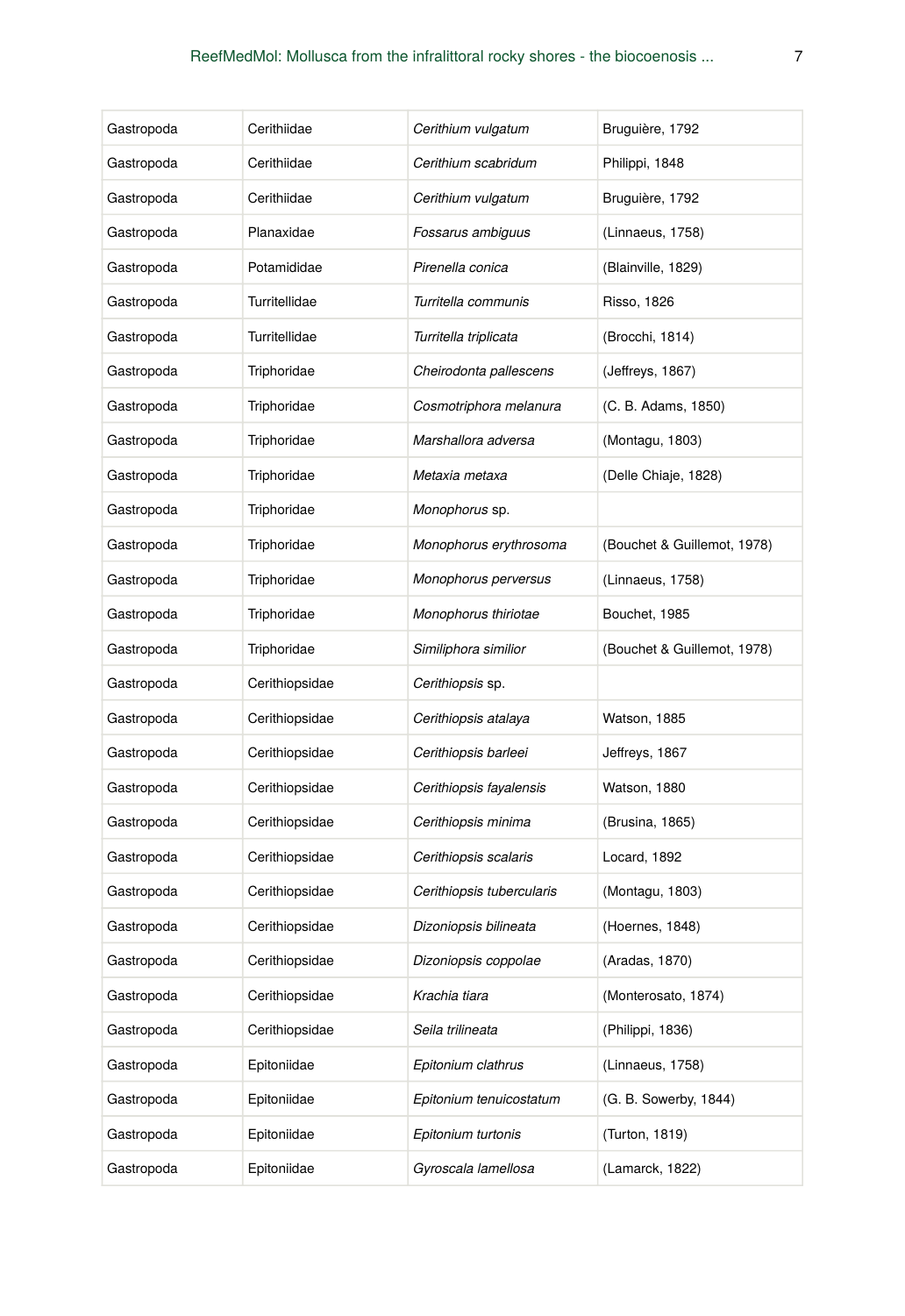| Gastropoda | Eulimidae     | Eulima glabra            | (da Costa, 1778)                          |
|------------|---------------|--------------------------|-------------------------------------------|
| Gastropoda | Eulimidae     | Melanella lubrica        | (Monterosato, 1890)                       |
| Gastropoda | Eulimidae     | Melanella petitiana      | (Brusina, 1869)                           |
| Gastropoda | Eulimidae     | Melanella polita         | (Linnaeus, 1758)                          |
| Gastropoda | Eulimidae     | Melanella praecurta      | (Pallary, 1904)                           |
| Gastropoda | Eulimidae     | Vitreolina incurva       | (Bucquoy, Dautzenberg &<br>Dollfus, 1883) |
| Gastropoda | Eulimidae     | Vitreolina philippi      | (de Rayneval & Ponzi, 1854)               |
| Gastropoda | Littorinidae  | Echinolittorina punctata | (Gmelin, 1791)                            |
| Gastropoda | Littorinidae  | Melarhaphe neritoides    | (Linnaeus, 1758)                          |
| Gastropoda | Skeneopsidae  | Skeneopsis planorbis     | (O. Fabricius, 1780)                      |
| Gastropoda | Cingulopsidae | Eatonina cossurae        | (Calcara, 1841)                           |
| Gastropoda | Cingulopsidae | Eatonina fulgida         | (Adams J., 1797)                          |
| Gastropoda | Cingulopsidae | Tubbreva micrometrica    | (Aradas & Benoit, 1876)                   |
| Gastropoda | Rissoidae     | Alvania sp.              |                                           |
| Gastropoda | Rissoidae     | Alvania aspera           | (Philippi, 1844)                          |
| Gastropoda | Rissoidae     | Alvania beanii           | (Hanley in Thorpe, 1844)                  |
| Gastropoda | Rissoidae     | Crisilla beniamina       | (Monterosato, 1884)                       |
| Gastropoda | Rissoidae     | Alvania cancellata       | (da Costa, 1778)                          |
| Gastropoda | Rissoidae     | Alvania cimex            | (Linnaeus, 1758)                          |
| Gastropoda | Rissoidae     | Alvania colossophilus    | Oberling, 1970                            |
| Gastropoda | Rissoidae     | Alvania discors          | (Allan, 1818)                             |
| Gastropoda | Rissoidae     | Alvania dorbignyi        | (Audouin, 1826)                           |
| Gastropoda | Rissoidae     | Alvania geryonia         | (Nardo, 1847)                             |
| Gastropoda | Rissoidae     | Alvania hallgassi        | Amati & Oliverio, 1985                    |
| Gastropoda | Hissoidae     | Alvania lactea           | (Michaud, 1830)                           |
| Gastropoda | Rissoidae     | Alvania lanciae          | (Calcara, 1845)                           |
| Gastropoda | Rissoidae     | Alvania lineata          | Risso, 1826                               |
| Gastropoda | Rissoidae     | Alvania mamillata        | Risso, 1826                               |
| Gastropoda | Rissoidae     | Alvania pagodula         | (Bucquoy, Dautzenberg &<br>Dollfus, 1884) |
| Gastropoda | Rissoidae     | Alvania parvula          | (Jeffreys, 1884)                          |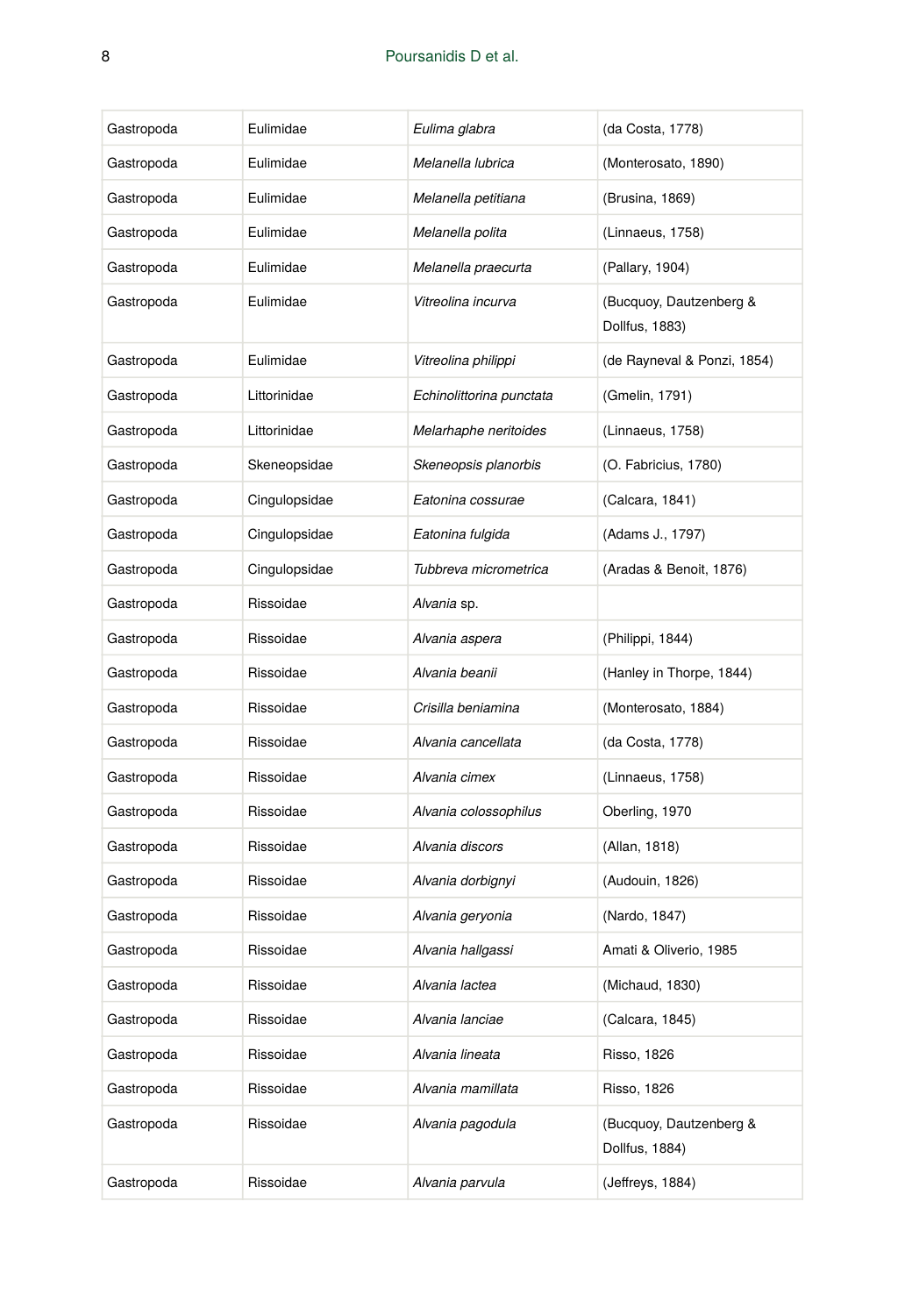| Gastropoda | Rissoidae | Alvania rudis         | (Philippi, 1844)                          |
|------------|-----------|-----------------------|-------------------------------------------|
| Gastropoda | Rissoidae | Alvania scabra        | (Philippi, 1844)                          |
| Gastropoda | Rissoidae | Alvania simulans      | Locard, 1886                              |
| Gastropoda | Rissoidae | Alvania spinosa       | (Monterosato, 1890)                       |
| Gastropoda | Rissoidae | Alvania subcrenulata  | (Bucquoy, Dautzenberg &<br>Dollfus, 1884) |
| Gastropoda | Rissoidae | Alvania tenera        | (Philippi, 1844)                          |
| Gastropoda | Rissoidae | Alvania tessellata    | Schwartz in Weinkauff, 1868               |
| Gastropoda | Rissoidae | Benthonella tenella   | (Jeffreys, 1869)                          |
| Gastropoda | Rissoidae | Crisilla beniamina    | (Monterosato, 1884)                       |
| Gastropoda | Rissoidae | Crisilla semistriata  | (Montagu, 1808)                           |
| Gastropoda | Rissoidae | Manzonia crassa       | (Kanmacher, 1798)                         |
| Gastropoda | Rissoidae | Peringiella elegans   | (Locard, 1892)                            |
| Gastropoda | Rissoidae | Pusillina sp.         |                                           |
| Gastropoda | Rissoidae | Pusillina benzi       | (Aradas & Maggiore, 1844)                 |
| Gastropoda | Rissoidae | Pusillina inconspicua | (Alder, 1844)                             |
| Gastropoda | Rissoidae | Pusillina lineolata   | (Michaud, 1830)                           |
| Gastropoda | Rissoidae | Pusillina marginata   | (Michaud, 1830)                           |
| Gastropoda | Rissoidae | Pusillina philippi    | (Aradas & Maggiore, 1844)                 |
| Gastropoda | Rissoidae | Pusillina radiata     | (Philippi, 1836)                          |
| Gastropoda | Rissoidae | <i>Rissoa</i> sp.     |                                           |
| Gastropoda | Rissoidae | Rissoa auriscalpium   | (Linnaeus, 1758)                          |
| Gastropoda | Rissoidae | Rissoa decorata       | Philippi, 1846                            |
| Gastropoda | Rissoidae | Rissoa guerinii       | Récluz, 1843                              |
| Gastropoda | Rissoidae | Rissoa lia            | (Monterosato, 1884)                       |
| Gastropoda | Rissoidae | Rissoa lilacina       | Récluz, 1843                              |
| Gastropoda | Rissoidae | Rissoa membranacea    | (J. Adams, 1800)                          |
| Gastropoda | Rissoidae | Rissoa monodonta      | Philippi, 1836                            |
| Gastropoda | Rissoidae | Rissoa parva          | (da Costa, 1778)                          |
| Gastropoda | Rissoidae | Rissoa scurra         | (Monterosato, 1917)                       |
| Gastropoda | Rissoidae | Rissoa similis        | Scacchi, 1836                             |
| Gastropoda | Rissoidae | Rissoa splendida      | Eichwald, 1830                            |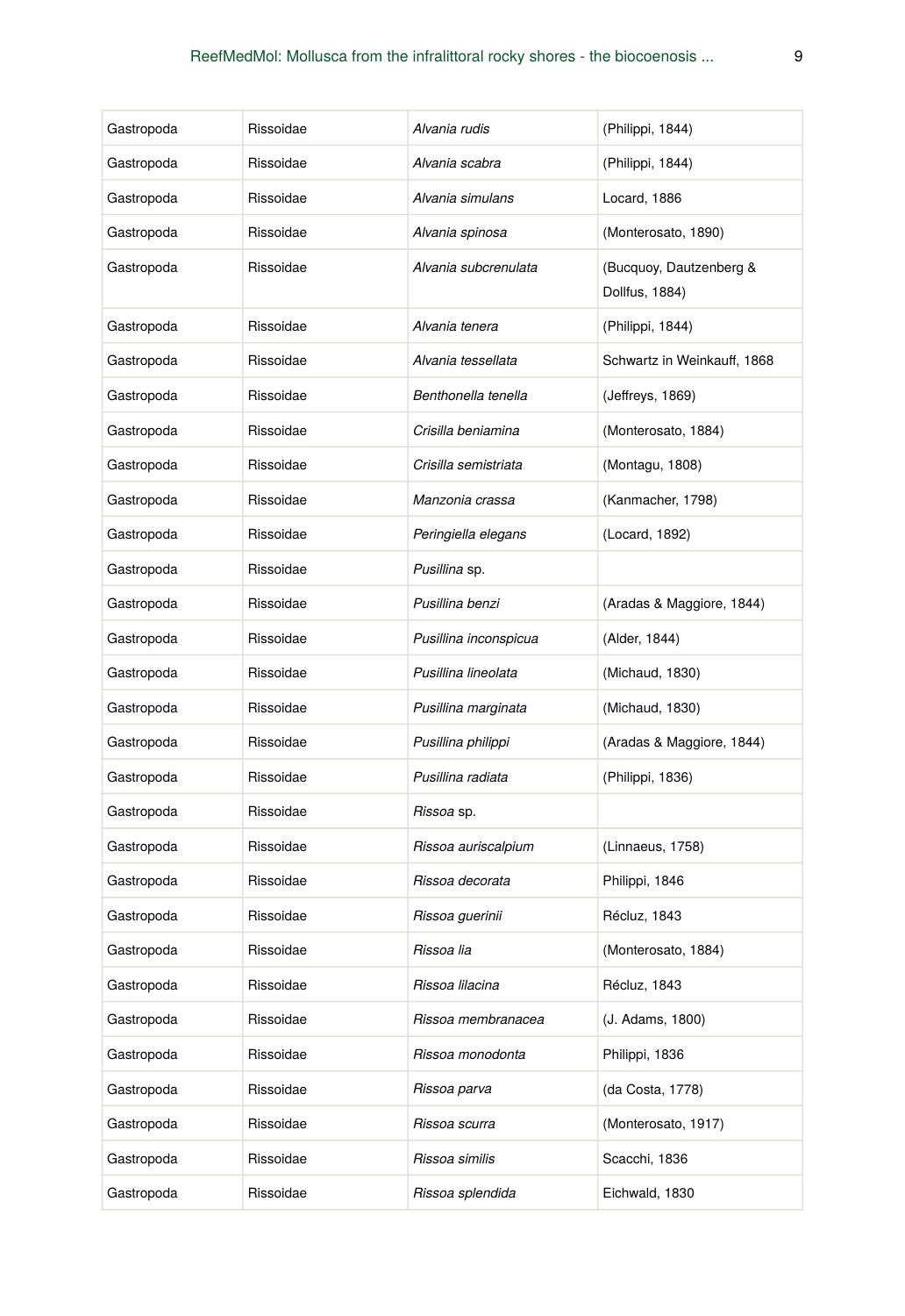| Gastropoda | Rissoidae      | Rissoa variabilis         | (Von Mühlfeldt, 1824)                    |
|------------|----------------|---------------------------|------------------------------------------|
| Gastropoda | Rissoidae      | Rissoa ventricosa         | Desmarest, 1814                          |
| Gastropoda | Rissoidae      | Rissoa violacea           | Desmarest, 1814                          |
| Gastropoda | Rissoidae      | Setia amabilis            | (Locard, 1886)                           |
| Gastropoda | Rissoidae      | Setia ambigua             | (Brugnone, 1873)                         |
| Gastropoda | Rissoidae      | Setia antipolitana        | (van der Linden & W. M.<br>Wagner, 1987) |
| Gastropoda | Rissoidae      | Setia maculata            | (Monterosato, 1869)                      |
| Gastropoda | Rissoidae      | Setia turriculata         | Monterosato, 1884                        |
| Gastropoda | Anabathridae   | Nodulus contortus         | (Jeffreys, 1856)                         |
| Gastropoda | Anabathridae   | Pisinna glabrata          | (Megerle von Mühlfeld, 1824)             |
| Gastropoda | Barleeiidae    | Barleeia unifasciata      | (Montagu, 1803)                          |
| Gastropoda | Caecidae       | Caecum antillarum         | Carpenter, 1858                          |
| Gastropoda | Caecidae       | Caecum clarkii            | Carpenter, 1859                          |
| Gastropoda | Caecidae       | Caecum subannulatum       | de Folin, 1870                           |
| Gastropoda | Caecidae       | Caecum trachea            | (Montagu, 1803)                          |
| Gastropoda | Caecidae       | Parastrophia asturiana    | de Folin, 1870                           |
| Gastropoda | Iravadiidae    | Hyala vitrea              | (Montagu, 1803)                          |
| Gastropoda | Tornidae       | Circulus striatus         | (Philippi, 1836)                         |
| Gastropoda | Truncatellidae | Truncatella subcylindrica | (Linnaeus, 1767)                         |
| Gastropoda | Vermetidae     | Dendropoma cristatum      | (Biondi, 1859)                           |
| Gastropoda | Vermetidae     | Thylacodes arenarius      | (Linnaeus, 1758)                         |
| Gastropoda | Vermetidae     | Thylaeodus rugulosus      | (Monterosato, 1878)                      |
| Gastropoda | Vermetidae     | Vermetus granulatus       | (Gravenhorst, 1831)                      |
| Gastropoda | Vermetidae     | Vermetus triquetrus       | Bivona-Bernardi, 1832                    |
| Gastropoda | Volvatellidae  | Ascobulla fragilis        | (Jeffreys, 1856)                         |
| Gastropoda | Strombidae     | Conomurex persicus        | (Swainson, 1821)                         |
| Gastropoda | Vanikoridae    | Megalomphalus azoneus     | (Brusina, 1865)                          |
| Gastropoda | Calyptraeidae  | Calyptraea chinensis      | (Linnaeus, 1758)                         |
| Gastropoda | Calyptraeidae  | Crepidula fornicata       | (Linnaeus, 1758)                         |
| Gastropoda | Calyptraeidae  | Crepidula moulinsii       | Michaud, 1829                            |
| Gastropoda | Calyptraeidae  | Crepidula unquiformis     | Lamarck, 1822                            |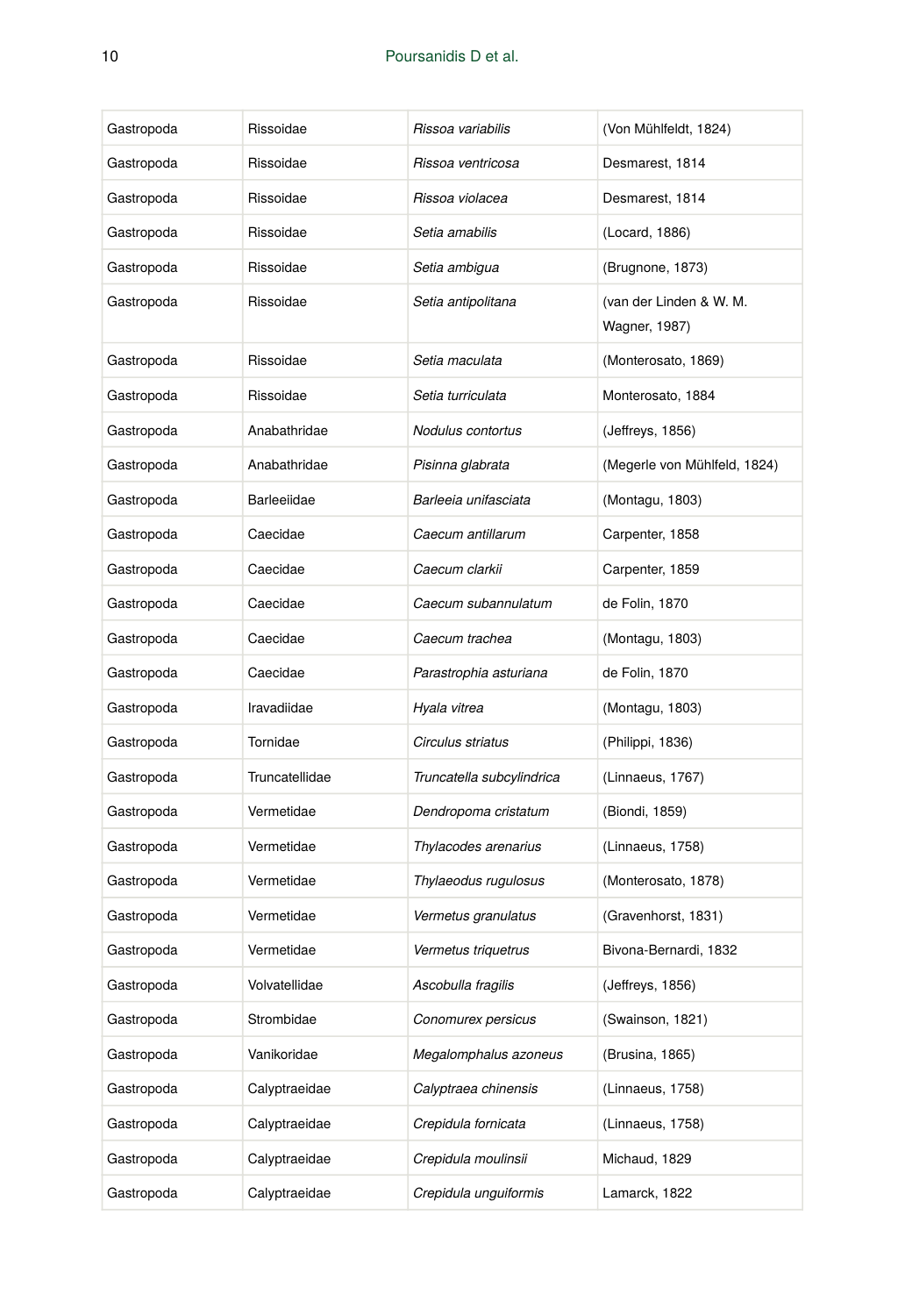| Gastropoda | Capulidae       | Capulus ungaricus          | (Linnaeus, 1758)                        |
|------------|-----------------|----------------------------|-----------------------------------------|
| Gastropoda | Triviidae       | Erato voluta               | (Montagu, 1803)                         |
| Gastropoda | Triviidae       | Trivia mediterranea        | (Risso, 1826)                           |
| Gastropoda | Triviidae       | Trivia monacha             | (da Costa, 1778)                        |
| Gastropoda | Cypraeidae      | Erosaria spurca            | (Linnaeus, 1758)                        |
| Gastropoda | Cypraeidae      | Luria lurida               | (Linnaeus, 1758)                        |
| Gastropoda | Cypraeidae      | Zonaria pyrum              | (Gmelin, 1791)                          |
| Gastropoda | Ovulidae        | Pseudosimnia carnea        | (Poiret, 1789)                          |
| Gastropoda | Naticidae       | Euspira intricata          | (Donovan, 1804)                         |
| Gastropoda | Naticidae       | Euspira macilenta          | (Philippi, 1844)                        |
| Gastropoda | Naticidae       | Naticarius stercusmuscarum | (Gmelin, 1791)                          |
| Gastropoda | Naticidae       | Neverita josephinia        | <b>Risso, 1826</b>                      |
| Gastropoda | Naticidae       | Notocochlis dillwynii      | (Payraudeau, 1826)                      |
| Gastropoda | Ranellidae      | Cabestana cutacea          | (Linnaeus, 1767)                        |
| Gastropoda | Ranellidae      | Charonia variegata         | (Lamarck, 1816)                         |
| Gastropoda | <b>Bursidae</b> | Bursa scrobilator          | (Linnaeus, 1758)                        |
| Gastropoda | Muricidae       | Bolinus brandaris          | (Linnaeus, 1758)                        |
| Gastropoda | Muricidae       | Coralliophila brevis       | (Blainville, 1832)                      |
| Gastropoda | Muricidae       | Coralliophila meyendorffii | (Calcara, 1845)                         |
| Gastropoda | Muricidae       | Hadriania craticulata      | Bucquoy, Dautzenberg &<br>Dollfus, 1882 |
| Gastropoda | Muricidae       | Hexaplex trunculus         | (Linnaeus, 1758)                        |
| Gastropoda | Muricidae       | Hirtomurex squamosus       | (Bivona Ant. in Bivona And.,<br>1838)   |
| Gastropoda | Muricidae       | Murexsul cevikeri          | (Houart, 2000)                          |
| Gastropoda | Muricidae       | Muricopsis cristata        | (Brocchi, 1814)                         |
| Gastropoda | Muricidae       | Ocenebra erinaceus         | (Linnaeus, 1758)                        |
| Gastropoda | Muricidae       | Ocinebrina sp.             |                                         |
| Gastropoda | Muricidae       | Ocinebrina aciculata       | (Lamarck, 1822)                         |
| Gastropoda | Muricidae       | Ocinebrina edwardsii       | (Payraudeau, 1826)                      |
| Gastropoda | Muricidae       | Stramonita haemastoma      | (Linnaeus, 1767)                        |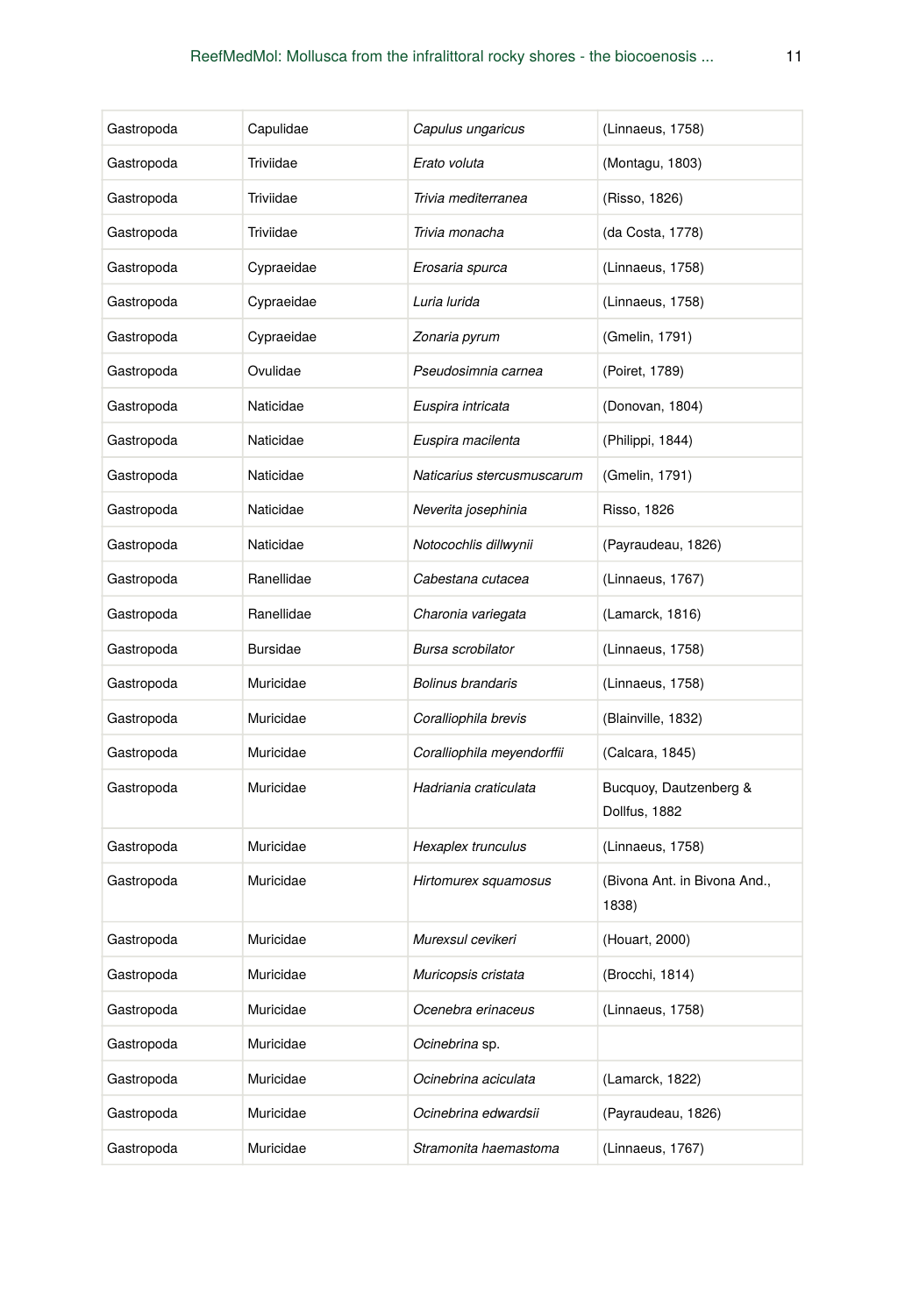| Gastropoda | Muricidae         | Trophonopsis alboranensis | (Smriglio, Mariottini & Bonfitto,<br>1997)     |
|------------|-------------------|---------------------------|------------------------------------------------|
| Gastropoda | Muricidae         | Trophonopsis muricata     | (Montagu, 1803)                                |
| Gastropoda | Marginellidae     | Granulina boucheti        | Gofas, 1992                                    |
| Gastropoda | Marginellidae     | Granulina clandestina     | (Brocchi, 1814)                                |
| Gastropoda | Marginellidae     | Granulina marginata       | (Bivona, 1832)                                 |
| Gastropoda | Marginellidae     | Volvarina mitrella        | (Risso, 1826)                                  |
| Gastropoda | Cystiscidae       | Gibberula caelata         | (Monterosato, 1877)                            |
| Gastropoda | Cystiscidae       | Gibberula jansseni        | van Aartsen, Menkhorst &<br>Gittenberger, 1984 |
| Gastropoda | Cystiscidae       | Gibberula miliaria        | (Linnaeus, 1758)                               |
| Gastropoda | Cystiscidae       | Gibberula philippii       | (Monterosato, 1878)                            |
| Gastropoda | Cystiscidae       | Gibberula recondita       | Monterosato, 1884                              |
| Gastropoda | Mitridae          | Mitra cornicula           | (Linnaeus, 1758)                               |
| Gastropoda | Costellariidae    | Vexillum ebenus           | (Lamarck, 1811)                                |
| Gastropoda | Costellariidae    | Vexillum granum           | (Forbes, 1844)                                 |
| Gastropoda | Costellariidae    | Vexillum savignyi         | (Payraudeau, 1826)                             |
| Gastropoda | Costellariidae    | Vexillum tricolor         | (Gmelin, 1791)                                 |
| Gastropoda | <b>Buccinidae</b> | Euthria cornea            | (Linnaeus, 1758)                               |
| Gastropoda | <b>Buccinidae</b> | Chauvetia affinis         | (Monterosato, 1889)                            |
| Gastropoda | <b>Buccinidae</b> | Chauvetia brunnea         | (Donovan, 1804)                                |
| Gastropoda | <b>Buccinidae</b> | Chauvetia lefebvrii       | (Maravigna, 1840)                              |
| Gastropoda | <b>Buccinidae</b> | Chauvetia mamillata       | (Risso, 1826)                                  |
| Gastropoda | <b>Buccinidae</b> | Chauvetia recondita       | (Brugnone, 1873)                               |
| Gastropoda | <b>Buccinidae</b> | Chauvetia mamillata       | (Risso, 1826)                                  |
| Gastropoda | Buccinidae        | Chauvetia turritellata    | (Deshayes, 1835)                               |
| Gastropoda | Buccinidae        | Enginella leucozona       | (Philippi, 1844)                               |
| Gastropoda | Buccinidae        | Euthria cornea            | (Linnaeus, 1758)                               |
| Gastropoda | Buccinidae        | Pisania striata           | (Gmelin, 1791)                                 |
| Gastropoda | Buccinidae        | Pollia sp.                |                                                |
| Gastropoda | Buccinidae        | Pollia dorbignyi          | (Payraudeau, 1826)                             |
| Gastropoda | <b>Buccinidae</b> | Pollia scabra             | Locard, 1892                                   |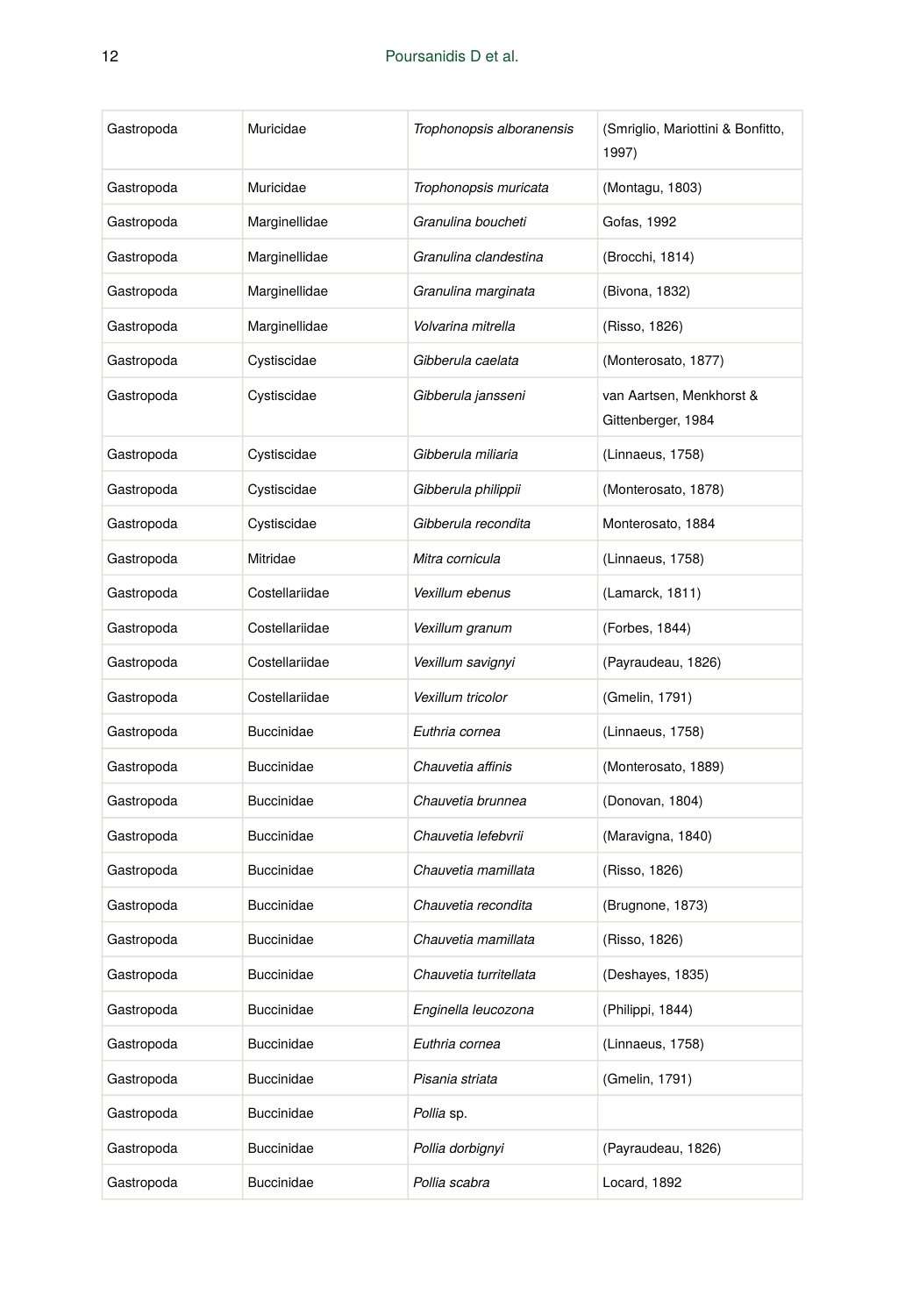| Gastropoda | <b>Buccinidae</b> | Pollia scacchiana          | (Philippi, 1844)                               |
|------------|-------------------|----------------------------|------------------------------------------------|
| Gastropoda | Colubrariidae     | Cumia reticulata           | (Blainville, 1829)                             |
| Gastropoda | Nassariidae       | Nassarius sp.              |                                                |
| Gastropoda | Nassariidae       | Nassarius corniculum       | (Olivi, 1792)                                  |
| Gastropoda | Nassariidae       | Nassarius crenulatus       | (Bruguière, 1792)                              |
| Gastropoda | Nassariidae       | Nassarius cuvierii         | (Payraudeau, 1826)                             |
| Gastropoda | Nassariidae       | Nassarius incrassatus      | (Strøm, 1768)                                  |
| Gastropoda | Nassariidae       | Nassarius lima             | (Dillwyn, 1817)                                |
| Gastropoda | Nassariidae       | Nassarius mutabilis        | (Linnaeus, 1758)                               |
| Gastropoda | Nassariidae       | Nassarius pygmaeus         | (Lamarck, 1822)                                |
| Gastropoda | Nassariidae       | Nassarius reticulatus      | (Linnaeus, 1758)                               |
| Gastropoda | Nassariidae       | Nassarius unifasciatus     | (Kiener, 1834)                                 |
| Gastropoda | Columbellidae     | Columbella rustica         | (Linnaeus, 1758)                               |
| Gastropoda | Columbellidae     | Mitrella bruggeni          | van Aartsen, Menkhorst &<br>Gittenberger, 1984 |
| Gastropoda | Columbellidae     | Mitrella gervillii         | (Payraudeau, 1826)                             |
| Gastropoda | Columbellidae     | Mitrella psilla            | (Duclos, 1846)                                 |
| Gastropoda | Columbellidae     | Mitrella scripta           | (Linnaeus, 1758)                               |
| Gastropoda | Columbellidae     | Mitrella spelta            | (Kobelt, 1889)                                 |
| Gastropoda | Fasciolariidae    | Aptyxis syracusanus        | (Linnaeus, 1758)                               |
| Gastropoda | Fasciolariidae    | Tarantinaea lignaria       | (Linnaeus, 1758)                               |
| Gastropoda | Fasciolariidae    | <i>Fusinus</i> sp.         |                                                |
| Gastropoda | Fasciolariidae    | Fusinus pulchellus         | (Philippi, 1840)                               |
| Gastropoda | Fasciolariidae    | <b>Fusinus rostratus</b>   | (Olivi, 1792)                                  |
| Gastropoda | Fasciolariidae    | Fusinus rudis              | (Philippi, 1844)                               |
| Gastropoda | Fasciolariidae    | Aptyxis syracusanus        | (Linnaeus, 1758)                               |
| Gastropoda | Fasciolariidae    | Tarantinaea lignaria       | (Linnaeus, 1758)                               |
| Gastropoda | Conidae           | Conus ventricosus          | Gmelin, 1791                                   |
| Gastropoda | Drilliidae        | Crassopleura maravignae    | (Bivona Ant. in Bivona And.,<br>1838)          |
| Gastropoda | Horaiclavidae     | Haedropleura septangularis | (Montagu, 1803)                                |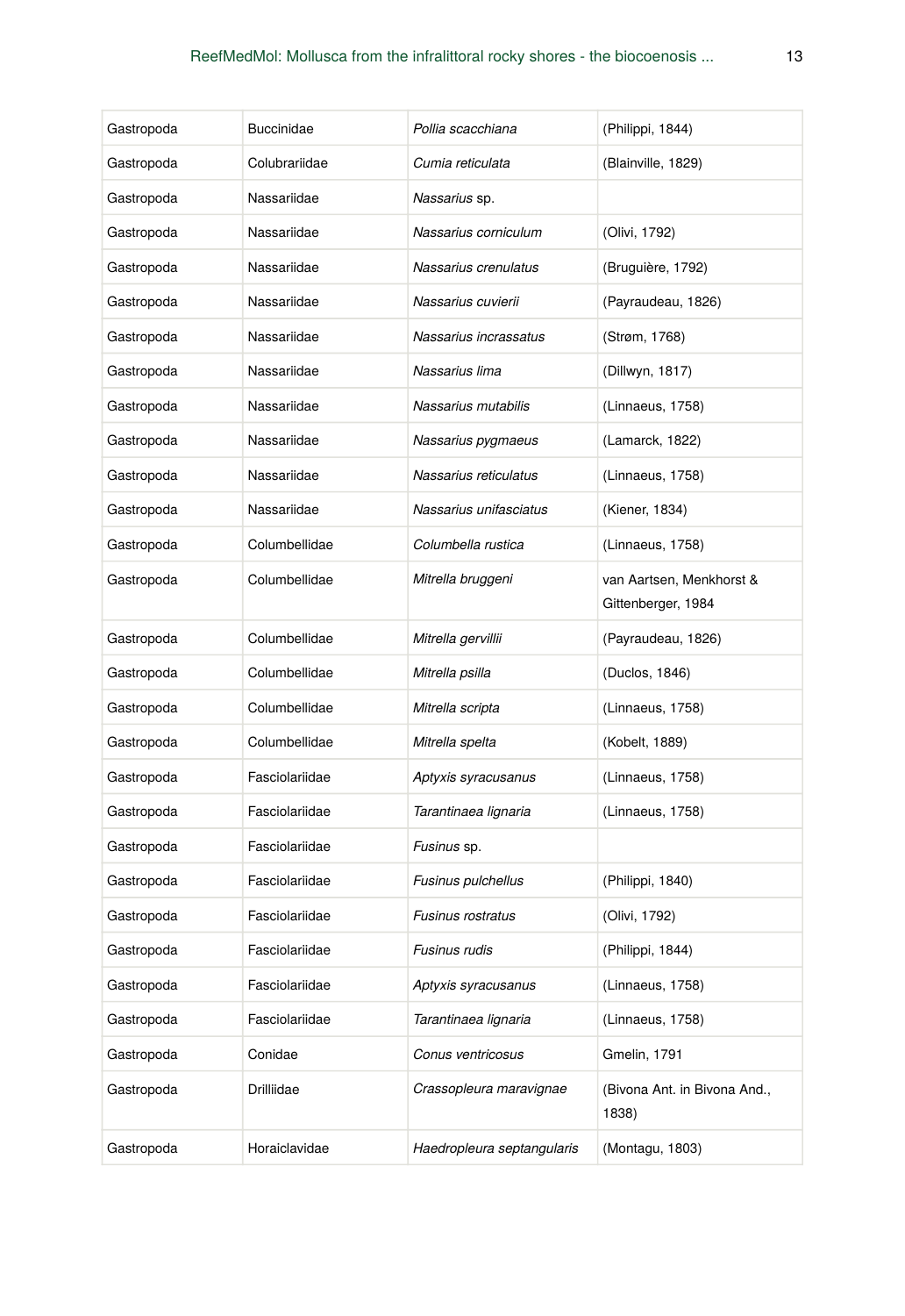| Gastropoda | Clavatulidae   | Fusiturris undatiruga       | (Bivona Ant. in Bivona And.,<br>1838)            |
|------------|----------------|-----------------------------|--------------------------------------------------|
| Gastropoda | Clathurellidae | Clathromangelia granum      | (Philippi, 1844)                                 |
| Gastropoda | Clathurellidae | Clathromangelia quadrillum  | (Dujardin, 1837)                                 |
| Gastropoda | Clathurellidae | Comarmondia gracilis        | (Montagu, 1803)                                  |
| Gastropoda | Mitromorphidae | Mitromorpha sp.             |                                                  |
| Gastropoda | Mitromorphidae | Mitromorpha columbellaria   | (Scacchi, 1836)                                  |
| Gastropoda | Mitromorphidae | Mitromorpha crenipicta      | (Dautzenberg, 1889)                              |
| Gastropoda | Mitromorphidae | Mitromorpha olivoidea       | (Cantraine, 1835)                                |
| Gastropoda | Mitromorphidae | Mitromorpha wilhelminae     | (van Aartsen, Menkhorst &<br>Gittenberger, 1984) |
| Gastropoda | Mangeliidae    | Bela zenetouae              | (van Aartsen, 1988)                              |
| Gastropoda | Mangeliidae    | Bela zonata                 | (Locard, 1892)                                   |
| Gastropoda | Mangeliidae    | Mangelia sp.                |                                                  |
| Gastropoda | Mangeliidae    | Mangelia attenuata          | (Montagu, 1803)                                  |
| Gastropoda | Mangeliidae    | Mangelia multilineolata     | (Deshayes, 1835)                                 |
| Gastropoda | Mangeliidae    | Mangelia paciniana          | (Calcara, 1839)                                  |
| Gastropoda | Mangeliidae    | Mangelia stosiciana         | Brusina, 1869                                    |
| Gastropoda | Mangeliidae    | Mangelia taeniata           | (Deshayes, 1835)                                 |
| Gastropoda | Mangeliidae    | Mangelia unifasciata        | (Deshayes, 1835)                                 |
| Gastropoda | Mangeliidae    | Mangelia vauquelini         | (Payraudeau, 1826)                               |
| Gastropoda | Mangeliidae    | Sorgenfreispira brachystoma | (Philippi, 1844)                                 |
| Gastropoda | Raphitomidae   | Raphitoma mirabilis         | (Pallary, 1904)                                  |
| Gastropoda | Raphitomidae   | Raphitoma sp.               |                                                  |
| Gastropoda | Raphitomidae   | Raphitoma bicolor           | (Risso, 1826)                                    |
| Gastropoda | Raphitomidae   | Raphitoma concinna          | (Scacchi, 1836)                                  |
| Gastropoda | Raphitomidae   | Raphitoma densa             | (Monterosato, 1884)                              |
| Gastropoda | Raphitomidae   | Raphitoma echinata          | (Brocchi, 1814)                                  |
| Gastropoda | Raphitomidae   | Raphitoma horrida           | (Monterosato, 1884)                              |
| Gastropoda | Raphitomidae   | Raphitoma laviae            | (Philippi, 1844)                                 |
| Gastropoda | Raphitomidae   | Raphitoma leufroyi          | (Michaud, 1828)                                  |
| Gastropoda | Raphitomidae   | Raphitoma linearis          | (Montagu, 1803)                                  |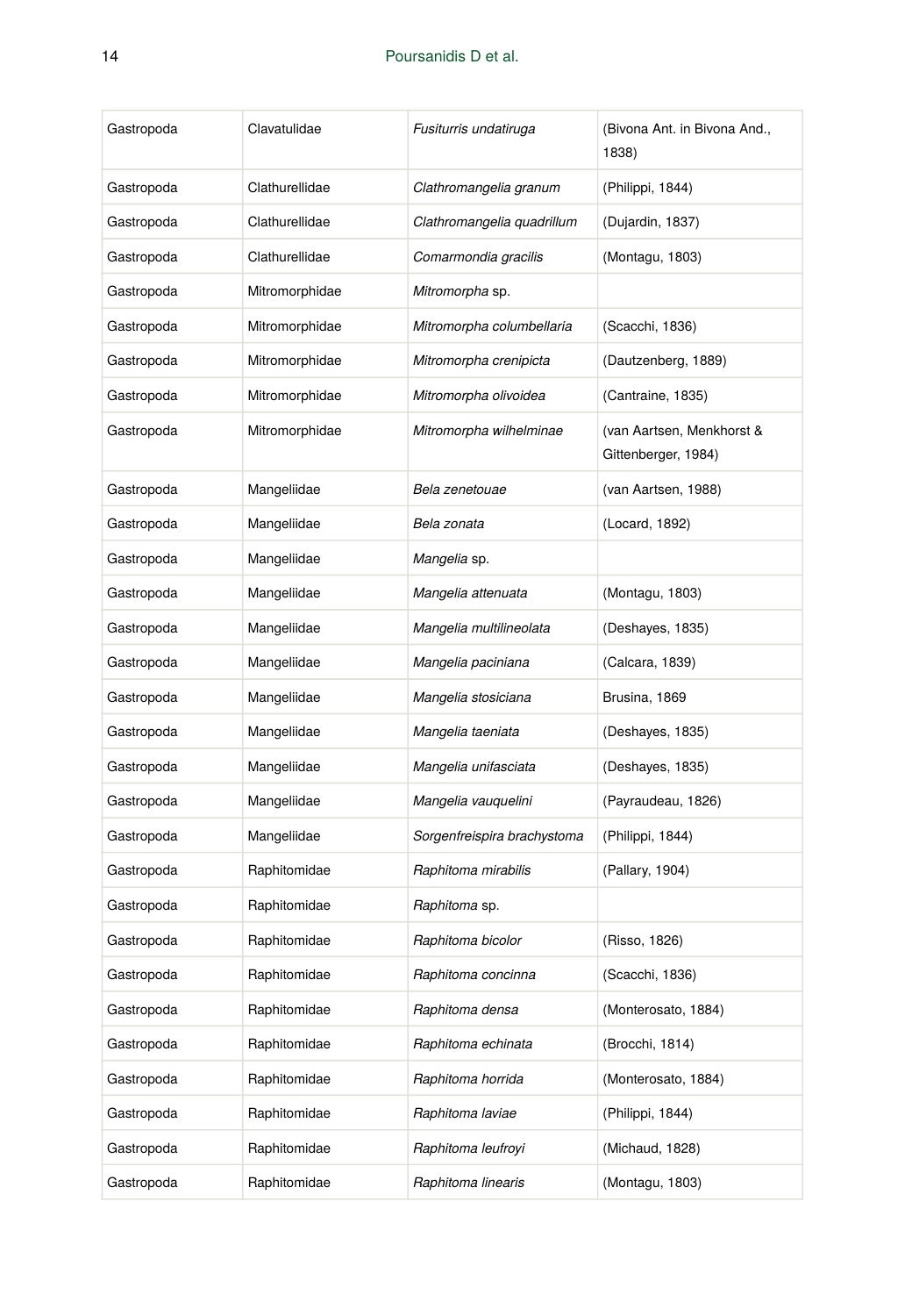| Gastropoda | Raphitomidae      | Raphitoma lineolata     | (Bucquoy, Dautzenberg &<br>Dollfus, 1883)      |
|------------|-------------------|-------------------------|------------------------------------------------|
| Gastropoda | Raphitomidae      | Raphitoma philberti     | (Michaud, 1829)                                |
| Gastropoda | Raphitomidae      | Raphitoma purpurea      | (Montagu, 1803)                                |
| Gastropoda | Architectonicidae | Pseudotorinia architae  | (O. G. Costa, 1841)                            |
| Gastropoda | Rissoellidae      | Rissoella diaphana      | (Alder, 1848)                                  |
| Gastropoda | Rissoellidae      | Rissoella inflata       | (Monterosato, 1880)                            |
| Gastropoda | Rissoellidae      | Rissoella opalina       | (Jeffreys, 1848)                               |
| Gastropoda | Rissoinidae       | Rissoina bruguieri      | (Payraudeau, 1826)                             |
| Gastropoda | Omalogyridae      | Ammonicera fischeriana  | (Monterosato, 1869)                            |
| Gastropoda | Omalogyridae      | Ammonicera rota         | (Forbes & Hanley, 1850)                        |
| Gastropoda | Omalogyridae      | Omalogyra atomus        | (Philippi, 1841)                               |
| Gastropoda | Omalogyridae      | Omalogyra simplex       | (Costa O. G., 1861)                            |
| Gastropoda | Pyramidellidae    | Auristomia erjaveciana  | (Brusina, 1869)                                |
| Gastropoda | Pyramidellidae    | Brachystomia eulimoides | (Hanley, 1844)                                 |
| Gastropoda | Pyramidellidae    | Eulimella acicula       | (Philippi, 1836)                               |
| Gastropoda | Pyramidellidae    | Euparthenia humboldti   | (Risso, 1826)                                  |
| Gastropoda | Pyramidellidae    | Folinella excavata      | (Phillippi, 1836)                              |
| Gastropoda | Pyramidellidae    | Jordaniella nivosa      | (Montagu, 1803)                                |
| Gastropoda | Pyramidellidae    | Megastomia conoidea     | (Brocchi, 1814)                                |
| Gastropoda | Pyramidellidae    | Noemiamea dolioliformis | (Jeffreys, 1848)                               |
| Gastropoda | Pyramidellidae    | Odostomella doliolum    | (Philippi, 1844)                               |
| Gastropoda | Pyramidellidae    | Odostomia sp.           |                                                |
| Gastropoda | Pyramidellidae    | Odostomia acuta         | Jeffreys, 1848                                 |
| Gastropoda | Pyramidellidae    | Megastomia conoidea     | (Brocchi, 1814)                                |
| Gastropoda | Pyramidellidae    | Odostomia kromi         | van Aartsen, Menkhorst &<br>Gittenberger, 1984 |
| Gastropoda | Pyramidellidae    | Odostomia lukisii       | Jeffreys, 1859                                 |
| Gastropoda | Pyramidellidae    | Odostomia plicata       | (Montagu, 1803)                                |
| Gastropoda | Pyramidellidae    | Brachystomia scalaris   | (MacGillivray, 1843)                           |
| Gastropoda | Pyramidellidae    | Odostomia striolata     | Forbes & Hanley, 1850                          |
| Gastropoda | Pyramidellidae    | Ondina vitrea           | (Brusina, 1866)                                |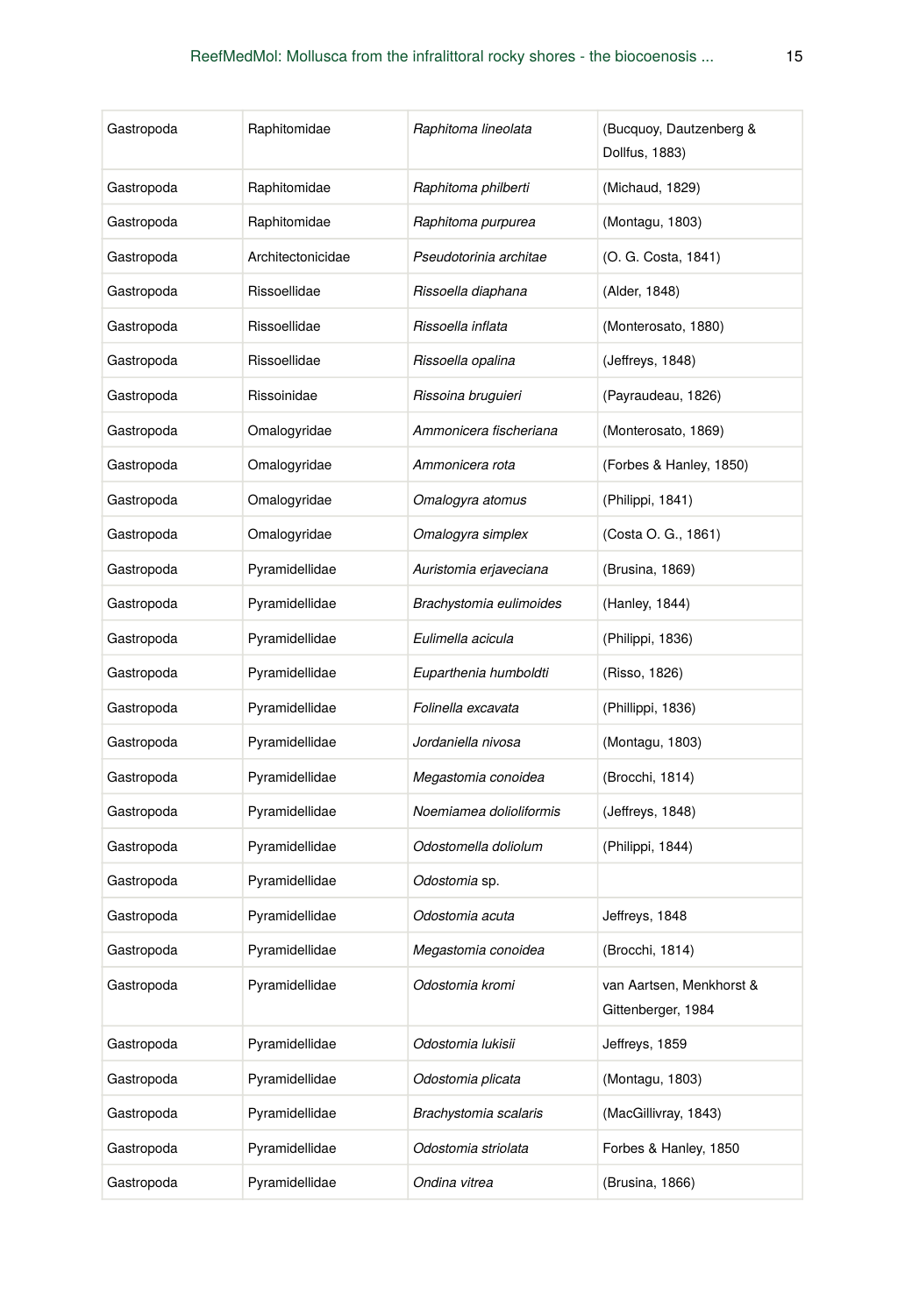| Gastropoda | Pyramidellidae   | Ondina warreni            | (Thompson, 1845)                        |
|------------|------------------|---------------------------|-----------------------------------------|
| Gastropoda | Pyramidellidae   | Parthenina emaciata       | (Brusina, 1866)                         |
| Gastropoda | Pyramidellidae   | Parthenina indistincta    | (Montagu, 1808)                         |
| Gastropoda | Pyramidellidae   | Parthenina interstincta   | (J. Adams, 1797)                        |
| Gastropoda | Pyramidellidae   | Parthenina juliae         | (de Folin, 1872)                        |
| Gastropoda | Pyramidellidae   | Parthenina monozona       | (Brusina, 1869)                         |
| Gastropoda | Pyramidellidae   | Parthenina terebellum     | (Philippi, 1844)                        |
| Gastropoda | Pyramidellidae   | Pyrgiscus crenatus        | (Brown, 1827)                           |
| Gastropoda | Pyramidellidae   | Pyrgiscus jeffreysii      | (Jeffreys, 1848)                        |
| Gastropoda | Pyramidellidae   | Pyrgiscus rufus           | (Philippi, 1836)                        |
| Gastropoda | Pyramidellidae   | Spiralinella incerta      | (Milaschewich, 1916)                    |
| Gastropoda | Pyramidellidae   | Strioturbonilla sigmoidea | (Monterosato, 1880)                     |
| Gastropoda | Pyramidellidae   | Tragula fenestrata        | (Jeffreys, 1848)                        |
| Gastropoda | Pyramidellidae   | Turbonilla acuta          | (Donovan, 1804)                         |
| Gastropoda | Pyramidellidae   | Turbonilla gradata        | Bucquoy, Dautzenberg &<br>Dollfus, 1883 |
| Gastropoda | Pyramidellidae   | Turbonilla lactea         | (Linnaeus, 1758)                        |
| Gastropoda | Pyramidellidae   | Turbonilla pulchella      | (d'Orbigny, 1841)                       |
| Gastropoda | Pyramidellidae   | Turbonilla pumila         | Seguenza G., 1876                       |
| Gastropoda | Pyramidellidae   | Turbonilla pusilla        | (Philippi, 1844)                        |
| Gastropoda | Pyramidellidae   | Turbonilla sinuosa        | (Jeffreys, 1884)                        |
| Gastropoda | Amathinidae      | Clathrella clathrata      | (Philippi, 1844)                        |
| Gastropoda | Murchisonellidae | Ebala pointeli            | (de Folin, 1868)                        |
| Gastropoda | Tofanellidae     | Graphis albida            | (Kanmacher, 1798)                       |
| Gastropoda | Acteonidae       | Acteon tornatilis         | (Linnaeus, 1758)                        |
| Gastropoda | Ringiculidae     | Ringicula auriculata      | (Ménard de la Groye, 1811)              |
| Gastropoda | Ringiculidae     | Ringicula conformis       | Monterosato, 1877                       |
| Gastropoda | <b>Bullidae</b>  | <b>Bulla striata</b>      | Bruguière, 1792                         |
| Gastropoda | Haminoeidae      | Atys jeffreysi            | (Weinkauff, 1866)                       |
| Gastropoda | Haminoeidae      | Haminoea exigua           | Schaefer, 1992                          |
| Gastropoda | Haminoeidae      | Haminoea hydatis          | (Linnaeus, 1758)                        |
| Gastropoda | Haminoeidae      | Haminoea navicula         | (da Costa, 1778)                        |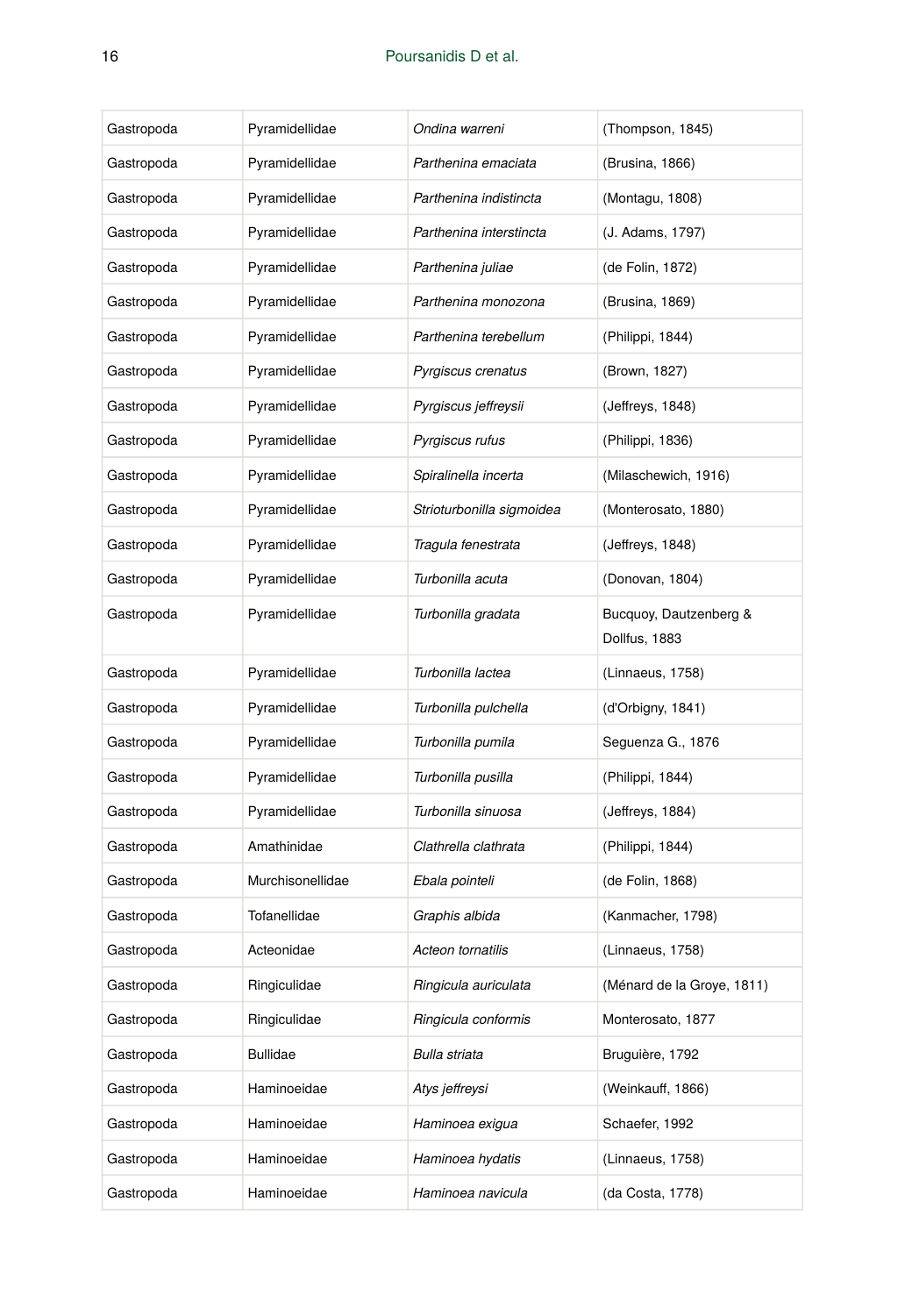| Gastropoda | Haminoeidae     | Haminoea orbignyana   | (Férussac, 1822)       |
|------------|-----------------|-----------------------|------------------------|
| Gastropoda | Haminoeidae     | Weinkauffia turgidula | (Forbes, 1844)         |
| Gastropoda | Philinidae      | Philine catena        | (Montagu, 1803)        |
| Gastropoda | Philinidae      | Philine quadripartita | Ascanius, 1772         |
| Gastropoda | Aglajidae       | Aglaja tricolorata    | Renier, 1807           |
| Gastropoda | Aglajidae       | Chelidonura africana  | Pruvot-Fol, 1953       |
| Gastropoda | Cylichnidae     | Cylichna cylindracea  | (Pennant, 1777)        |
| Gastropoda | Retusidae       | Pyrunculus hoernesii  | (Weinkauff, 1866)      |
| Gastropoda | Retusidae       | Retusa candidula      | (Locard, 1892)         |
| Gastropoda | Retusidae       | Retusa laevisculpta   | (Granata-Grillo, 1877) |
| Gastropoda | Retusidae       | Retusa minutissima    | (Monterosato, 1878)    |
| Gastropoda | Retusidae       | Retusa truncatula     | (Bruguière, 1792)      |
| Gastropoda | Retusidae       | Retusa umbilicata     | (Montagu, 1803)        |
| Gastropoda | Rhizoridae      | Volvulella acuminata  | (Bruguière, 1792)      |
| Gastropoda | Runcinidae      | Runcina sp.           |                        |
| Gastropoda | Runcinidae      | Runcina coronata      | (Quatrefages, 1844)    |
| Gastropoda | Runcinidae      | Runcina ferruginea    | <b>Kress, 1977</b>     |
| Gastropoda | Oxynoidae       | Lobiger serradifalci  | (Calcara, 1840)        |
| Gastropoda | Oxynoidae       | Oxynoe olivacea       | Rafinesque, 1814       |
| Gastropoda | Plakobranchidae | Elysia timida         | (Risso, 1818)          |
| Gastropoda | Plakobranchidae | Elysia viridis        | (Montagu, 1804)        |
| Gastropoda | Plakobranchidae | Thuridilla hopei      | (Vérany, 1853)         |
| Gastropoda | Limapontiidae   | Limapontia capitata   | (O. F. Müller, 1774)   |
| Gastropoda | Limapontiidae   | Placida verticilata   | Ortea, 1982            |
| Gastropoda | Umbraculidae    | Umbraculum umbraculum | (Lightfoot, 1786)      |
| Gastropoda | Tylodinidae     | Tylodina perversa     | (Gmelin, 1791)         |
| Gastropoda | Aplysiidae      | <i>Aplysia</i> sp.    |                        |
| Gastropoda | Aplysiidae      | Aplysia depilans      | Gmelin, 1791           |
| Gastropoda | Aplysiidae      | Aplysia fasciata      | Poiret, 1789           |
| Gastropoda | Aplysiidae      | Aplysia parvula       | Mörch, 1863            |
| Gastropoda | Aplysiidae      | Aplysia punctata      | (Cuvier, 1803)         |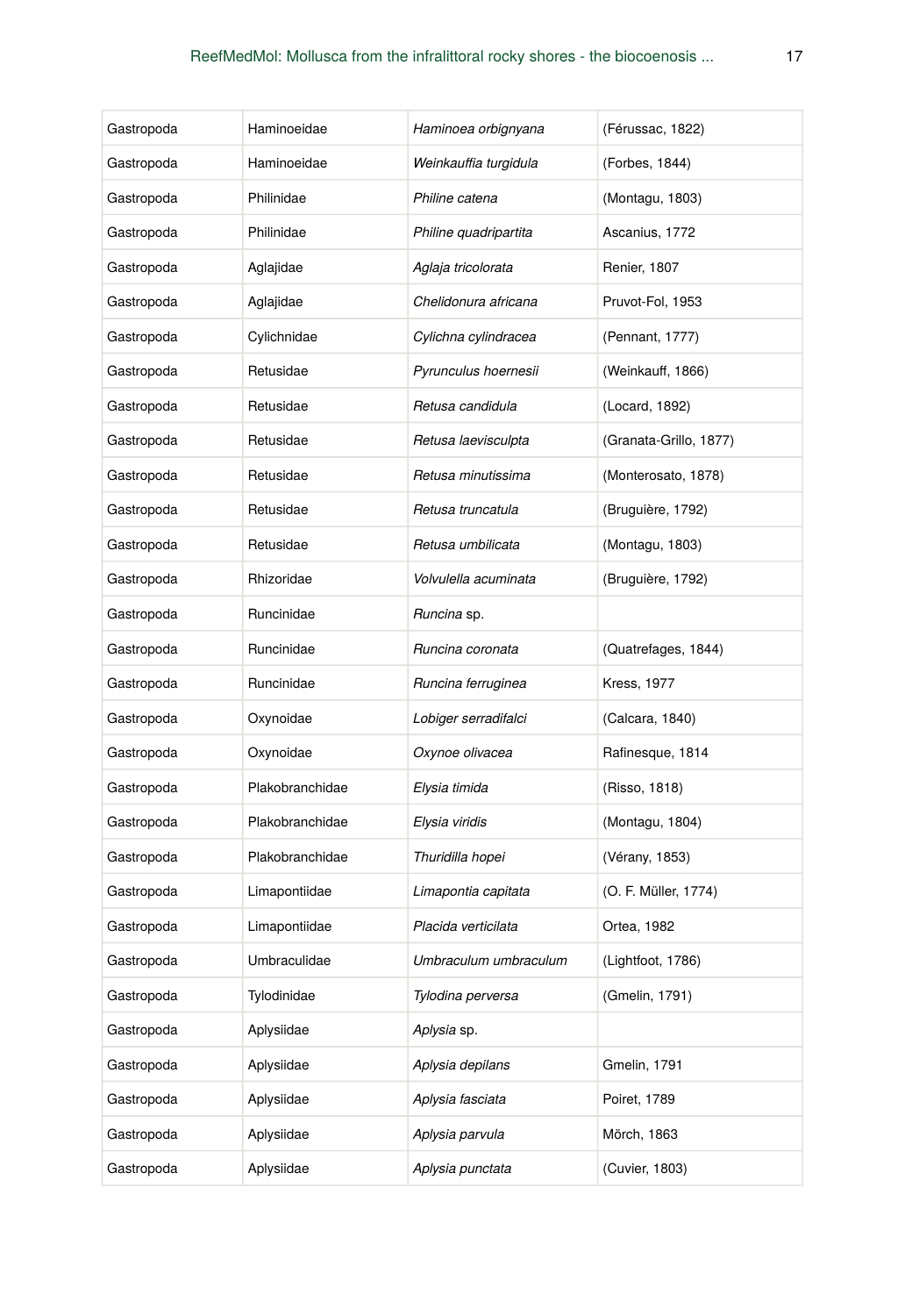| Gastropoda | Aplysiidae       | Petalifera petalifera          | (Rang, 1828)                |
|------------|------------------|--------------------------------|-----------------------------|
| Gastropoda | Aplysiidae       | Phyllaplysia lafonti           | P. Fischer, 1872            |
| Gastropoda | Pleurobranchidae | Berthella aurantiaca           | (Risso, 1818)               |
| Gastropoda | Pleurobranchidae | Pleurobranchus<br>membranaceus | (Montagu, 1816)             |
| Gastropoda | Discodorididae   | Paradoris indecora             | (Bergh, 1881)               |
| Gastropoda | Discodorididae   | Peltodoris atromaculata        | Bergh, 1880                 |
| Gastropoda | Discodorididae   | Tayuva lilacina                | (Gould, 1852)               |
| Gastropoda | Chromodorididae  | Felimare orsinii               | (Vérany, 1846)              |
| Gastropoda | Chromodorididae  | Felimare picta                 | (Schultz in Philippi, 1836) |
| Gastropoda | Chromodorididae  | Felimare tricolor              | (Cantraine, 1835)           |
| Gastropoda | Chromodorididae  | Felimare villafranca           | (Risso, 1818)               |
| Gastropoda | Chromodorididae  | Felimida krohni                | (Vérany, 1846)              |
| Gastropoda | Phyllidiidae     | Phyllidia flava                | Aradas, 1847                |
| Gastropoda | Dendrodorididae  | Dendrodoris limbata            | (Cuvier, 1804)              |
| Gastropoda | Dendrodorididae  | Dendrodoris grandiflora        | (Rapp, 1827)                |
| Gastropoda | Dendrodorididae  | Doriopsilla areolata           | Bergh, 1880                 |
| Gastropoda | Onchidorididae   | Onchidoris neapolitana         | (Delle Chiaje, 1841)        |
| Bivalvia   | Tellinidae       | Gastrana fragilis              | (Linnaeus, 1758)            |
| Bivalvia   | Tellinidae       | Macoma cumana                  | (O. G. Costa, 1830)         |
| Bivalvia   | Tellinidae       | Atlantella distorta            | (Poli, 1791)                |
| Bivalvia   | Tellinidae       | Tellina albicans               | Gmelin, 1791                |
| Bivalvia   | Tellinidae       | Tellina fabula                 | Gmelin, 1791                |
| Bivalvia   | Tellinidae       | Tellina planata                | Linnaeus, 1758              |
| Bivalvia   | Tellinidae       | Tellina pulchella              | Lamarck, 1818               |
| Bivalvia   | Tellinidae       | Tellina tenuis                 | da Costa, 1778              |
| Gastropoda | Goniodorididae   | Goniodoris castanea            | Alder & Hancock, 1845       |
| Gastropoda | Goniodorididae   | Trapania maculata              | Haefelfinger, 1960          |
| Gastropoda | Polyceridae      | Limacia clavigera              | (O. F. Müller, 1776)        |
| Gastropoda | Polyceridae      | Palio dubia                    | (M. Sars, 1829)             |
| Gastropoda | Polyceridae      | Polycera quadrilineata         | (O. F. Müller, 1776)        |
| Gastropoda | Polyceridae      | Polycerella emertoni           | A. E. Verrill, 1880         |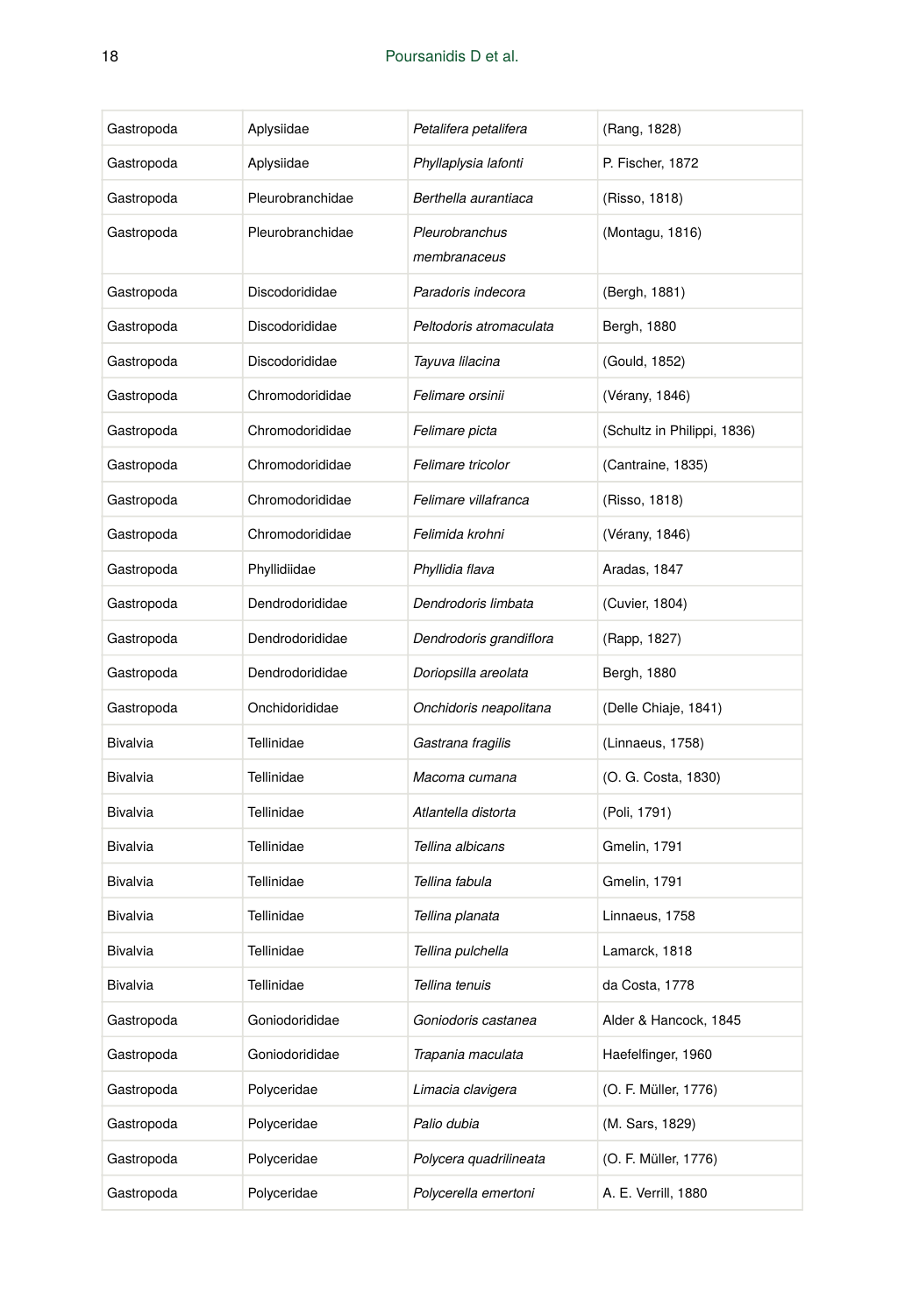| Gastropoda      | Aegiridae      | Aegires leuckartii      | Vérany, 1853                               |
|-----------------|----------------|-------------------------|--------------------------------------------|
| Gastropoda      | Tritoniidae    | Tritonia lineata        | Alder & Hancock, 1848                      |
| Gastropoda      | Tritoniidae    | Tritonia manicata       | Deshayes, 1853                             |
| Gastropoda      | Proctonotidae  | Janolus cristatus       | (Delle Chiaje, 1841)                       |
| Gastropoda      | Facelinidae    | Caloria elegans         | (Alder & Hancock, 1845)                    |
| Gastropoda      | Facelinidae    | Cratena peregrina       | (Gmelin, 1791)                             |
| Gastropoda      | Facelinidae    | Favorinus branchialis   | (Rathke, 1806)                             |
| Gastropoda      | Flabellinidae  | Calmella cavolini       | (Vérany, 1846)                             |
| Gastropoda      | Flabellinidae  | Flabellina affinis      | (Gmelin, 1791)                             |
| Gastropoda      | Flabellinidae  | Flabellina lineata      | (Lovén, 1846)                              |
| Gastropoda      | Flabellinidae  | Flabellina pedata       | (Montagu, 1816)                            |
| Gastropoda      | Calmidae       | Calma glaucoides        | (Alder & Hancock, 1854)                    |
| Gastropoda      | Tergipedidae   | Cuthona caerulea        | (Montagu, 1804)                            |
| Gastropoda      | Tergipedidae   | Cuthona genovae         | (O'Donoghue, 1929)                         |
| Gastropoda      | Tergipedidae   | Tergipes tergipes       | (Forsskål in Niebuhr, 1775)                |
| Gastropoda      | Siphonariidae  | Williamia gussoni       | (Costa O. G., 1829)                        |
| Gastropoda      | Ellobiidae     | Trimusculus mammillaris | (Linnaeus, 1758)                           |
| Bivalvia        | Nuculidae      | Nucula nitidosa         | Winckworth, 1930                           |
| Bivalvia        | Nuculanidae    | Lembulus pella          | (Linnaeus, 1767)                           |
| Bivalvia        | Arcidae        | Acar clathrata          | (Defrance, 1816)                           |
| Bivalvia        | Arcidae        | Anadara corbuloides     | (Monterosato, 1878)                        |
| <b>Bivalvia</b> | Arcidae        | Arca noae               | Linnaeus, 1758                             |
| Bivalvia        | Arcidae        | Arca tetragona          | Poli, 1795                                 |
| Bivalvia        | Arcidae        | Asperarca nodulosa      | (O. F. Müller, 1776)                       |
| Bivalvia        | Arcidae        | Barbatia barbata        | (Linnaeus, 1758)                           |
| Bivalvia        | Noetiidae      | Striarca lactea         | (Linnaeus, 1758)                           |
| Bivalvia        | Glycymerididae | Glycymeris nummaria     | (Linnaeus, 1758)                           |
| Bivalvia        | Mytilidae      | Musculus subpictus      | (Cantraine, 1835)                          |
| Bivalvia        | Mytilidae      | Amygdalum politum       | (Verrill & S. Smith [in Verrill],<br>1880) |
| Bivalvia        | Mytilidae      | Arcuatula senhousia     | (Benson in Cantor, 1842)                   |
| Bivalvia        | Mytilidae      | Brachidontes pharaonis  | (P. Fischer, 1870)                         |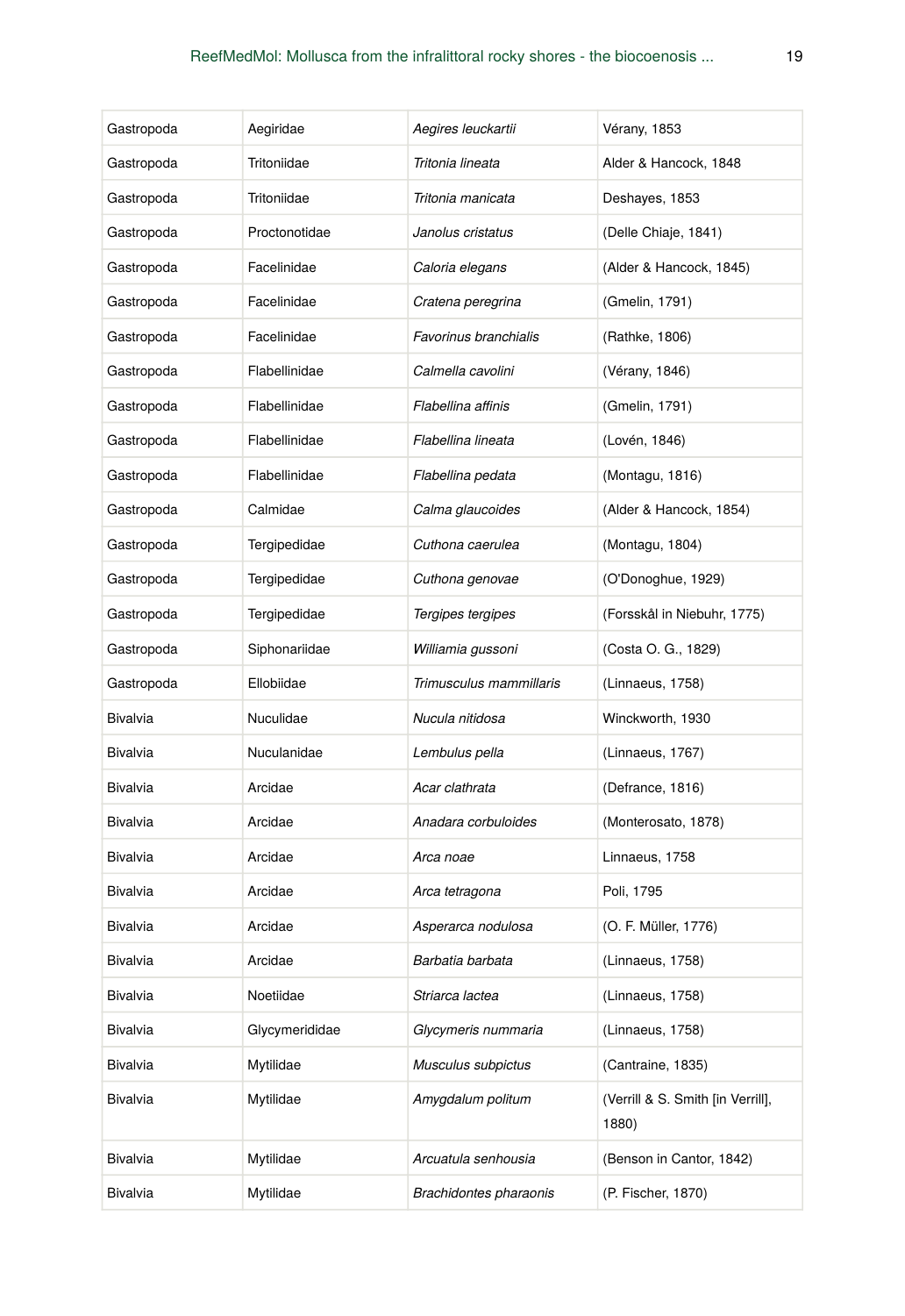| Bivalvia | Mytilidae   | Crenella pellucida         | (Jeffreys, 1859)        |
|----------|-------------|----------------------------|-------------------------|
| Bivalvia | Mytilidae   | Gibbomodiola adriatica     | (Lamarck, 1819)         |
| Bivalvia | Mytilidae   | Gregariella petagnae       | (Scacchi, 1832)         |
| Bivalvia | Mytilidae   | Jolya martorelli           | (Hidalgo, 1878)         |
| Bivalvia | Mytilidae   | Lithophaga lithophaga      | (Linnaeus, 1758)        |
| Bivalvia | Mytilidae   | Modiolula phaseolina       | (Philippi, 1844)        |
| Bivalvia | Mytilidae   | Modiolus barbatus          | (Linnaeus, 1758)        |
| Bivalvia | Mytilidae   | Musculus costulatus        | (Risso, 1826)           |
| Bivalvia | Mytilidae   | Musculus discors           | (Linnaeus, 1767)        |
| Bivalvia | Mytilidae   | Musculus niger             | (J.E. Gray, 1824)       |
| Bivalvia | Mytilidae   | Mytilaster lineatus        | (Gmelin, 1791)          |
| Bivalvia | Mytilidae   | Mytilaster minimus         | (Poli, 1795)            |
| Bivalvia | Mytilidae   | Mytilus sp.                |                         |
| Bivalvia | Mytilidae   | Mytilus galloprovincialis  | Lamarck, 1819           |
| Bivalvia | Mytilidae   | Rhomboidella prideauxi     | (Leach, 1815)           |
| Bivalvia | Mytilidae   | Mytilus edulis             | Linnaeus, 1758          |
| Bivalvia | Pinnidae    | Pinna nobilis              | Linnaeus, 1758          |
| Bivalvia | Pteriidae   | Pinctada imbricata radiata | (Leach, 1814)           |
| Bivalvia | Pectinidae  | Aequipecten opercularis    | (Linnaeus, 1758)        |
| Bivalvia | Pectinidae  | Flexopecten glaber         | (Linnaeus, 1758)        |
| Bivalvia | Pectinidae  | Flexopecten hyalinus       | (Poli, 1795)            |
| Bivalvia | Pectinidae  | Manupecten pesfelis        | (Linnaeus, 1758)        |
| Bivalvia | Pectinidae  | Mimachlamys varia          | (Linnaeus, 1758)        |
| Bivalvia | Pectinidae  | Pecten sp.                 |                         |
| Bivalvia | Pectinidae  | Talochlamys multistriata   | (Poli, 1795)            |
| Bivalvia | Spondylidae | Spondylus gaederopus       | Linnaeus, 1758          |
| Bivalvia | Anomiidae   | Anomia ephippium           | Linnaeus, 1758          |
| Bivalvia | Limidae     | Lima lima                  | (Linnaeus, 1758)        |
| Bivalvia | Limidae     | Limaria hians              | (Gmelin, 1791)          |
| Bivalvia | Limidae     | Limaria loscombi           | (G. B. Sowerby I, 1823) |
| Bivalvia | Limidae     | Limaria tuberculata        | (Olivi, 1792)           |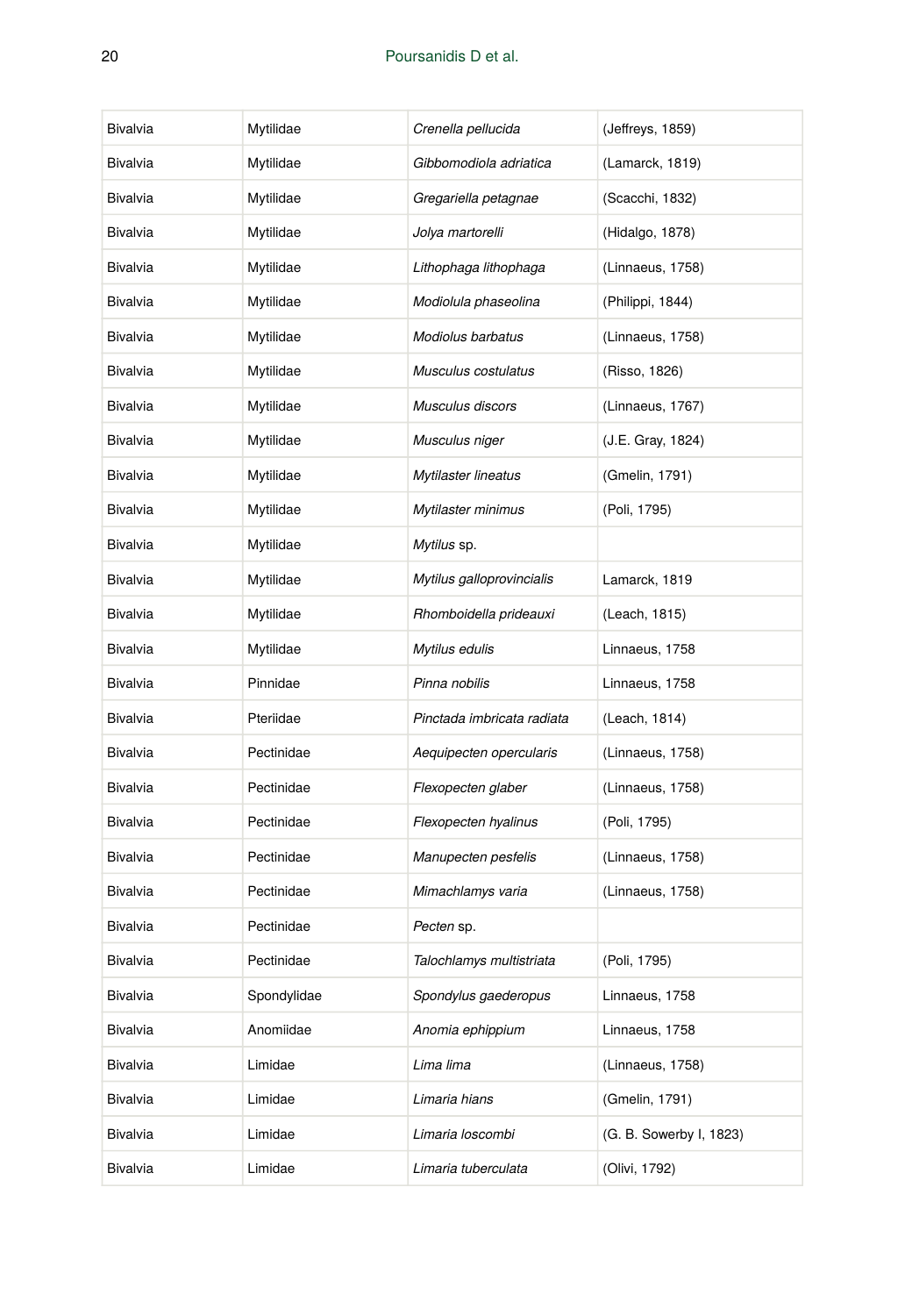| Bivalvia | Limidae     | Limatula subovata          | (Monterosato, 1875)                            |
|----------|-------------|----------------------------|------------------------------------------------|
| Bivalvia | Limidae     | Limaria hians              | (Gmelin, 1791)                                 |
| Bivalvia | Ostreidae   | Crassostrea gigas          | (Thunberg, 1793)                               |
| Bivalvia | Ostreidae   | Ostrea edulis              | Linnaeus, 1758                                 |
| Bivalvia | Ostreidae   | Ostrea stentina            | Payraudeau, 1826                               |
| Bivalvia | Gryphaeidae | Neopycnodonte cochlear     | (Poli, 1795)                                   |
| Bivalvia | Carditidae  | Cardita calyculata         | (Linnaeus, 1758)                               |
| Bivalvia | Carditidae  | Cardites antiquatus        | (Linnaeus, 1758)                               |
| Bivalvia | Carditidae  | Centrocardita aculeata     | (Poli, 1795)                                   |
| Bivalvia | Carditidae  | Glans trapezia             | (Linnaeus, 1767)                               |
| Bivalvia | Cardiidae   | Acanthocardia aculeata     | (Linnaeus, 1758)                               |
| Bivalvia | Cardiidae   | Acanthocardia paucicostata | (G. B. Sowerby II, 1834)                       |
| Bivalvia | Cardiidae   | Acanthocardia tuberculata  | (Linnaeus, 1758)                               |
| Bivalvia | Cardiidae   | Fulvia fragilis            | (Forsskål in Niebuhr, 1775)                    |
| Bivalvia | Cardiidae   | Papillicardium papillosum  | (Poli, 1791)                                   |
| Bivalvia | Cardiidae   | Parvicardium sp.           |                                                |
| Bivalvia | Cardiidae   | Parvicardium exiguum       | (Gmelin, 1791)                                 |
| Bivalvia | Cardiidae   | Parvicardium minimum       | (Philippi, 1836)                               |
| Bivalvia | Cardiidae   | Parvicardium pinnulatum    | (Conrad, 1831)                                 |
| Bivalvia | Cardiidae   | Parvicardium scriptum      | (Bucquoy, Dautzenberg &<br>Dollfus, 1892)      |
| Bivalvia | Cardiidae   | Parvicardium vroomi        | van Aartsen, Menkhorst &<br>Gittenberger, 1984 |
| Bivalvia | Lucinidae   | Ctena decussata            | (O. G. Costa, 1829)                            |
| Bivalvia | Lucinidae   | Loripes lucinalis          | (Lamarck, 1818)                                |
| Bivalvia | Lucinidae   | Loripinus fragilis         | (Philippi, 1836)                               |
| Bivalvia | Lucinidae   | Lucinella divaricata       | (Linnaeus, 1758)                               |
| Bivalvia | Lucinidae   | Myrtea spinifera           | (Montagu, 1803)                                |
| Bivalvia | Thyasiridae | Thyasira flexuosa          | (Montagu, 1803)                                |
| Bivalvia | Chamidae    | Chama asperella            | Lamarck, 1819                                  |
| Bivalvia | Chamidae    | Chama gryphoides           | Linnaeus, 1758                                 |
| Bivalvia | Chamidae    | Pseudochama gryphina       | (Lamarck, 1819)                                |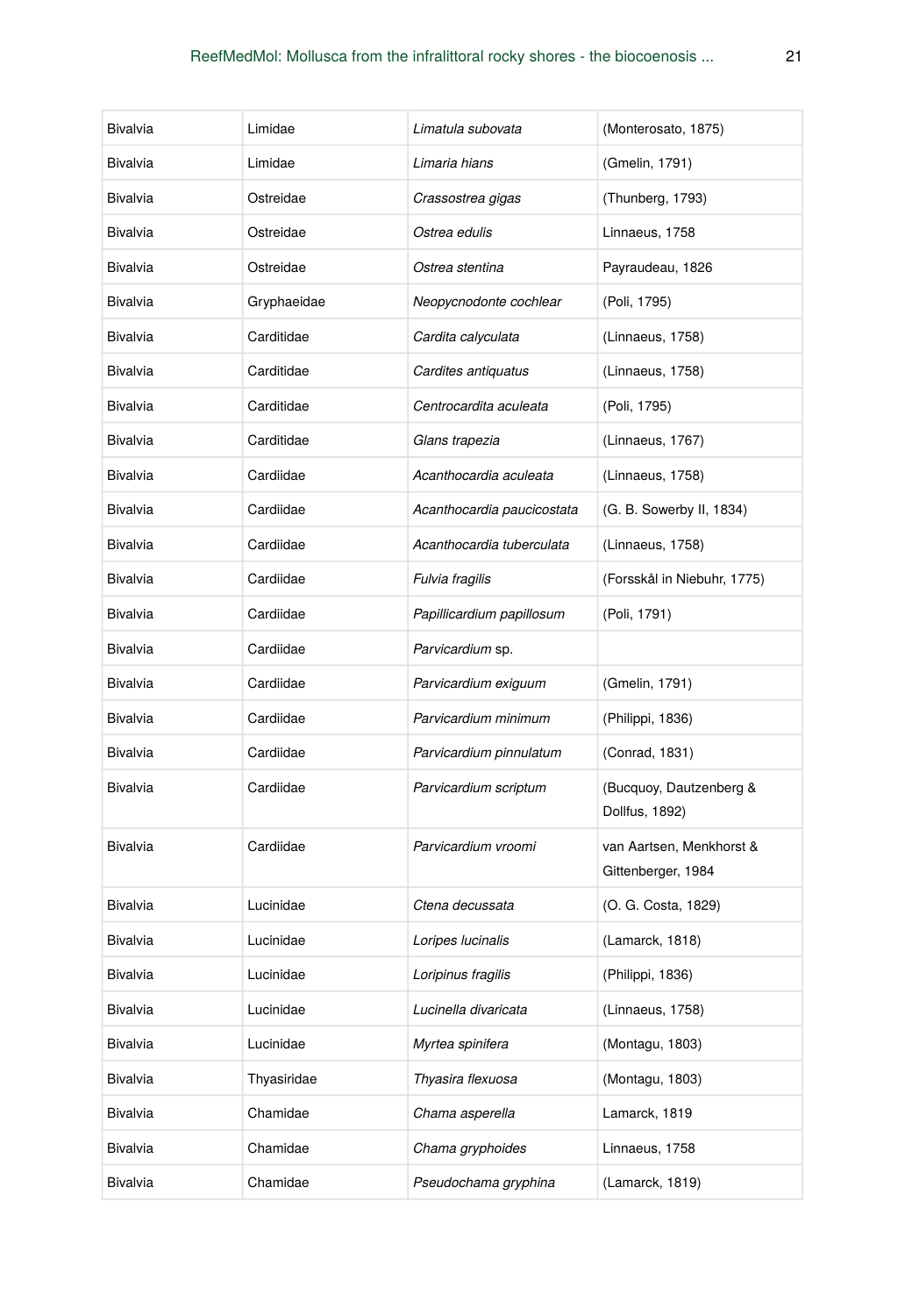| Bivalvia | Galeommatidae | Galeomma turtoni            | <b>Turton, 1825</b>  |
|----------|---------------|-----------------------------|----------------------|
| Bivalvia | Kelliidae     | Kellia suborbicularis       | (Montagu, 1803)      |
| Bivalvia | Lasaeidae     | Hemilepton nitidum          | (Turton, 1822)       |
| Bivalvia | Lasaeidae     | Lasaea adansoni             | (Gmelin, 1791)       |
| Bivalvia | Lasaeidae     | Scacchia oblonga            | (Philippi, 1836)     |
| Bivalvia | Lasaeidae     | Lasaea adansoni             | (Gmelin, 1791)       |
| Bivalvia | Montacutidae  | Kurtiella bidentata         | (Montagu, 1803)      |
| Bivalvia | Mactridae     | Eastonia rugosa             | (Helbling, 1779)     |
| Bivalvia | Mactridae     | Mactra stultorum            | (Linnaeus, 1758)     |
| Bivalvia | Mactridae     | Spisula subtruncata         | (da Costa, 1778)     |
| Bivalvia | Donacidae     | Donax semistriatus          | Poli, 1795           |
| Bivalvia | Donacidae     | Donax venustus              | Poli, 1795           |
| Bivalvia | Psammobiidae  | Gari depressa               | (Pennant, 1777)      |
| Bivalvia | Semelidae     | Abra sp.                    |                      |
| Bivalvia | Semelidae     | Abra alba                   | (W. Wood, 1802)      |
| Bivalvia | Semelidae     | Abra nitida                 | (O. F. Müller, 1776) |
| Bivalvia | Semelidae     | Scrobicularia cottardii     | (Payraudeau, 1826)   |
| Bivalvia | Solecurtidae  | Azorinus chamasolen         | (da Costa, 1778)     |
| Bivalvia | Trapezidae    | Coralliophaga lithophagella | (Lamarck, 1819)      |
| Bivalvia | Veneridae     | Chamelea gallina            | (Linnaeus, 1758)     |
| Bivalvia | Veneridae     | Clausinella fasciata        | (da Costa, 1778)     |
| Bivalvia | Veneridae     | Dosinia exoleta             | (Linnaeus, 1758)     |
| Bivalvia | Veneridae     | Dosinia lupinus             | (Linnaeus, 1758)     |
| Bivalvia | Veneridae     | Gouldia minima              | (Montagu, 1803)      |
| Bivalvia | Veneridae     | <i><b>Irus irus</b></i>     | (Linnaeus, 1758)     |
| Bivalvia | Veneridae     | Lajonkairia lajonkairii     | (Payraudeau, 1826)   |
| Bivalvia | Veneridae     | Petricola lithophaga        | (Retzius, 1788)      |
| Bivalvia | Veneridae     | Petricola substriata        | Montagu, 1808        |
| Bivalvia | Veneridae     | Pitar rudis                 | (Poli, 1795)         |
| Bivalvia | Veneridae     | Polititapes aureus          | (Gmelin, 1791)       |
| Bivalvia | Veneridae     | Polititapes rhomboides      | (Pennant, 1777)      |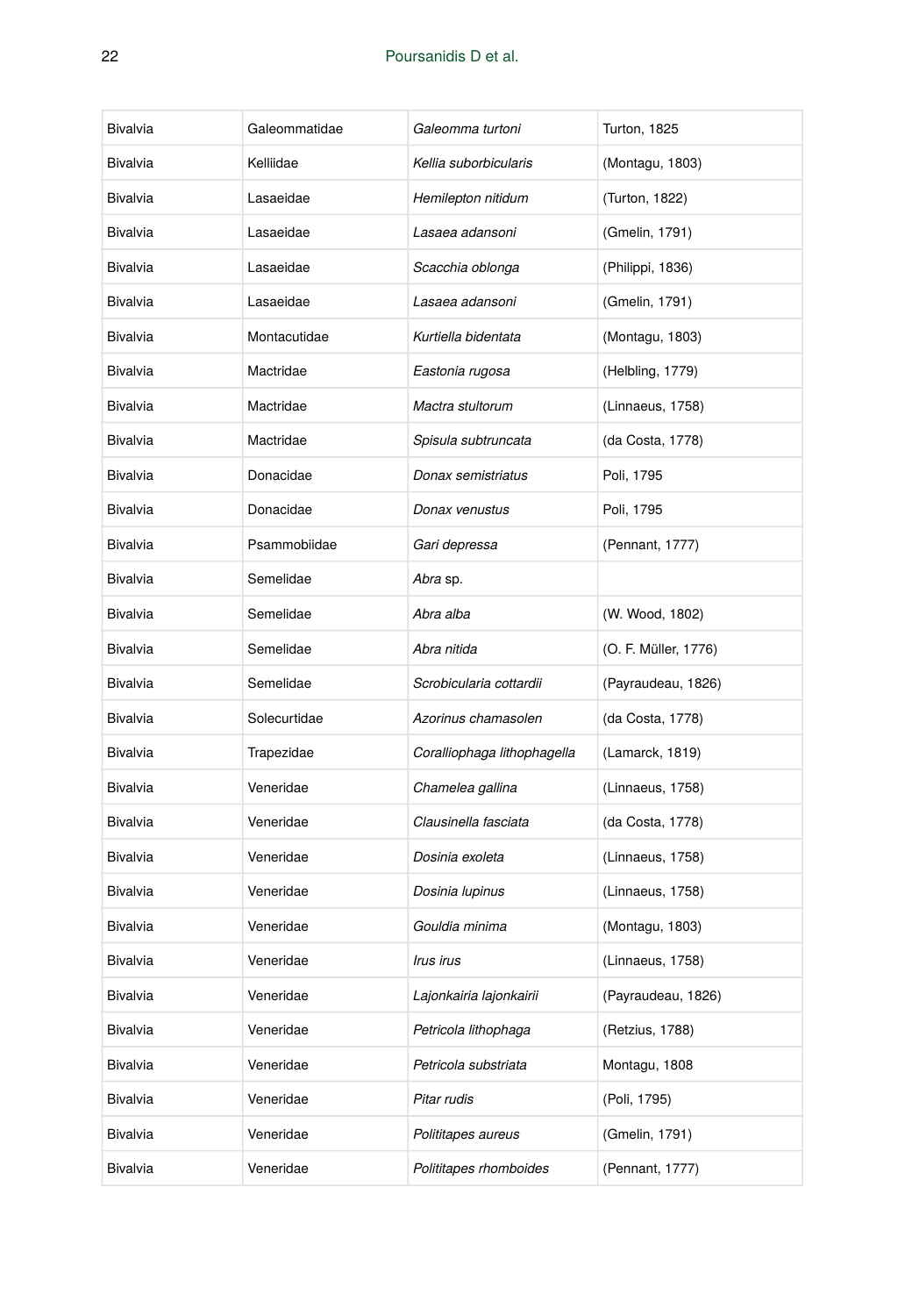| Bivalvia        | Veneridae       | Ruditapes decussatus    | (Linnaeus, 1758)        |
|-----------------|-----------------|-------------------------|-------------------------|
| Bivalvia        | Veneridae       | Venerupis corrugata     | (Gmelin, 1791)          |
| Bivalvia        | Veneridae       | Venerupis geographica   | (Gmelin, 1791)          |
| Bivalvia        | Veneridae       | Venus verrucosa         | Linnaeus, 1758          |
| Bivalvia        | Neoleptonidae   | Neolepton sulcatulum    | (Jeffreys, 1859)        |
| <b>Bivalvia</b> | Myidae          | Sphenia binghami        | Turton, 1822            |
| Bivalvia        | Corbulidae      | Corbula gibba           | (Olivi, 1792)           |
| <b>Bivalvia</b> | Corbulidae      | Lentidium mediterraneum | (O. G. Costa, 1830)     |
| Bivalvia        | Gastrochaenidae | Rocellaria dubia        | (Pennant, 1777)         |
| Bivalvia        | Solenidae       | Solen marginatus        | Pulteney, 1799          |
| <b>Bivalvia</b> | Pharidae        | Pharus legumen          | (Linnaeus, 1758)        |
| Bivalvia        | Pharidae        | Phaxas pellucidus       | (Pennant, 1777)         |
| Bivalvia        | Hiatellidae     | Hiatella arctica        | (Linnaeus, 1767)        |
| Bivalvia        | Hiatellidae     | Hiatella rugosa         | (Linnaeus, 1767)        |
| Bivalvia        | Thraciidae      | Thracia distorta        | (Montagu, 1803)         |
| Bivalvia        | Clavagellidae   | Bryopa aperta           | (G. B. Sowerby I, 1823) |
| <b>Bivalvia</b> | Pandoridae      | Pandora inaequivalvis   | (Linnaeus, 1758)        |
| Scaphopoda      | Dentaliidae     | Antalis novemcostata    | (Lamarck, 1818)         |
| Scaphopoda      | Dentaliidae     | Antalis vulgaris        | (da Costa, 1778)        |
| Scaphopoda      | Fustiariidae    | Fustiaria rubescens     | (Deshayes, 1825)        |
| Cephalopoda     | Sepiidae        | Sepia officinalis       | Linnaeus, 1758          |
| Cephalopoda     | Octopodidae     | Octopus vulgaris        | <b>Cuvier, 1797</b>     |

# **Project description**

**Title:** This dataset combines the data of two sources: (a) the monitoring of infralittoral rocky shores in Crete in the framework of the NaGISA project (Natural Geography in Shore Areas, [http://www.coml.org/projects/natural-geography-shore-areas-nagisa\)](http://www.coml.org/projects/natural-geography-shore-areas-nagisa); (b) the collection and indexing of available and accessible paper published material in peer-review journals as well as grey literature sources.

**Personnel:** Christos Arvanitidis, HCMR (NaGISA project coordinator, sample collection), Dimitris Poursanidis, FORTH & UniAegean (sample collection, species identification, data management, literature collection, information indexing), Georgios Chatzigeorgiou, HCMR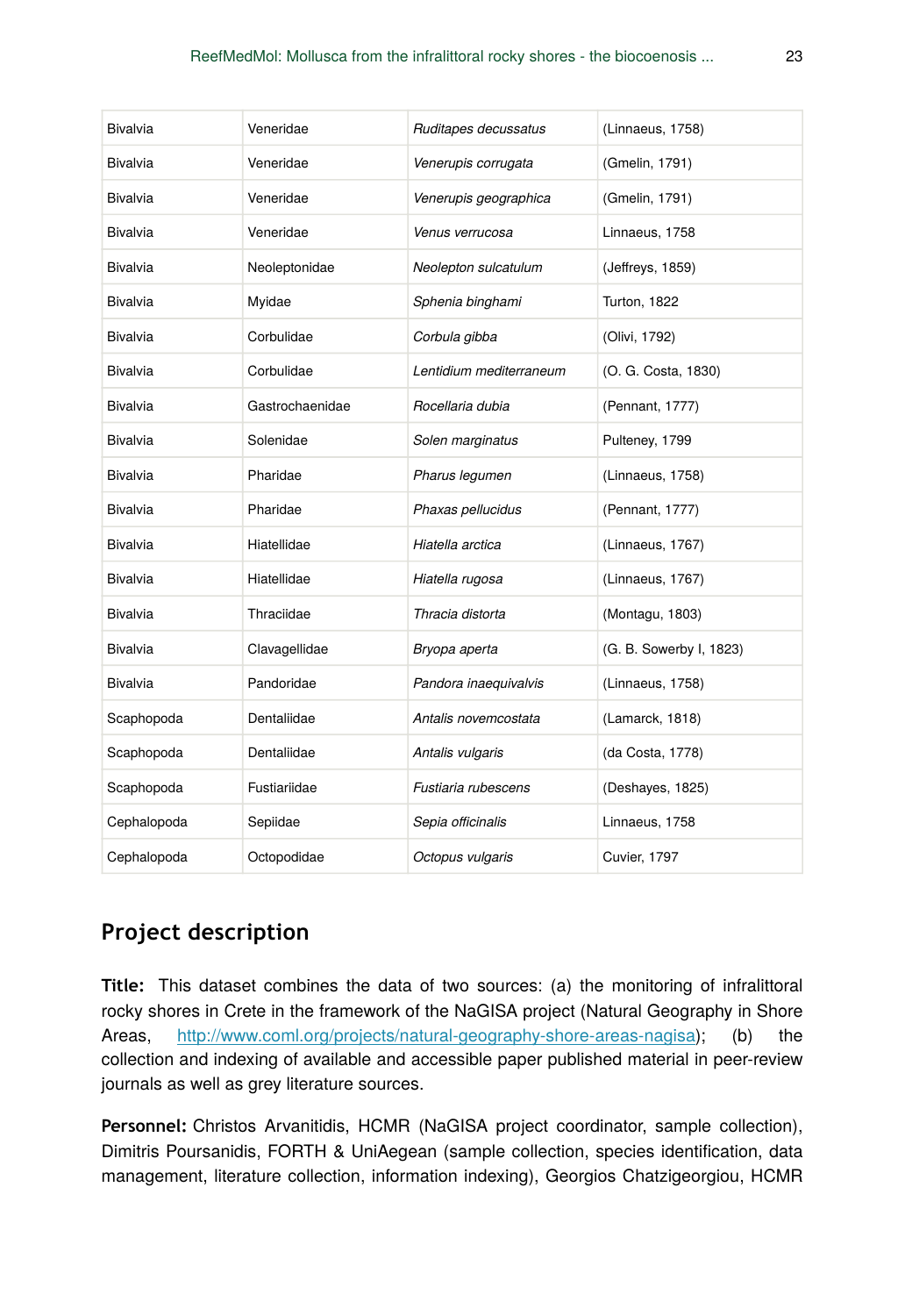(sample collection), Dimitra Mavraki (data management), Drosos Koutsoubas, UniAegean (species identification).

**Study area description:** This dataset includes records from 19 sampling sites at 18 different locations (Table 1,Fig. 1).



**East Mediterranean NAGISA project data - Alykes and Elounda**: Both sampling sites are located on the North coast of Crete (Eastern Mediterranean) and are characterised by a continuous hard bottom habitat with dense algal coverage (*Cystoseira* spp., *Sargassum* sp., *Corallinales* spp.) and a moderate wave exposure. The area of Alykes has on average a denser algal coverage than the area of Elounda. The substrate is dominated by limestone rocks. Neither of the two sites is impacted by detectable anthropogenic activity, though a sandy beach in ca 500 m distance of the sampling area in Elounda is subjected to moderate beach tourism and increased leisure boat traffic in the summer months.

**Mediterranean literature data**: The majority of the information come from the analysis of the collected literature (Antit and Azzouna. 2012, Antit M. et al. 2013, Antoniadou and Chintiroglou 2007, Antoniadou et al. 2006, Antoniadou et al. 2005, Badalamenti et al. 2002, Bellan-Santini 1969, Huelin and J. 1984, Kasemi et al. 2008, Kocataş 1978, Milazzo et al. 2000, Miloslavich et al. 2013, Pitacco et al. 2014, Poulicek 1985, Sanchez-Moyano et al. 2000, Simboura et al. 1995, Terlizzi et al. 2005, Terlizzi et al. 2003, Trono 2006, Villari 1993, Russo 1998, Chemello and Milazzo 2002). The extracted information (species list per site/paper) has been indexed in a descriptive database system (Microsoft Access 2010) in order to handle and manage the collected information (meta-analysis, quering). When authors provide species identification in .sp level, this has been kept as is but without authority, as for .sp is not valid.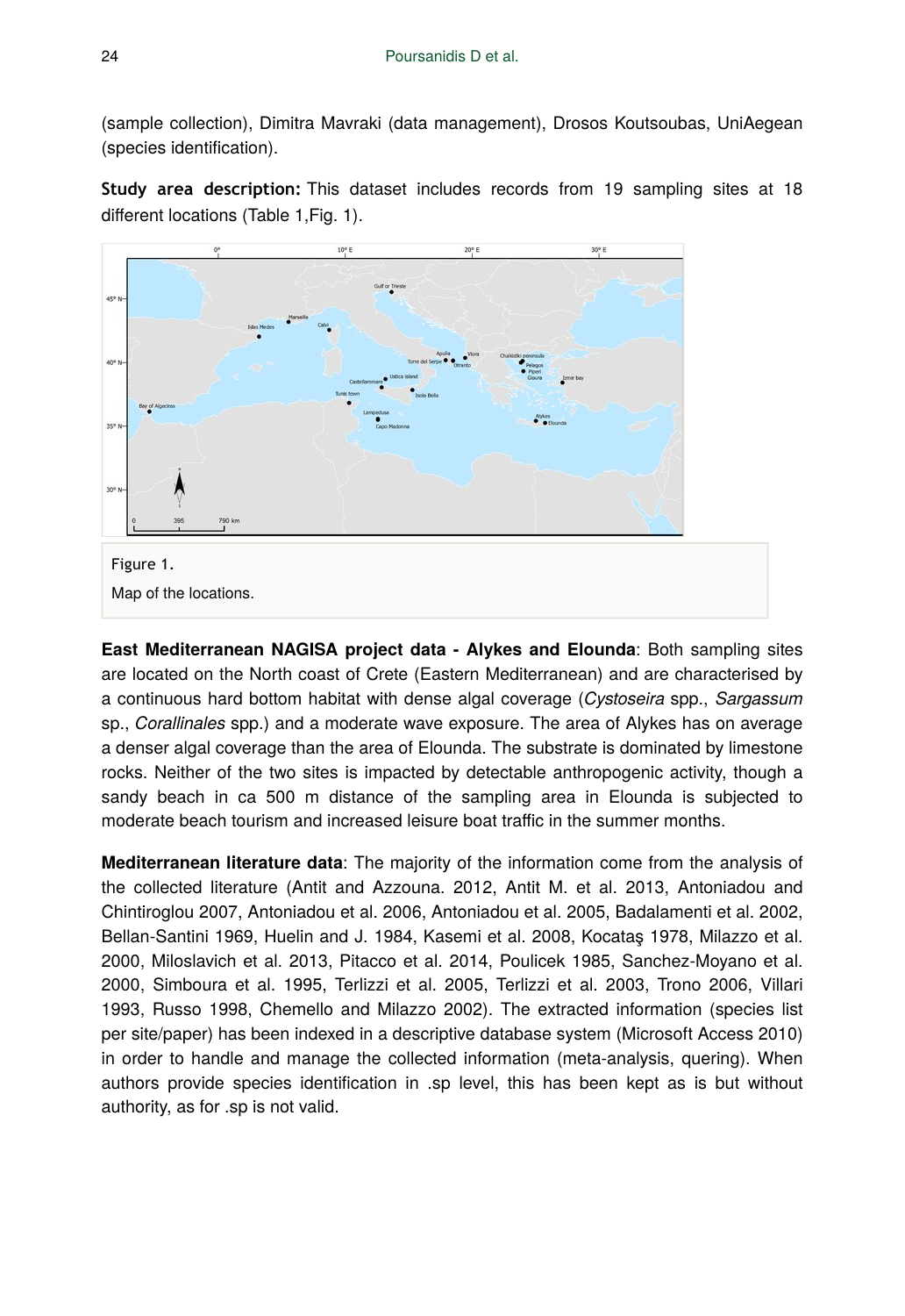# **Sampling methods**

**Study extent:** The data covers 2 sampling events under the NaGISA initiative and several independent sampling events over a time period of 45 years (1969–2012). The dataset originates from 18 sampling sites in several countries of the Mediterranean Sea. Samples were collected from the infralittoral zone from a maximum depth of 40 m (in few studies), having a maximum sampling depth of 20m. Concerning the distribution of molluscs, this habitat is understudied in the Mediterranean Sea — in fact, the [Ocean Biogeographic](http://iobis.org/) [Information System](http://iobis.org/) contains only 2 datasets regarding the mollusca fauna over hard bottoms for the entire Mediterranean Sea, and neither of these two are from the infralittoral zone. The present dataset thus provides an important addition to the exiting data for this habitat in the region.

**Sampling description:** Samples from Crete were collected from two sites, Alykes and Elounda. Both sites were sampled in September 2007 and June 2008. Samples were collected according to the NaGISA protocol (Iken and Konar 2003). At each site, 5 sampling depths have been defined (1, 5, 10, 15, 20 m.) and five random replicate units per ddepth were collected (Chatzigeorgiou et al. 2012). In the laboratory, all samples were identified in the most precise taxonomic level possible, using the most recent literature for the taxon. Animals with half of the size of known adult size are considered as juveniles.

Samples form the other sites have been collected in different periods over the year or over several years under different frameworks. The published available information contains the sampling methods and only the species list that have consequently found in the studied area.

**Quality control:** All scientific names were standardized against the World Register of Marine species using the Taxon Match tool ([http://www.marinespecies.org/aphia.php?](http://www.marinespecies.org/aphia.php?p=match) [p=match](http://www.marinespecies.org/aphia.php?p=match)). If recent taxonomic reviews were available that had not been incorporated into WoRMS at the time of standardization, nomenclature follows those reviews.

## **Geographic coverage**

**Description:** Samples were collected at 22 regions/sampling sites across the Mediterranean Sea LME [\(http://www.marineregions.org/gazetteer.php?p=details&id=1905\)](http://www.marineregions.org/gazetteer.php?p=details&id=1905), from a maximum depth of 40 m (Table 1,Fig. 1).All data are collected from the infralittoral zone - the biocoenosis of photophilic algae.

The present dataset contains the first electronically available quantitative data on the infralittoral molluscs from the Mediterranean Sea. Moreover, it provides the first qualitative information (species list) about the molluscs from the hard substrates – the biocoenosis of photophilic algae - from that region. As for the coralligenous formations of the infralittoral zone, available dataset can be found at <http://doi.pangaea.de/10.1594/PANGAEA.847623> (Poursanidis and Koutsoubas 2015).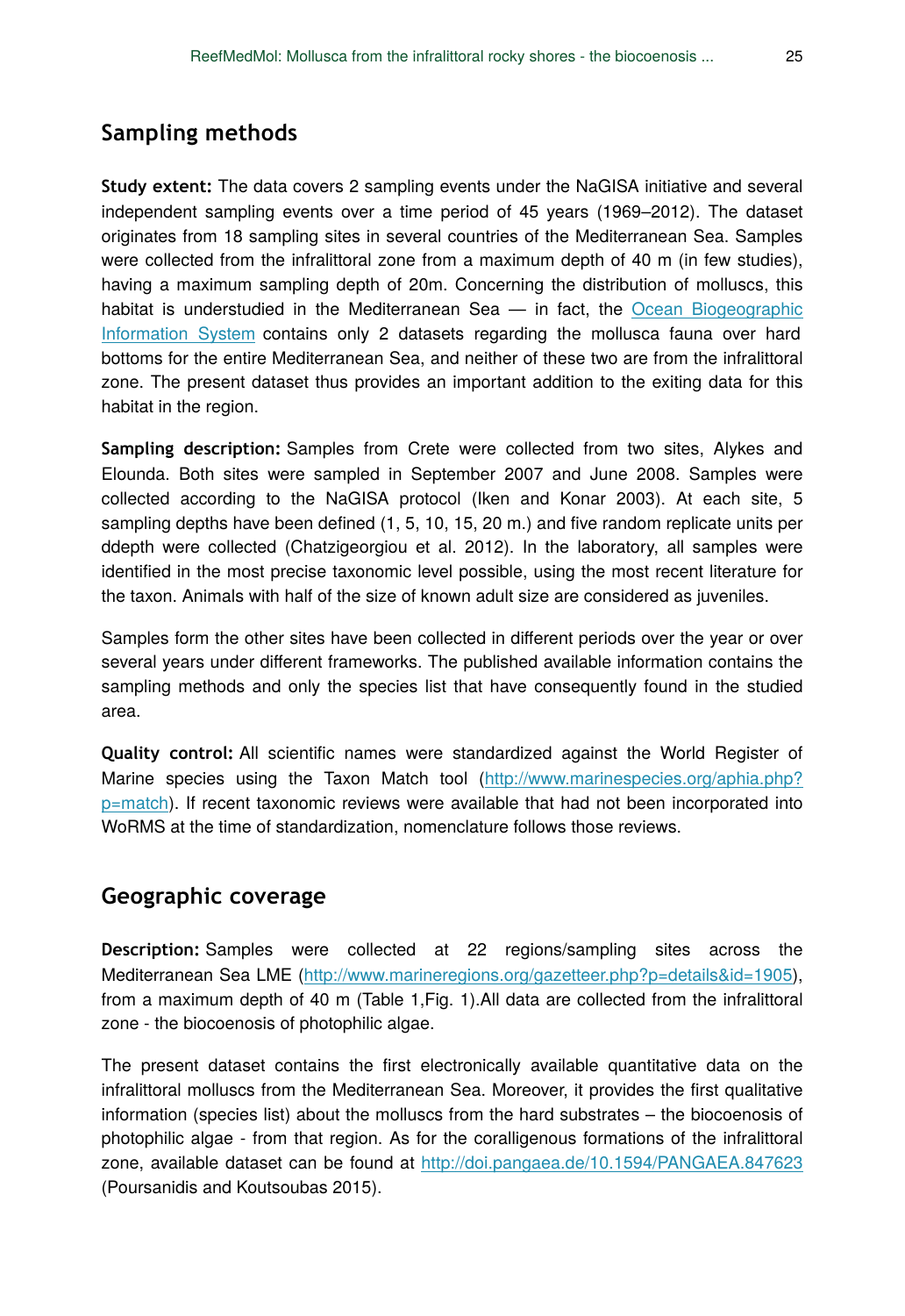**Coordinates:** 36.2173 and -6.0327 Latitude; 30.2639 and 45.7833 Longitude.

## **Taxonomic coverage**

**Description:** The present dataset, after updating the taxonomy, contains distribution records for 599 species (Table 2).

In total, 155 families have been found over the studied biocoenosis. The distribution of species over them is quite unequal; 71 families are represented by only 1 species (singletones or rare) while only 14 families are represented by more than 10 species. Families Pyramidellidae and Rissoidae have the largest number of species, 38 and 56 respectively. Detailed information on the structure of species/families can be found in Suppl. material 1

Species richness at the different sites is also unequal. Marseille area has the lowest number of species (38 species) while Tunis town shows the largest number of species (281 species). In terms of families, Marseille, Capo Madonna and Vlora bay have the lowest number (25 families) while Tunis town and Chalkidiki peninsula have the largest number (73 & 76 families respectively (Fig. 2)



#### Figure 2.

Number of species and families per sampling location. Diagram based on the data from Suppl. material 2

A comparison with the Mediterranean malacofauna (excluding cephalopods) (Coll et al. 2010), which has estimated around 2000 species, shows that more than one quarter of the malacofauna (599 species) is present in the studied habitat - the photophilic algae biocoensis. Similar is the state of the malacofauna from the coralligenous formations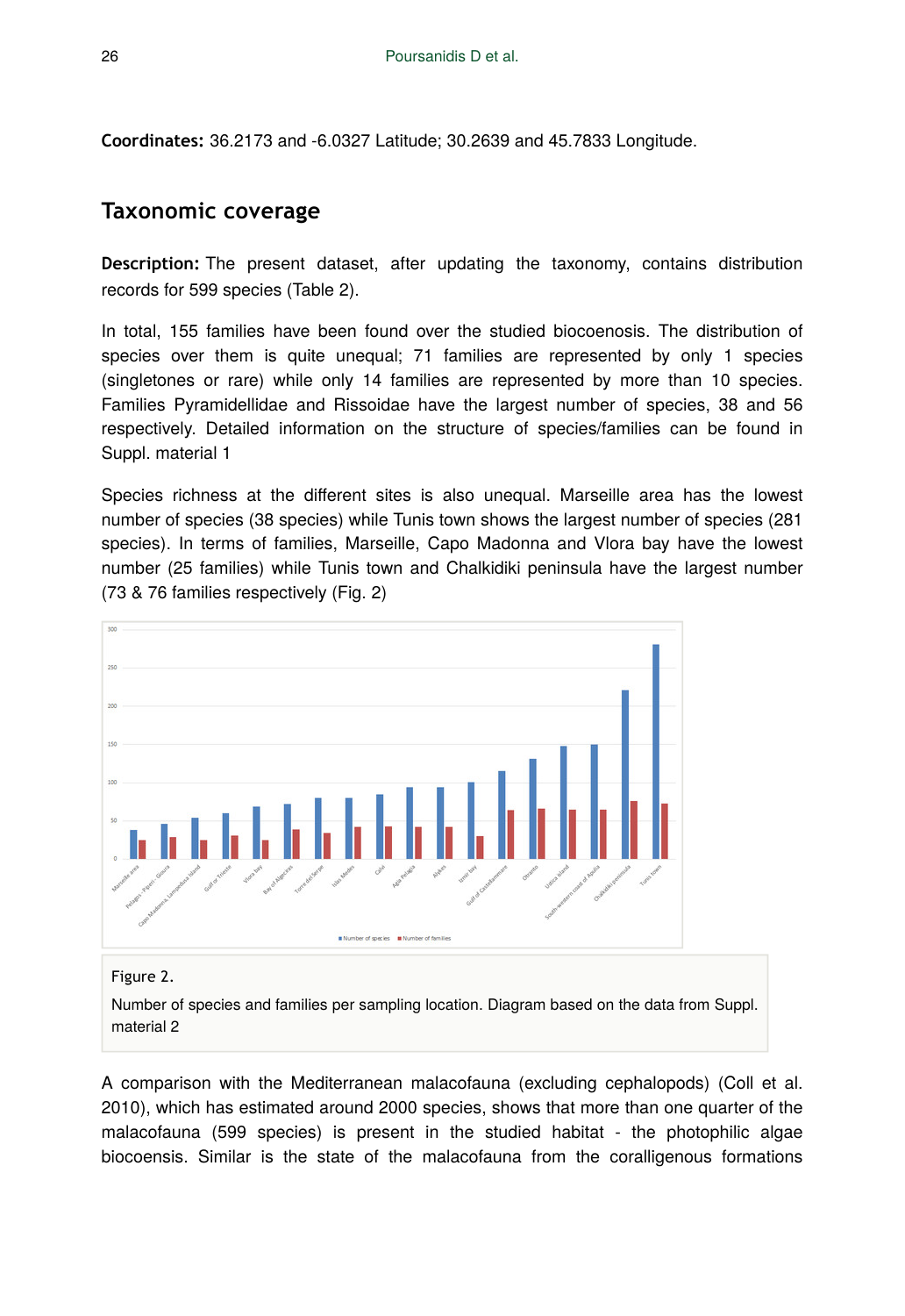(Poursanidis and Koutsoubas 2015) where the same percentage of molluscs have been found.

During the last decade, research in several areas in the Mediterranean has shed light on the ecology of these habitats and revealed a vast amount of information on the biodiversity of the biocoenosis of the photophilic algae (Antit and Azzouna. 2012, Antit M. et al. 2013, Antoniadou and Chintiroglou 2007, Antoniadou et al. 2006, Antoniadou et al. 2005, Badalamenti et al. 2002, Chemello and Milazzo 2002, Kasemi et al. 2008, Milazzo et al. 2000, Miloslavich et al. 2013, Pitacco et al. 2014, Sanchez-Moyano et al. 2000, Terlizzi et al. 2005, Terlizzi et al. 2003). The increased research effort on these habitats along with the initiative of the NAGISA project, addresses the need for a better understanding of the role of this important in the coastal marine environment which is under continuus pressures and threats (EEA 2015). Moreover, species list per habitat for the European waters are a request from RAC/SPA as well as from the forthcoming Integrated Monitoring and Assessment Programme (IMAP) and the Ecosystem Approach (EcAp) of UNEP/MAP and RAC/SPA [\(http://www.rac-spa.org/ecap\)](http://www.rac-spa.org/ecap).

#### **Taxa included:**

| Rank    | <b>Scientific Name</b> |
|---------|------------------------|
| kingdom | Animalia               |
| phylum  | Mollusca               |
| class   | Bivalvia               |
| class   | Gastropoda             |
| class   | Cephalopoda            |
| class   | Polyplacophora         |
| class   | Scaphopoda             |

## **Temporal coverage**

**Data range:** 1969 1 01 - 2012 12 31.

## **Usage rights**

**Use license:** Open Data Commons Public Domain Dedication and License (PDDL)

**IP rights notes:** The dataset can be freely used provided it is cited.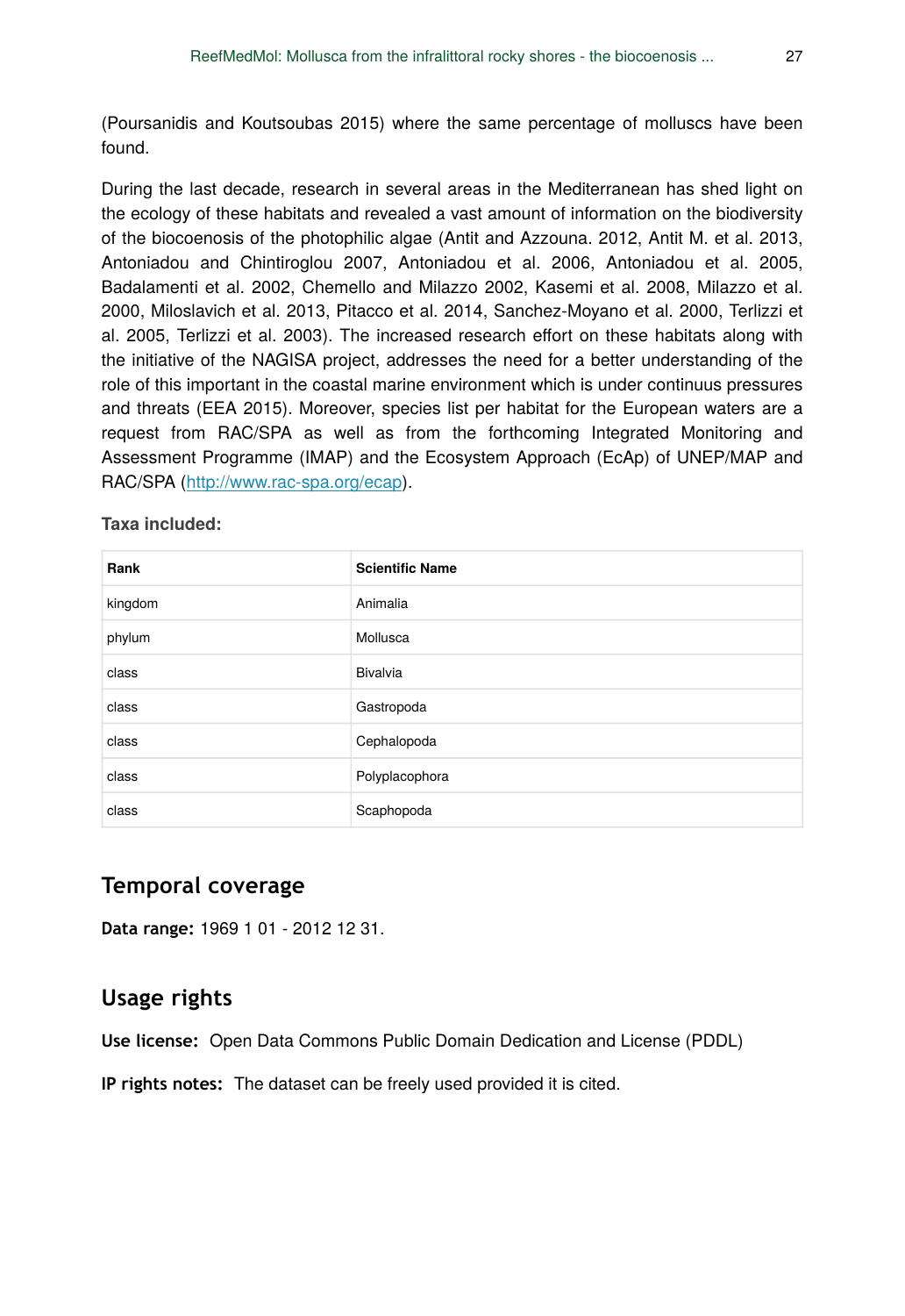## **Data resources**

**Data package title:** Mollusca from the infralittoral rocky shores - the biocoenosis of photophilic algae - in the Mediterranean Sea

#### **Number of data sets:** 2

**Data set name:** Molluscs from two rocky shores of the North coast of Crete

**Character set:** UTF-8

**Download URL:** [http://lifewww-00.her.hcmr.gr:8080/medobis/resource.do?](http://lifewww-00.her.hcmr.gr:8080/medobis/resource.do?r=molluscs_nagisa) [r=molluscs\\_nagisa](http://lifewww-00.her.hcmr.gr:8080/medobis/resource.do?r=molluscs_nagisa)

**Data format:** Darwin Core Archive

**Data format version:** ver 1.0

**Description:** The dataset is available via the Lifewatch node of Greece of the Hellenic Center of Marine Research. The data will also be harvested by and made available through the International OBIS database, as well as through the data portal of the Global Biodiversity Information Facility (GBIF). The dataset is available as a Darwin CoreArchive, all fields are mapped to DarwinCore terms [\(http://rs.tdwg.org/dwc/](http://rs.tdwg.org/dwc/index.htm)).

This publication refers to the most recent version of the dataset available through the IPT server. Future changes to the dataset due to quality control activities might change its content or structure.

| Column label     | <b>Column description</b>                                                                                                     |
|------------------|-------------------------------------------------------------------------------------------------------------------------------|
| id               | A unique identifier for the record within the data set or collection.                                                         |
| type             | The type of the source                                                                                                        |
| language         | The used language                                                                                                             |
| dataset          | The number of the dataset                                                                                                     |
| institutionCode  | The name (or acronym) in use by the institution having custody of the object<br>(s) or information referred to in the record. |
| collectionCode   | The code of the Collection, in which belongs to                                                                               |
| basisOfRecord    | The specific nature of the data record, as described in http://rs.tdwg.org/<br>dwc/terms/type-vocabulary/index.htm.           |
| occurrenceID     | The replicate in which the record belongs to                                                                                  |
| catalogNumber    | The catalog number of the dataset                                                                                             |
| individualCount  | The abundance of the specimen in the replicate                                                                                |
| samplingProtocol | The description of the method or protocol used for sample collection.                                                         |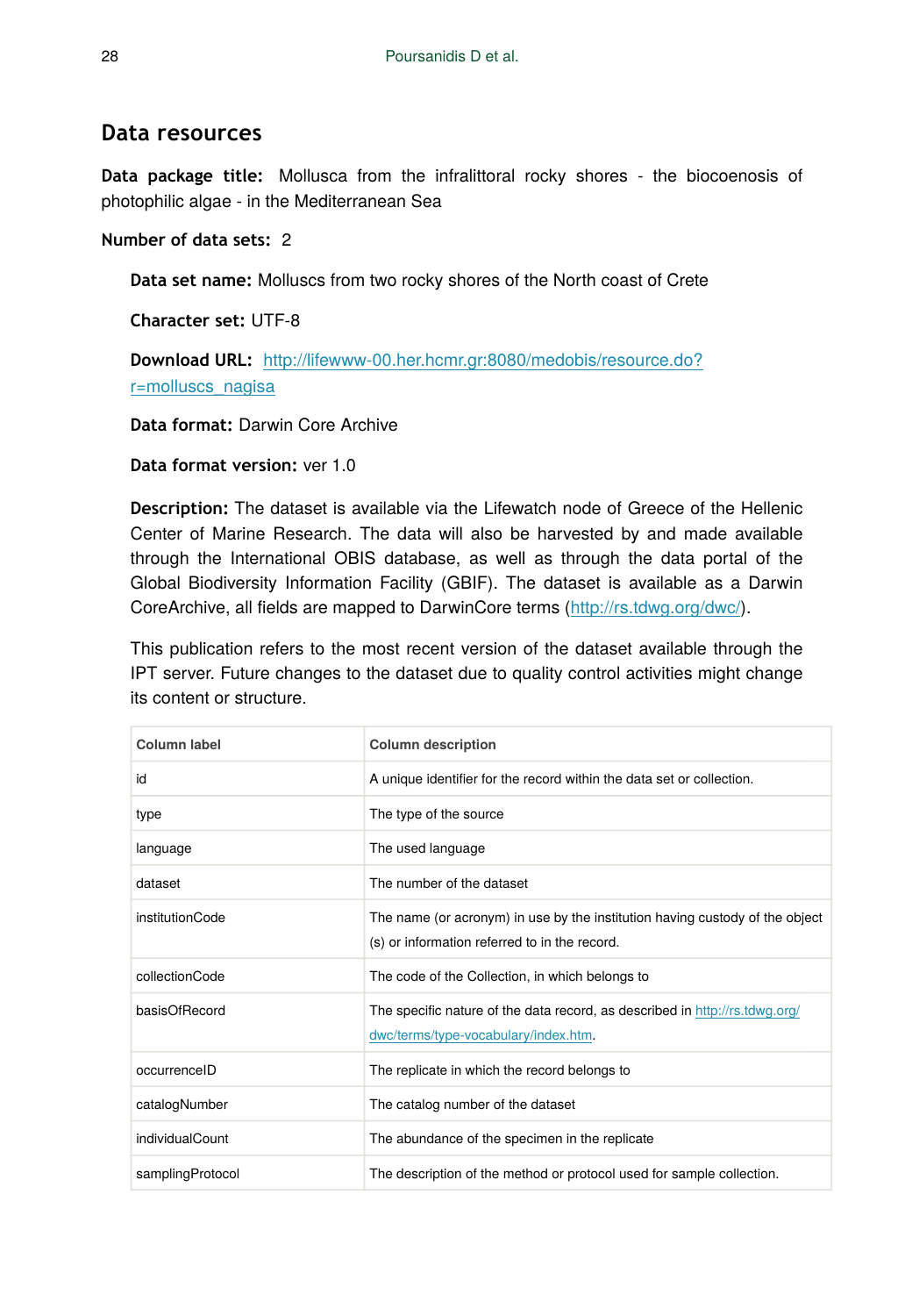| samplingEffort                | The description of the sampling effort for the specimens collection                                                                                                                                                                                                                             |
|-------------------------------|-------------------------------------------------------------------------------------------------------------------------------------------------------------------------------------------------------------------------------------------------------------------------------------------------|
| eventDate                     | The exact date of the sampling event                                                                                                                                                                                                                                                            |
| fieldNumber                   | The combination of the location and the sampling year                                                                                                                                                                                                                                           |
| locationID                    | The code of the location                                                                                                                                                                                                                                                                        |
| higherGeographyID             | The code of the higher geography                                                                                                                                                                                                                                                                |
| higherGeography               | The marine basin that the sampling area belongs to                                                                                                                                                                                                                                              |
| waterBody                     | The name of the water body in which the sampling location occurs.                                                                                                                                                                                                                               |
| island                        | The name of the island on or near which the sampling location occurs.                                                                                                                                                                                                                           |
| country                       | The name of the country on which the sampling location occurs.                                                                                                                                                                                                                                  |
| municipality                  | The full, unabbreviated name of the next smaller administrative region than<br>county (city, municipality, etc.) in which the sampling location occurs.                                                                                                                                         |
| locality                      | The exact locality where the sampling procedure took place                                                                                                                                                                                                                                      |
| minimumDepthInMeters          | The lesser depth of a range of depth below the local surface, in meters.                                                                                                                                                                                                                        |
| maximumDepthInMeters          | The greater depth of a range of depth below the local surface, in meters.                                                                                                                                                                                                                       |
| <b>locationRemarks</b>        | The method that the location has been located by using Google Earth app.                                                                                                                                                                                                                        |
| verbatimLatitude              | The geographic latitude (in decimal degrees, using the spatial reference<br>system given in geodeticDatum) of the geographic center of a Location.<br>Positive values are north of the Equator, negative values are south of it.<br>Legal values lie between -90 and 90, inclusive.             |
| verbatimLongitude             | The geographic longitude (in decimal degrees, using the spatial reference<br>system given in geodeticDatum) of the geographic center of a Location.<br>Positive values are east of the Greenwich Meridian, negative values are<br>west of it. Legal values lie between -180 and 180, inclusive. |
| geodeticDatum                 | The geodetic datum of the pair of coordinates                                                                                                                                                                                                                                                   |
| coordinateUncertaintyInMeters | The horizontal distance (in meters) from the given decimalLatitude and<br>decimalLongitude describing the smallest circle containing the whole of the<br>sampling location.                                                                                                                     |
| scientificNameID              | The Life Science Identifiers code of the scientific name                                                                                                                                                                                                                                        |
| scientificName                | The scientific name of the taxon                                                                                                                                                                                                                                                                |
| scientificNameAuthorship      | The authorship information for the scientificName formatted according to the<br>conventions of the applicable nomenclaturalCode.                                                                                                                                                                |
| Kingdom                       | The full scientific name of the kingdom in which the taxon is classified.                                                                                                                                                                                                                       |
| Phylum                        | The full scientific name of the phylum in which the taxon is classified.                                                                                                                                                                                                                        |
| Class                         | The full scientific name of the class in which the taxon is classified.                                                                                                                                                                                                                         |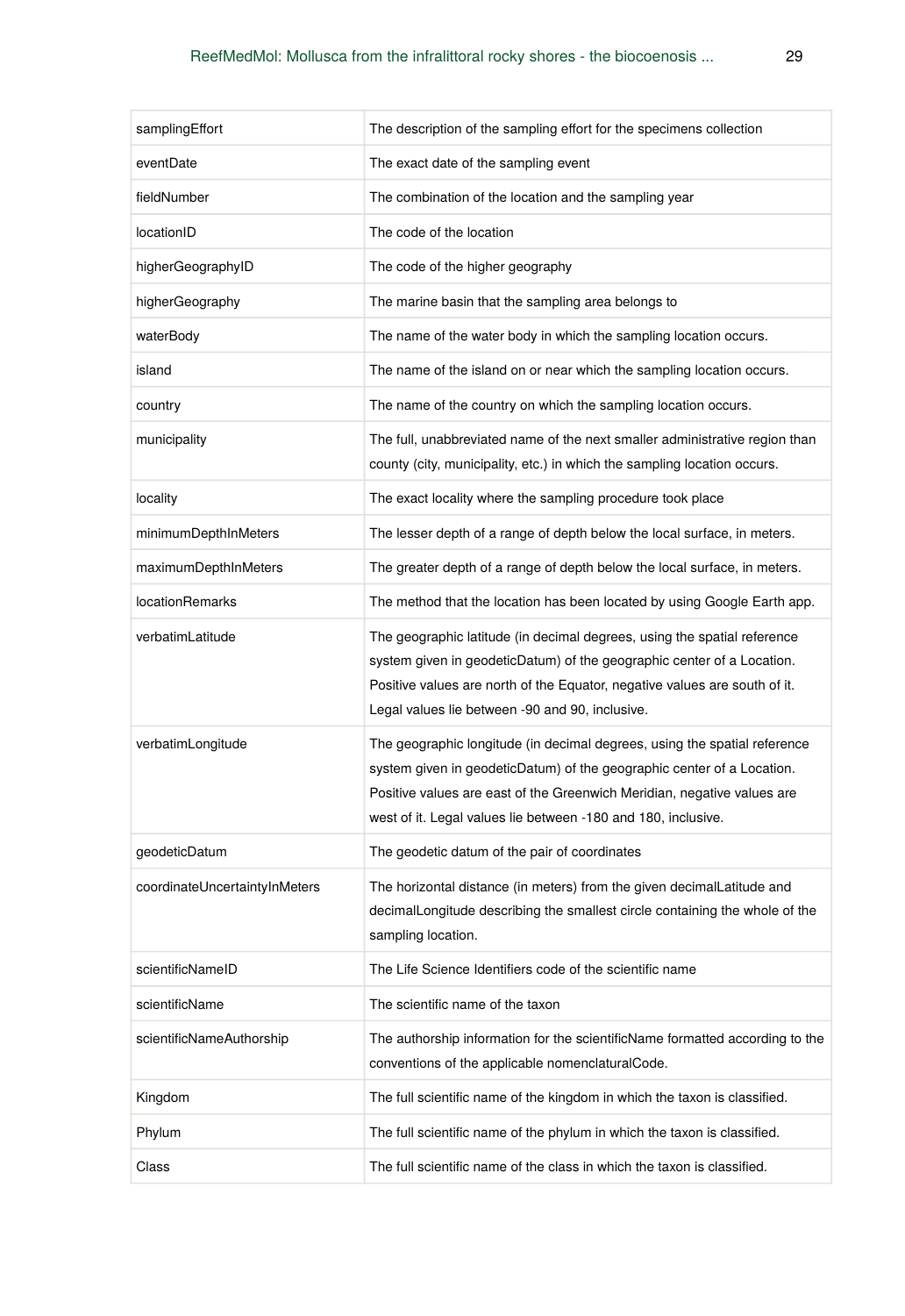| Order           | The full scientific name of the order in which the taxon is classified.  |
|-----------------|--------------------------------------------------------------------------|
| Family          | The full scientific name of the family in which the taxon is classified. |
| Genus           | The full scientific name of the genus in which the taxon is classified.  |
| specificEpithet | The full scientific name of the specie in which the taxon is classified. |

**Data set name:** Mollusca fauna from the Mediterranean reef ecosystem (1170) – the zone of the photophilic algae.

#### **Character set:** UTF-8

**Download URL:** [http://lifewww-00.her.hcmr.gr:8080/medobis/resource.do?](http://lifewww-00.her.hcmr.gr:8080/medobis/resource.do?r=moll_poursani) [r=moll\\_poursani](http://lifewww-00.her.hcmr.gr:8080/medobis/resource.do?r=moll_poursani)

#### **Data format:** Darwin Core Archive

#### **Data format version:** ver 1.0

**Description:** The dataset is available via the Lifewatch node of Greece of the Hellenic Center of Marine Research. The data will also be harvested by and made available through the International OBIS database, as well as through the data portal of the Global Biodiversity Information Facility (GBIF). The dataset is available as a Darwin CoreArchive, all fields are mapped to DarwinCore terms [\(http://rs.tdwg.org/dwc/](http://rs.tdwg.org/dwc/index.htm)).

This publication refers to the most recent version of the dataset available through the IPT server. Future changes to the dataset due to quality control activities might change its content or structure.

| Column label         | <b>Column description</b>                                                                                           |
|----------------------|---------------------------------------------------------------------------------------------------------------------|
| Source               | The literature source used for                                                                                      |
| basisOfRecord        | The specific nature of the data record, as described in http://rs.tdwg.org/dwc/<br>terms/type-vocabulary/index.htm. |
| type                 | The type of the record                                                                                              |
| eventDate            | The period of the observation                                                                                       |
| higherGeographyID    | The code of the geographic area as is given by the http://<br>www.marineregions.org/index.php                       |
| higherGeography      | The name of the geographic area                                                                                     |
| waterBody            | The name of the water body in which the sampling location occurs.                                                   |
| country              | The name of the country in which the sampling location occurs.                                                      |
| locality             | The specific location where the sample was taken.                                                                   |
| minimumDepthInMeters | The lesser depth of a range of depth below the local surface, in meters.                                            |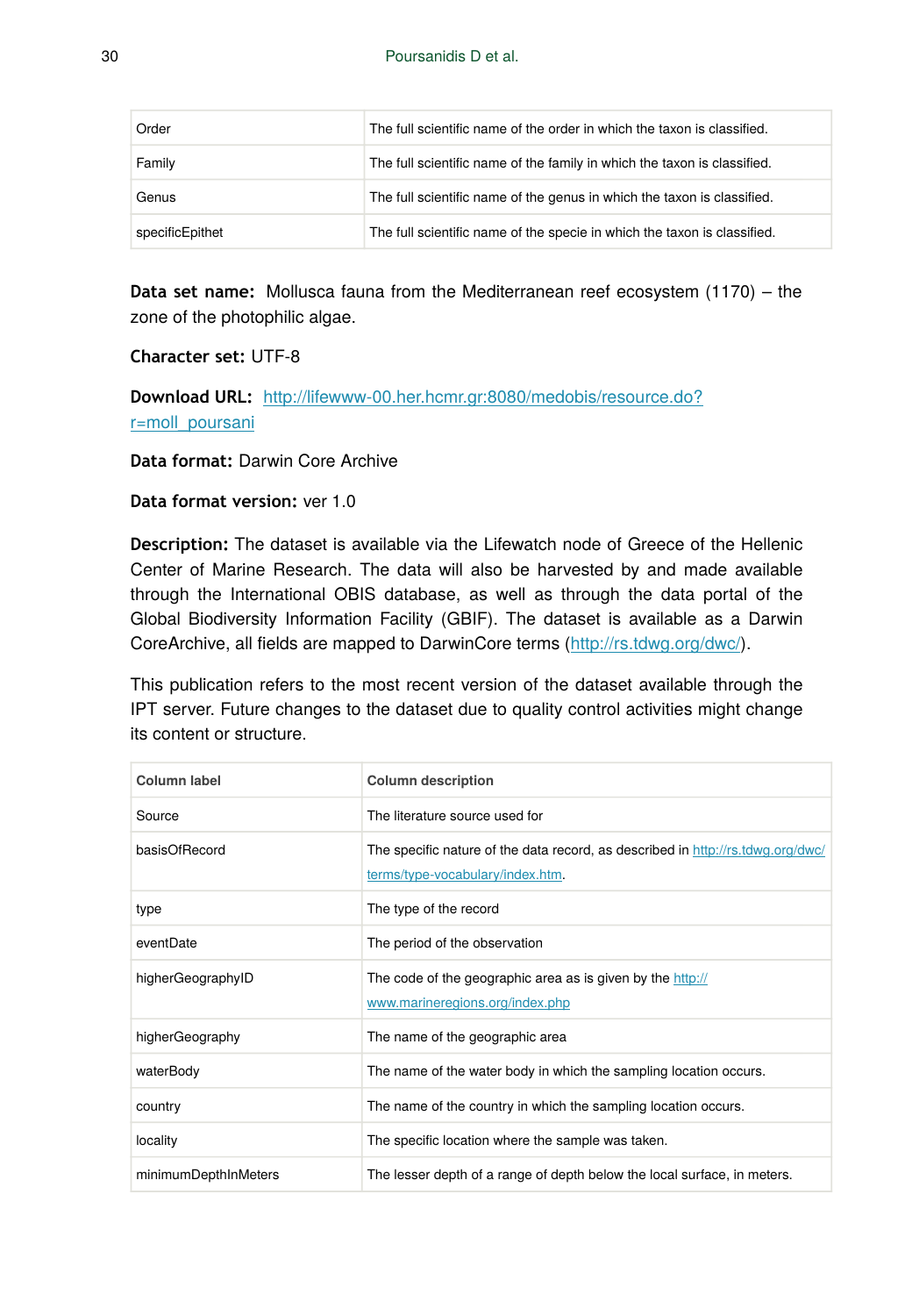| maximumDepthInMeters          | The greater depth of a range of depth below the local surface, in meters.                                                                                                                                                                                                                       |
|-------------------------------|-------------------------------------------------------------------------------------------------------------------------------------------------------------------------------------------------------------------------------------------------------------------------------------------------|
| <b>locationRemarks</b>        | Details on the exact location                                                                                                                                                                                                                                                                   |
| verbatimLatitude              | The geographic latitude (in decimal degrees, using the spatial reference<br>system given in geodeticDatum) of the geographic center of a Location.<br>Positive values are north of the Equator, negative values are south of it.<br>Legal values lie between -90 and 90, inclusive.             |
| verbatimLongitude             | The geographic longitude (in decimal degrees, using the spatial reference<br>system given in geodeticDatum) of the geographic center of a Location.<br>Positive values are east of the Greenwich Meridian, negative values are west<br>of it. Legal values lie between -180 and 180, inclusive. |
| geodeticDatum                 | The geodetic datum of the used coordinate system.                                                                                                                                                                                                                                               |
| coordinateUncertaintyInMeters | The horizontal distance (in meters) from the given decimalLatitude and<br>decimalLongitude describing the smallest circle containing the whole of the<br>sampling location.                                                                                                                     |
| scientificNameID              | The Life Science Identifiers code of the scientific name                                                                                                                                                                                                                                        |
| scientificName                | The scientific name of the taxon                                                                                                                                                                                                                                                                |
| kingdom                       | The full scientific name of the kingdom in which the taxon is classified.                                                                                                                                                                                                                       |
| phylum                        | The full scientific name of the phylum in which the taxon is classified.                                                                                                                                                                                                                        |
| class                         | The full scientific name of the class in which the taxon is classified.                                                                                                                                                                                                                         |
| order                         | The full scientific name of the orde in which the taxon is classified.                                                                                                                                                                                                                          |
| family                        | The full scientific name of the family in which the taxon is classified.                                                                                                                                                                                                                        |
| genus                         | The full scientific name of the genus in which the taxon is classified.                                                                                                                                                                                                                         |
| specificEpithet               | The species epithet of the scientificName.                                                                                                                                                                                                                                                      |
| scientificNameAuthorship      | The authorship information for the scientificName formatted according to the<br>conventions of the applicable nomenclaturalCode.                                                                                                                                                                |
| taxonRemarks                  | Comments or notes about the taxon or name.                                                                                                                                                                                                                                                      |

# **Additional information**

## **Resource citation**

Poursanidis D, Chatzigeorgiou G, Arvanitidis C. Mavraki D. and D. Koutsoubas (2015). Molluscs from two rocky shores (infralittoral zone) of the North coast of Crete, collected for the NaGISA project 2007-2008

Dimitris Poursanidis, Dimitra Mavraki & Drosos Koutsoubas (2015). Mollusca fauna from the Mediterranean reef ecosystem (1170) – the zone of the photophilic algae.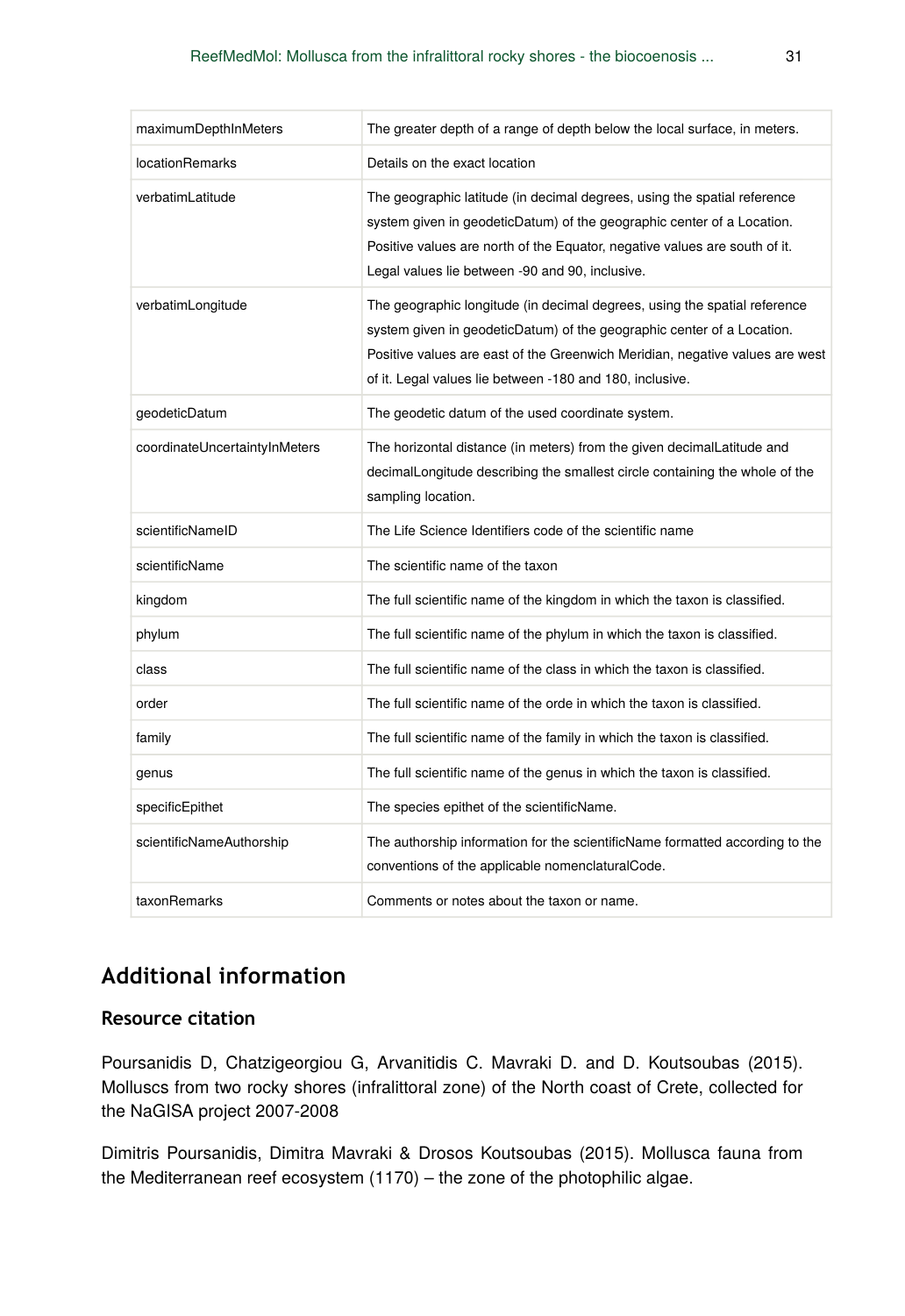# **Acknowledgements**

The authors would like to thank Professor Melih Ertan Çinar, Dr. Vasilis Gerovasileiou and Dr. Fabio Crocetta for the provision of literature sources. The manuscript was greatly improved by suggestions provided by Dr. Cristian R. Altaba and Dr. Paolo Albano; we thank them gratefully. The manuscript is part of the first author's PhD thesis.

# **References**

- Antit M, Azzouna. A (2012) Mollusques des milieu littoraux de La Baie de Tunis. Iberus 30: 107‑133.
- Antit M., Daoulatli A, Rueda JL, Salas C (2013) Temporal variation of the algaeassociated molluscan assemblage of artificial substrata in Bay of Tunis (Tunisia). Mediterranean Marine Science 14 (2): 390‑402.<https://doi.org/10.12681/mms.379>
- Antoniadou C, Chintiroglou C (2007) Zoobenthos associated with the invasive red alga Womersleyella setacea (Rhodomelaceae) in the northern Aegean Sea. Journal of the Marine Biological Association of the UK 87 (3): 629-641. [https://doi.org/10.1017/](https://doi.org/10.1017/s0025315407048151) [s0025315407048151](https://doi.org/10.1017/s0025315407048151)
- Antoniadou C, E. V, Chintiroglou C (2006) Sublittoral megabenthos along cliffs of different profile (Aegean Sea, Eastern Mediterranean) Belg. Belgian Journal of Zoology 136 (1): 69‑79. URL: [http://users.auth.gr/elvoults/pdf/Sublitoral%20megabenthos%](http://users.auth.gr/elvoults/pdf/Sublitoral%20megabenthos%2006.pdf) [2006.pdf](http://users.auth.gr/elvoults/pdf/Sublitoral%20megabenthos%2006.pdf)
- Antoniadou C, Koutsoubas D, Chintiroglou C (2005) Molluscan fauna from infralittoral hard substrate assemblages in the North Aegean Sea. Belgian Journal of Zoology 135 (2): 119‑126. URL: <https://share.naturalsciences.be/f/14f815b15c/>
- Badalamenti F, Chemello R, D'Anna G, Ramos PH, Riggio S (2002) Are artificial reefs comparable to neighbouring natural rocky areas? A mollusc case study in the Gulf of Castellammare (NW Sicily). ICES Journal of Marine Science 59: 127‑131. [https://](https://doi.org/10.1006/jmsc.2002.1265) [doi.org/10.1006/jmsc.2002.1265](https://doi.org/10.1006/jmsc.2002.1265)
- Bellan-Santini D (1969) Contribution a l'étude des peuplements infralittoraux sur substrat rocheux. Thèse Université Aix-Marseille 1: 1-295. [In French]. URL: [https://](https://www.researchgate.net/publication/34196459_Contribution_a_I) [www.researchgate.net/](https://www.researchgate.net/publication/34196459_Contribution_a_I) [publication/34196459\\_Contribution\\_a\\_I'tude\\_des\\_peuplements\\_infralittoraux\\_sur\\_subst](https://www.researchgate.net/publication/34196459_Contribution_a_I)
- rat rocheux. (tude qualitative et quantitative de la frange suprieure) • Chatzigeorgiou G, Faulwetter S, López E, Sardá R, Arvanitidis C (2012) Can coastal biodiversity measured in four Mediterranean sites be representative of the region? A test for the robustness of the NaGISA protocol by using the hard substrate syllid (Annelida, Polychaeta) taxo-communities as a surrogate. Hydrobiologia 691 (1): 147‑156. <https://doi.org/10.1007/s10750-012-1065-5>
- Chemello R, Milazzo M (2002) Effect of algal architecture on associated fauna: some evidence from phytal molluscs. Marine Biology 140 (5): 981-990. [https://](https://doi.org/10.1007/s00227-002-0777-x) [doi.org/10.1007/s00227-002-0777-x](https://doi.org/10.1007/s00227-002-0777-x)
- Coll M, Piroddi C, Steenbeek J, Kaschner K, FBRL, Aguzzi J, Ballesteros E, Bianchi CN, Corbera J, Dailianis T, Danovaro R, Estrada M, Froglia C, Galil B, Gasol J, Gertwagen R, Gil J, Guilhaumon F, Kesner-Reyes K, Kitsos M, Koukouras A,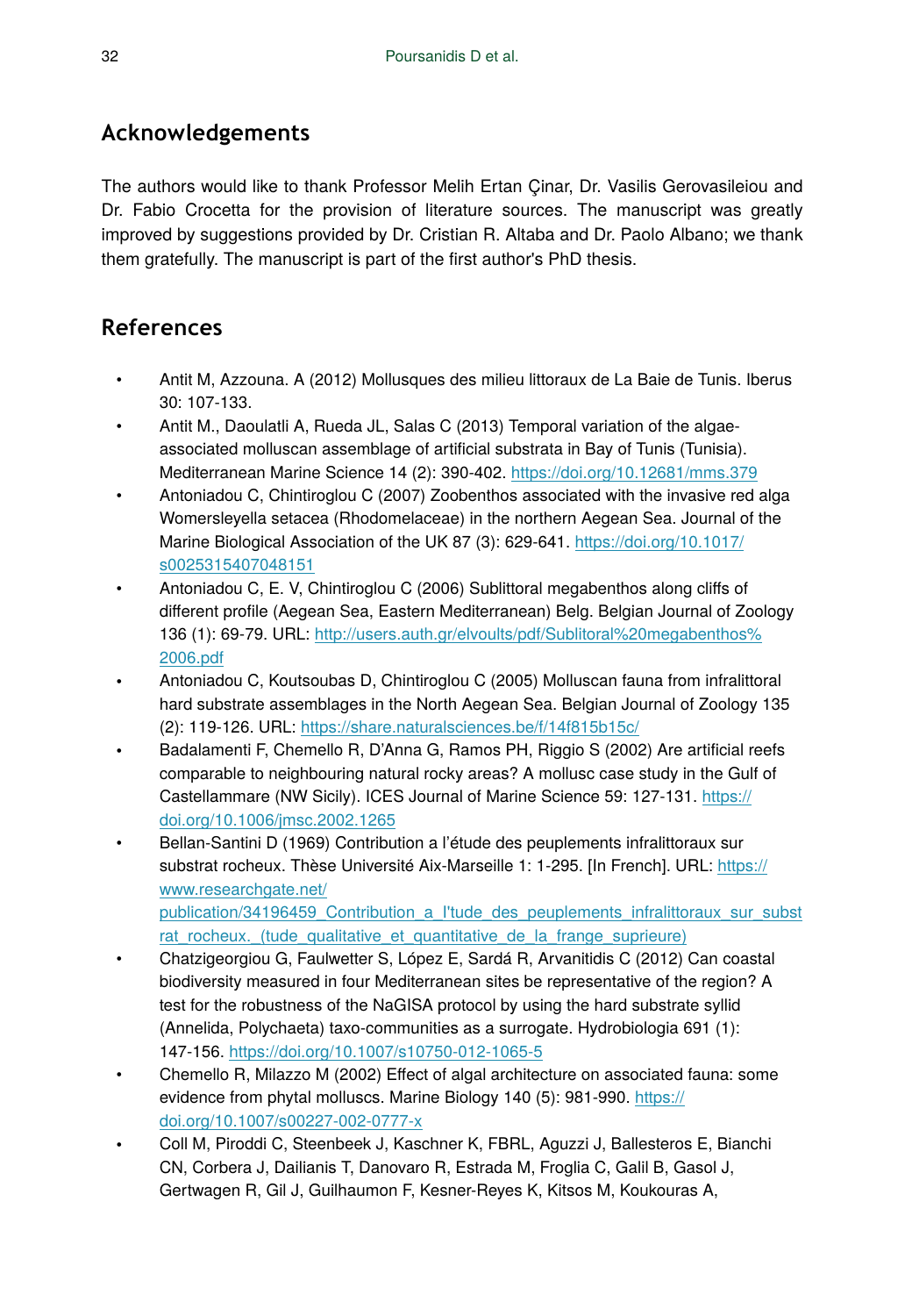Lampadariou N, Laxamana E, CLdlC, Lotze H, Martin D, Mouillot D, Oro D, Raicevich S, Rius-Barile J, Saiz-Salinas JI, Vicente CS, Somot S, Templado J, Turon X, Vafidis D, Villanueva R, Voultsiadou E (2010) The Biodiversity of the Mediterranean Sea: Estimates, Patterns, and Threats. PLoS ONE 5 (8): e11842. [https://doi.org/10.1371/](https://doi.org/10.1371/journal.pone.0011842) [journal.pone.0011842](https://doi.org/10.1371/journal.pone.0011842)

- Coppejans E (1980) Phytosociological studies on Mediterranean algal vegetation: rocky surfaces of the photophilic infralittoral zone Systematics Association. The shore environment: 2. Ecosystems. Systematics Association Special Volume 17: 371‑393. [In English]. URL: [https://www.google.gr/url?](https://www.google.gr/url?sa=t&rct=j&q=&esrc=s&source=web&cd=2&cad=rja&uact=8&ved=0CCQQFjABahUKEwiSwciXoJ3JAhWE2ywKHYL_AVU&url=http%3A%2F%2Fwww.vliz.be%2Fimisdocs%2Fpublications%2F133473.pdf&usg=AFQjCNFK7adO5-i4uXNQ5_IMqFDjzQRx5g&sig2=aVSzeFuvLb4cWs_st8I8kw) [sa=t&rct=j&q=&esrc=s&source=web&cd=2&cad=rja&uact=8&ved=0CCQQFjABahUKE](https://www.google.gr/url?sa=t&rct=j&q=&esrc=s&source=web&cd=2&cad=rja&uact=8&ved=0CCQQFjABahUKEwiSwciXoJ3JAhWE2ywKHYL_AVU&url=http%3A%2F%2Fwww.vliz.be%2Fimisdocs%2Fpublications%2F133473.pdf&usg=AFQjCNFK7adO5-i4uXNQ5_IMqFDjzQRx5g&sig2=aVSzeFuvLb4cWs_st8I8kw) [wiSwciXoJ3JAhWE2ywKHYL\\_AVU&url=http%3A%2F%2Fwww.vliz.be%2Fimisdocs%](https://www.google.gr/url?sa=t&rct=j&q=&esrc=s&source=web&cd=2&cad=rja&uact=8&ved=0CCQQFjABahUKEwiSwciXoJ3JAhWE2ywKHYL_AVU&url=http%3A%2F%2Fwww.vliz.be%2Fimisdocs%2Fpublications%2F133473.pdf&usg=AFQjCNFK7adO5-i4uXNQ5_IMqFDjzQRx5g&sig2=aVSzeFuvLb4cWs_st8I8kw) [2Fpublications%2F133473.pdf&usg=AFQjCNFK7adO5](https://www.google.gr/url?sa=t&rct=j&q=&esrc=s&source=web&cd=2&cad=rja&uact=8&ved=0CCQQFjABahUKEwiSwciXoJ3JAhWE2ywKHYL_AVU&url=http%3A%2F%2Fwww.vliz.be%2Fimisdocs%2Fpublications%2F133473.pdf&usg=AFQjCNFK7adO5-i4uXNQ5_IMqFDjzQRx5g&sig2=aVSzeFuvLb4cWs_st8I8kw) [i4uXNQ5\\_IMqFDjzQRx5g&sig2=aVSzeFuvLb4cWs\\_st8I8kw](https://www.google.gr/url?sa=t&rct=j&q=&esrc=s&source=web&cd=2&cad=rja&uact=8&ved=0CCQQFjABahUKEwiSwciXoJ3JAhWE2ywKHYL_AVU&url=http%3A%2F%2Fwww.vliz.be%2Fimisdocs%2Fpublications%2F133473.pdf&usg=AFQjCNFK7adO5-i4uXNQ5_IMqFDjzQRx5g&sig2=aVSzeFuvLb4cWs_st8I8kw)
- EEA (2015) State of Europe's Seas. Report 2: 1‑220. [In English]. URL: [http://](http://www.eea.europa.eu/publications/state-of-europes-seas#tab-see-also) [www.eea.europa.eu/publications/state-of-europes-seas#tab-see-also](http://www.eea.europa.eu/publications/state-of-europes-seas#tab-see-also)
- Gerovasileiou V, Voultsiadou E (2012) Marine Caves of the Mediterranean Sea: A Sponge Biodiversity Reservoir within a Biodiversity Hotspot. PLoS ONE 7 (7): e39873. <https://doi.org/10.1371/journal.pone.0039873>
- Huelin MF, J. R (1984) Els molluscs marins de les illes Medes. Els Sistemes Naturals de les Illes Medes 73: 457‑504. [In Spanish].
- Iken K, Konar B (2003) Natural Geography in Nearshore areas (NaGISA): The Nearshore component of the Census of Marine Life. Gayana (Concepción) 67 (2): 153‑160. <https://doi.org/10.4067/s0717-65382003000200004>
- Kasemi D, Beqiraj S, Ruci S (2008) Macrozoobenthos os the rocky coasts of Vlora, Albania. Natrua Montenegrina 7: 133‑143. URL: [http://natura.pmcg.co.me/NM7/](http://natura.pmcg.co.me/NM7/Kasemi.pdf) [Kasemi.pdf](http://natura.pmcg.co.me/NM7/Kasemi.pdf)
- Kocataş A (1978) Contribution a l'etude des peuplements des horizons superieurs de substrat rocheux du Golfe d'Izmir. Scientific Monographs of the Faculty of Science Ege University 12: 1‑93.
- Milazzo M, Chemello R, Badalamenti F, Riggio S (2000) Molluscan assemblages associated with photophilic algae in the Marine Reserve of Ustica Island (Lower Tyrrhenian Sea, Italy). Italian Journal of Zoology 67 (3): 287‑295. [https://](https://doi.org/10.1080/11250000009356326) [doi.org/10.1080/11250000009356326](https://doi.org/10.1080/11250000009356326)
- Miloslavich P, Cruz-Motta JJ, Klein E, Iken K, Weinberger V, Konar B, Trott T, Pohle G, Bigatti G, Benedetti-Cecchi L, Shirayama Y, Mead A, Palomo G, Ortiz M, Gobin J, Sardi A, Díaz JM, Knowlton A, Wong M, Peralta A (2013) Large-Scale Spatial Distribution Patterns of Gastropod Assemblages in Rocky Shores. PLoS ONE 8 (8): e71396. [https://](https://doi.org/10.1371/journal.pone.0071396) [doi.org/10.1371/journal.pone.0071396](https://doi.org/10.1371/journal.pone.0071396)
- Pérès J, Picard J (1964) Nouveau manuel de bionomie benthique de la mer Méditerranée. Recueil des Travaux de la Station Marine d' Endoume. Endoume 31: 1-137. [In French]. URL: [http://paleopolis.rediris.es/BrachNet/REF/Download/](http://paleopolis.rediris.es/BrachNet/REF/Download/Manuel.html) [Manuel.html](http://paleopolis.rediris.es/BrachNet/REF/Download/Manuel.html)
- Pitacco V, Orlando-Bonaca M, Mavric B., A. P, Lipej L (2014) Mollusc fauna associated with the Cystoseira algal associations in the Gulf of Trieste (Northern Adriatic Sea). Mediterranean Marine Science 15 (2): 225‑238. URL: [http://www.medit-mar-sc.net/](http://www.medit-mar-sc.net/index.php/marine/article/view/466) [index.php/marine/article/view/466](http://www.medit-mar-sc.net/index.php/marine/article/view/466)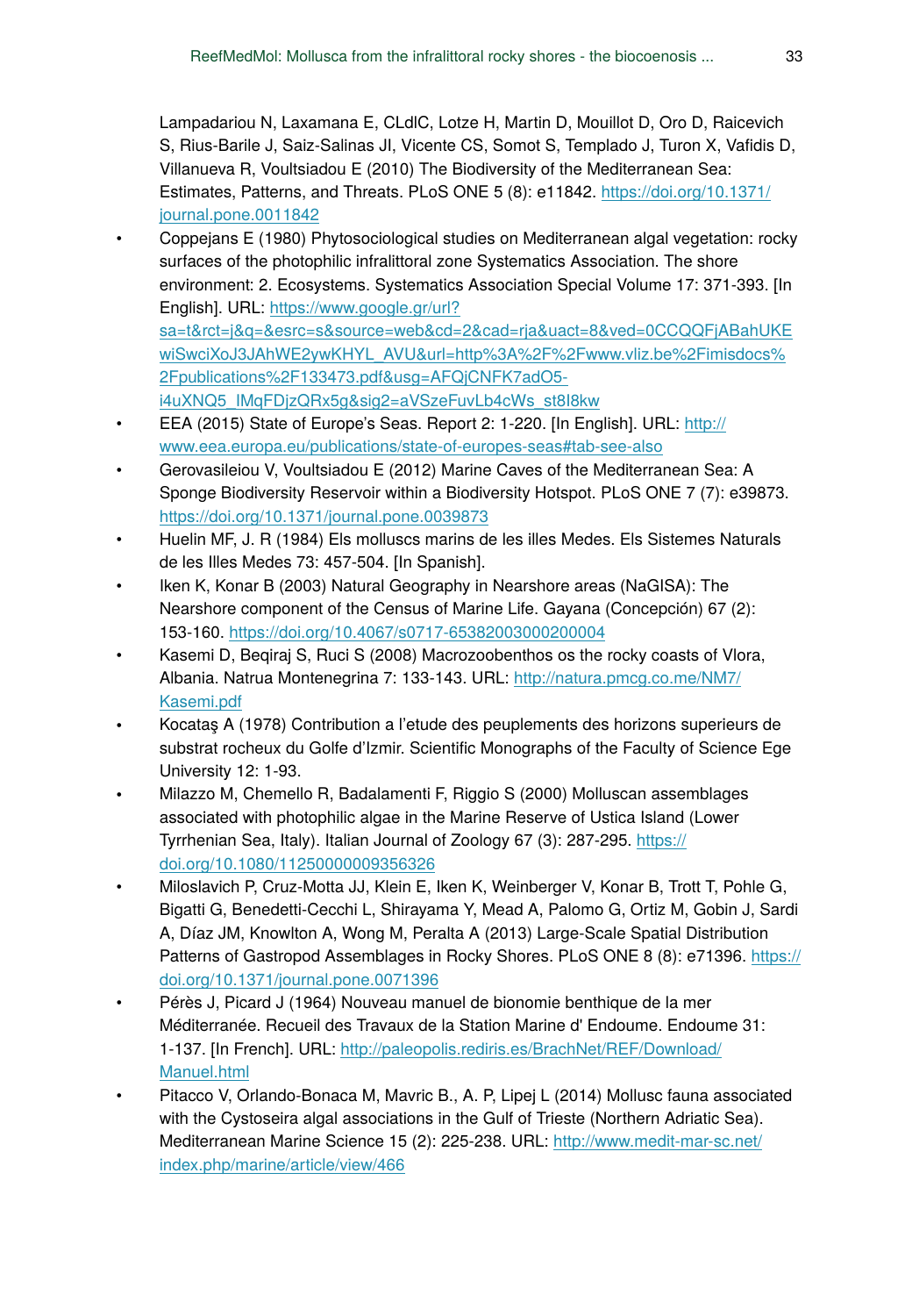- Poulicek M (1985) Les mollusques des biocénoses à algues photophiles en Méditerranée. 2. Analyse du peuplement (The mollusks of photophilous algae communities: 2. Community analysis). Cahiers De Biologie Marine 26 (2): 127‑136. [In French].
- Poursanidis D, Koutsoubas D (2015) A computerized database (CorMol) on the molluscan fauna from the Mediterranean reef ecosystems: Part I, the coralligenous formations. Quaternary International In Press: In Press. [https://doi.org/10.1016/](https://doi.org/10.1016/j.quaint.2015.07.029) [j.quaint.2015.07.029](https://doi.org/10.1016/j.quaint.2015.07.029)
- Russo RC&G (1998) The molluscan taxocoene of photophilic algae from the Island of Lampedusa (strait of Sicily, southern Mediterranean). Bollettino Malacologico 33 (5): 95‑104. [In English].
- Sabelli B, Taviani M (2013) The Making of the Mediterranean Molluscan Biodiversity. The Mediterranean Sea. URL: [https://doi.org/10.1007/978-94-007-6704-1\\_16 https://](https://doi.org/10.1007/978-94-007-6704-1_16) [doi.org/10.1007/978-94-007-6704-1\\_16](https://doi.org/10.1007/978-94-007-6704-1_16)
- Salomidi M, Katsanevakis S, Borja Á, Braeckman U, Damalas D, Galparsoro I, Mifsud R, Mirto S, Pascual M, Pipitone C, Rabaut M, Todorova V, Vassilopoulou V, Vega Fernández T (2012) Assessment of goods and services, vulnerability, and conservation status of European seabed biotopes: a stepping stone towards ecosystem-based marine spatial management. Mediterranean Marine Science 13 (1): 49-88. [https://](https://doi.org/10.12681/mms.23) [doi.org/10.12681/mms.23](https://doi.org/10.12681/mms.23)
- Sanchez-Moyano JE, Estacio FJ, Garcia-Adiego EM, Garcia-Gomez JC (2000) The Molluscan epifauna of the alga Haloptris scoparia in souther Spain as Bioindicator of coastal enviromental conditions. Journal Molluscan Studies 66 (4): 431-448. [https://](https://doi.org/10.1093/mollus/66.4.431) [doi.org/10.1093/mollus/66.4.431](https://doi.org/10.1093/mollus/66.4.431)
- Simboura N, Zenetos A, Thessalou-Legaki M, Pancucci M-, Nicolaidou A (1995) Benthic Communities of the lnfralittoral in the N. Sporades (Aegean Sea): a Variety of Biotopes Encountered and Analysed. Marine Ecology 16 (4): 283‑306. [https://doi.org/10.1111/](https://doi.org/10.1111/j.1439-0485.1995.tb00413.x) [j.1439-0485.1995.tb00413.x](https://doi.org/10.1111/j.1439-0485.1995.tb00413.x)
- Terlizzi A, Scuderi D, Fraschetti S, Anderson MJ (2005) Quantifying effects of pollution on biodiversity: a case study of highly diverse molluscan assemblages in the Mediterranean. Marine Biology 148 (2): 293‑305. [https://doi.org/10.1007/](https://doi.org/10.1007/s00227-005-0080-8) [s00227-005-0080-8](https://doi.org/10.1007/s00227-005-0080-8)
- Terlizzi A, Scuderi D, Fraschetti S, Guidetti P, Boero F (2003) Molluscs on subtidal cliffs: patterns of spatial distribution. Journal of the Marine Biological Association of the UK 83 (1): 165‑172. [In English][. https://doi.org/https://doi.org/10.1017/S0025315403006933h](https://doi.org/https://doi.org/10.1017/S0025315403006933h)
- Trono D (2006) Nuovi dati sulla malacofauna del Salento (*Puglia meridionale*). Bollettino Malacologico 42 (5): 58‑84.
- Villari A (1993) Contributo alla conoscenza della malacofauna di "Isola Bella" Taormina Sicilia. Lavori S.I.M., XXIV) 285-295.